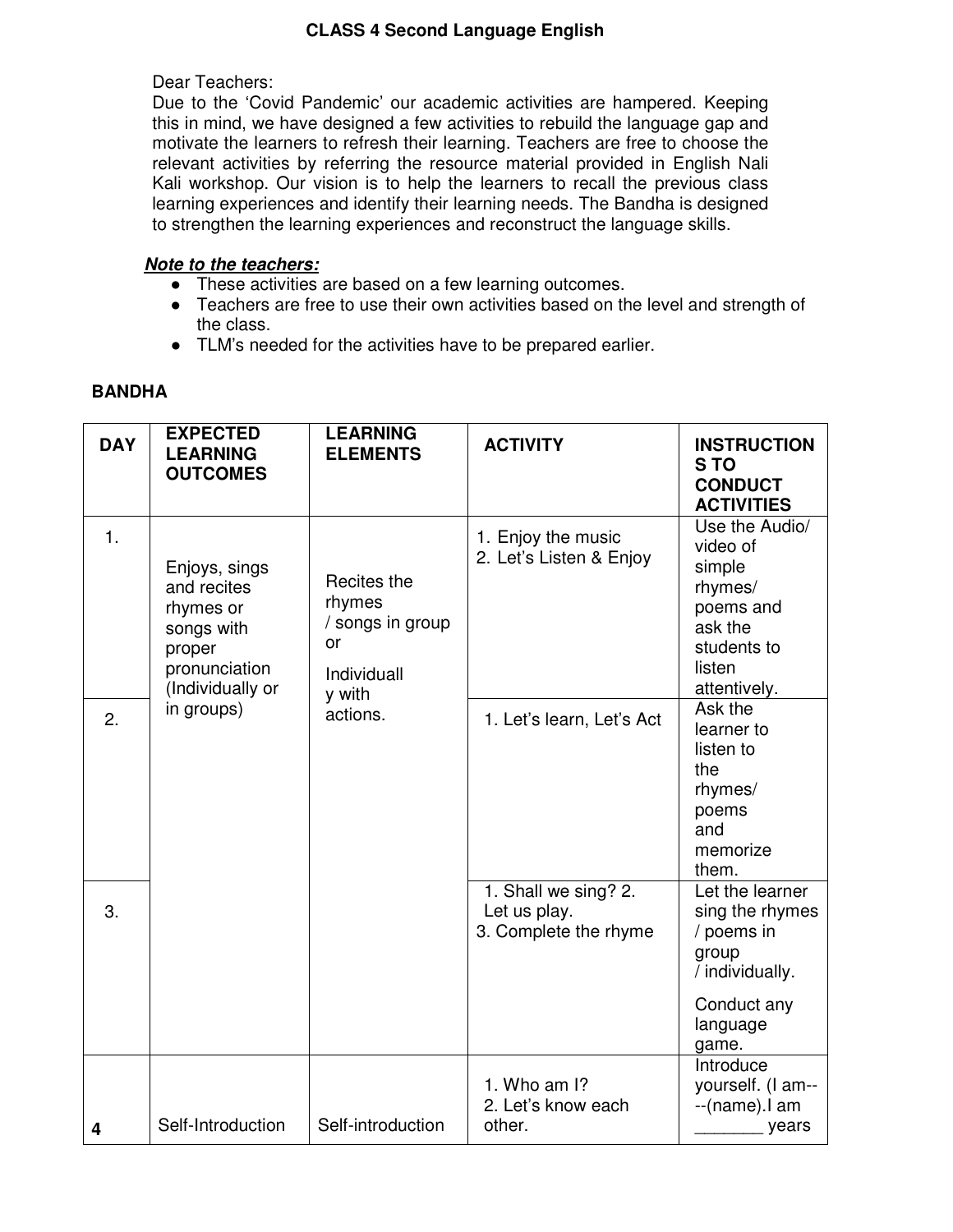|    |                                               |          | 3. Identify the voice                                               | old. I am a                                                                                                                                                                                                                                                                                                                                                                                                                                                                                                                                                                                                                                                                                                            |
|----|-----------------------------------------------|----------|---------------------------------------------------------------------|------------------------------------------------------------------------------------------------------------------------------------------------------------------------------------------------------------------------------------------------------------------------------------------------------------------------------------------------------------------------------------------------------------------------------------------------------------------------------------------------------------------------------------------------------------------------------------------------------------------------------------------------------------------------------------------------------------------------|
|    |                                               |          | 4. Riddle                                                           |                                                                                                                                                                                                                                                                                                                                                                                                                                                                                                                                                                                                                                                                                                                        |
| 5. | Takes part in role<br>plays<br>/ conversation | Dialogue | 1. Act like me.<br>2. Let's share<br>3. Fancy dress.<br>4. Memorize | (Teacher) Ask<br>the learner to<br>introduce<br>himself/herself<br>in a few<br>sentences as<br>above. The<br>teacher can<br>add more<br>sentences.<br>(Name, age,<br>class, hobby<br>$etc.$ )<br>Let the learners<br>introduce their<br>partner in pairs.<br>Write the<br>names of<br>different<br>professions on<br>the blackboard.<br>Let the learner<br>select any one<br>profession and<br>enact it with<br>dialogues. E .g.<br>Doctor, Farmer,<br>Teacher<br>I am a doctor. I<br>give<br>medicine<br>Give situations<br>to the learners<br>and ask them<br>to enact.<br>(Friends meet<br>in park/ market<br>place / bus<br>station etc.<br>.Refer to<br>previous class<br>text books for<br>simple<br>dialogues.) |
|    | Speak about their                             |          | 1. Pick and Speak                                                   | Give some                                                                                                                                                                                                                                                                                                                                                                                                                                                                                                                                                                                                                                                                                                              |
| 6  | school / home<br>surroundings.                | Speaks   | 2. Pick and Act<br>3. Language game                                 | topics and ask<br>the learner to                                                                                                                                                                                                                                                                                                                                                                                                                                                                                                                                                                                                                                                                                       |
|    |                                               |          |                                                                     | speak on his /                                                                                                                                                                                                                                                                                                                                                                                                                                                                                                                                                                                                                                                                                                         |
|    |                                               |          |                                                                     | her own. (E.g.                                                                                                                                                                                                                                                                                                                                                                                                                                                                                                                                                                                                                                                                                                         |
|    |                                               |          |                                                                     | Home/ Mother/                                                                                                                                                                                                                                                                                                                                                                                                                                                                                                                                                                                                                                                                                                          |
|    |                                               |          |                                                                     | School                                                                                                                                                                                                                                                                                                                                                                                                                                                                                                                                                                                                                                                                                                                 |
|    |                                               |          |                                                                     | /Teacher etc.,                                                                                                                                                                                                                                                                                                                                                                                                                                                                                                                                                                                                                                                                                                         |
|    |                                               |          |                                                                     | This is my                                                                                                                                                                                                                                                                                                                                                                                                                                                                                                                                                                                                                                                                                                             |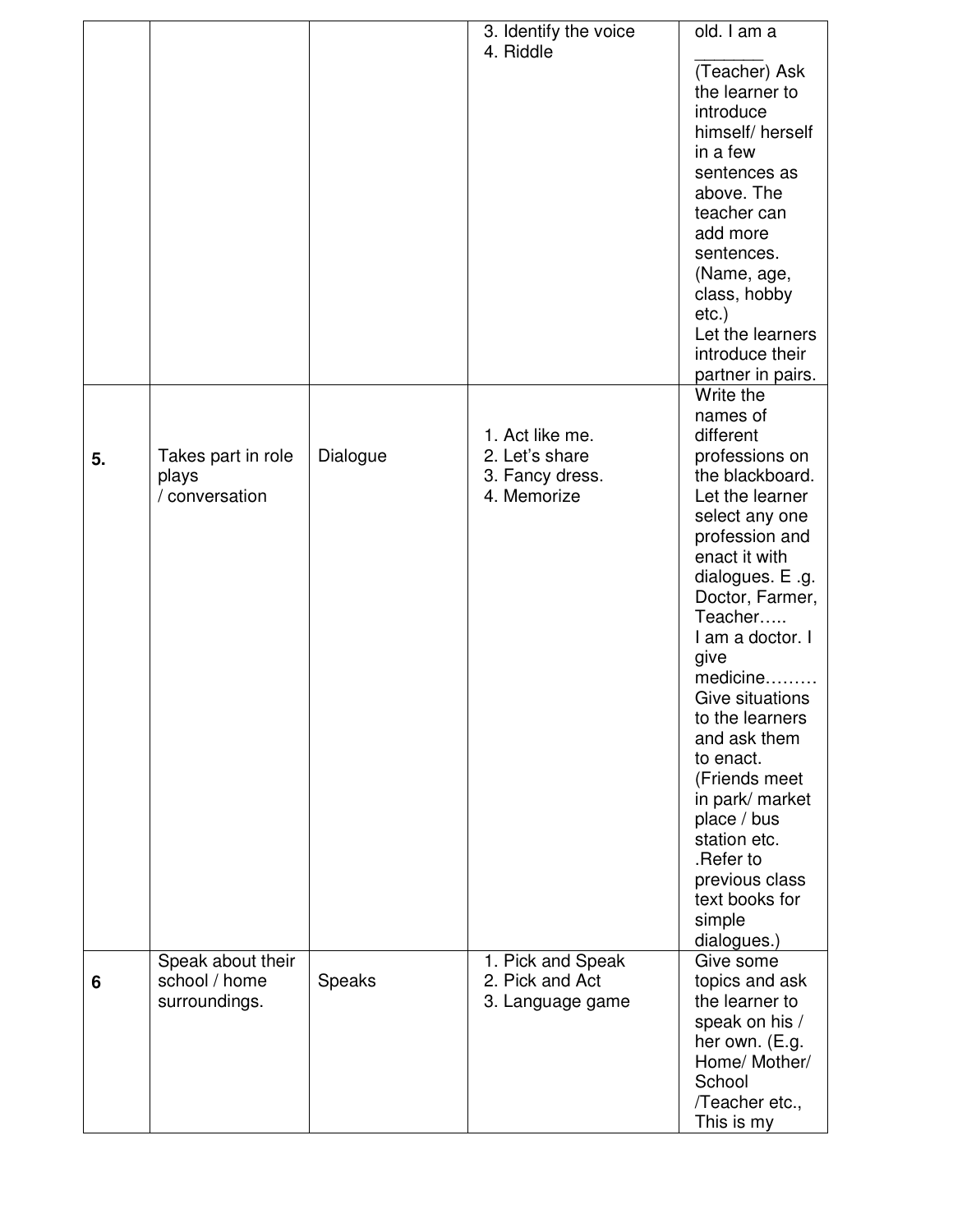|   |                          |              |                    | home. It has                    |
|---|--------------------------|--------------|--------------------|---------------------------------|
|   |                          |              |                    | four                            |
|   |                          |              |                    | roomsMy                         |
|   |                          |              |                    | house is neat                   |
|   |                          |              |                    | and clean.                      |
|   |                          |              |                    | Give a picture.                 |
|   |                          |              | 1. I am a star.    | Ask the                         |
|   |                          |              | 2. Odd one out     | learners to                     |
|   | <b>Identifying Nouns</b> |              | 3. Memory game.    | observe it. Give                |
| 7 | (Naming Words),          | <b>Nouns</b> | 4. Match me        | them five                       |
|   | Pronouns,                |              |                    | minutes to write                |
|   | Adjectives               |              |                    | the names of                    |
|   |                          |              |                    | things / objects/               |
|   |                          |              |                    | places/ they                    |
|   |                          |              |                    | have seen in                    |
|   |                          |              |                    | the picture in                  |
|   |                          |              |                    | their note book.<br>The student |
|   |                          |              |                    | who identifies                  |
|   |                          |              |                    | the maximum                     |
|   |                          |              |                    | number of                       |
|   |                          |              |                    | nouns within a                  |
|   |                          |              |                    | given time is                   |
|   |                          |              |                    | identified as a                 |
|   |                          |              |                    | star.                           |
|   |                          |              |                    | E. g : dog,                     |
|   |                          |              |                    | Ramesh, park,                   |
|   |                          |              |                    | ball                            |
|   |                          |              |                    | Write a short                   |
|   |                          |              |                    | passage on the                  |
|   |                          |              |                    | chart. Let the                  |
|   |                          |              |                    | learner read it.                |
|   |                          |              |                    | Ask them to                     |
|   |                          |              |                    | identify the                    |
|   |                          |              |                    | nouns and write                 |
|   |                          |              |                    | in their                        |
|   |                          |              |                    | notebook,                       |
| 8 |                          | Pronouns     | 1. Odd one out     | Underlines the                  |
|   |                          |              |                    | odd one out in                  |
|   |                          |              |                    | the given<br>worksheet.         |
|   |                          |              |                    | e.g.: Rekha,                    |
|   |                          |              |                    | you, cat, fox.                  |
| 9 |                          |              | 1. Replace me      | Fill in the                     |
|   |                          |              | 2. Give a title    | blanks : e.g.:                  |
|   |                          |              | 3. Underline me    | Geetha is a                     |
|   |                          |              |                    | dancer. ---------               |
|   |                          |              |                    | is a dancer.                    |
|   |                          | Adjectives   | 1. Be proud.       | Provide a                       |
|   |                          |              | 2. Find my quality | simple story                    |
|   |                          |              | 3. Crown me        | and ask them                    |
|   |                          |              |                    | to underline the                |
|   |                          |              |                    | adjectives and                  |
|   |                          |              |                    | draw a crown                    |
|   |                          |              |                    | over it.                        |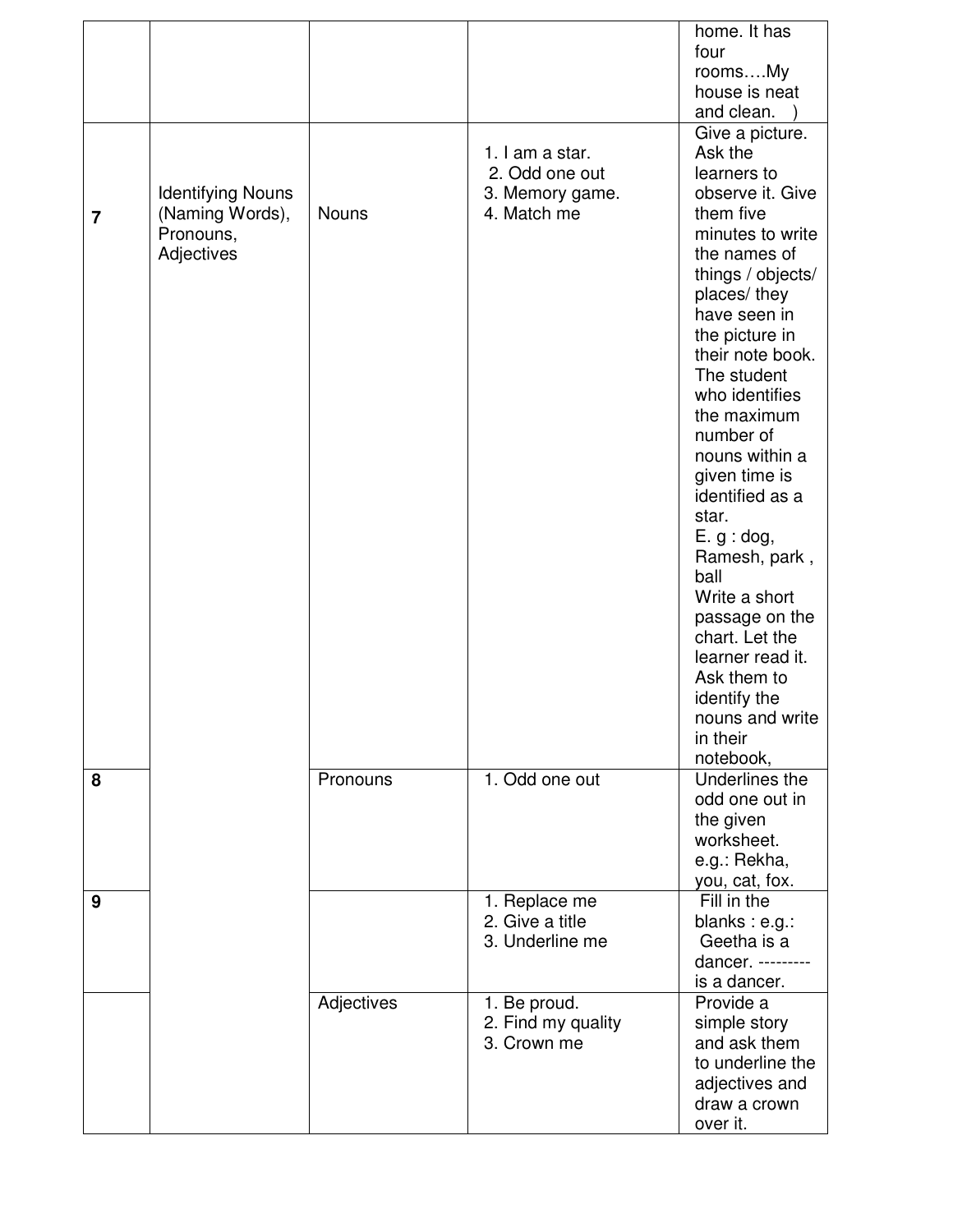| 10 | Reads aloud the                                                                  | Reading aloud                      | 1. Find Me                                                    | Write a number<br>of adjectives on<br>the blackboard.<br>E.g.: beautiful,<br>smart. active,<br>shining Ask<br>the learner to<br>select an<br>adjective<br>starting with the<br>first letter of<br>his/her name<br>and let him /her<br>relate his/her<br>name with the<br>adjective. e.g.,<br>Smart<br>Susheela,<br>Active Anitha<br>etc.<br>Read aloud a |
|----|----------------------------------------------------------------------------------|------------------------------------|---------------------------------------------------------------|----------------------------------------------------------------------------------------------------------------------------------------------------------------------------------------------------------------------------------------------------------------------------------------------------------------------------------------------------------|
|    | passage with<br>appropriate<br>pronunciation and<br>pause.                       | with appropriate<br>pronunciation. | 2. Reading news<br>3. Radio Jockey                            | simple story<br>with proper<br>pronunciation<br>and pause, ask<br>the learners to<br>repeat it<br>accordingly.<br>Use audio<br>clippings if<br>necessary.<br>Ask the<br>learners to<br>speak like a<br>news reader/ a<br>commentator /<br>Radio jockey in<br>FM                                                                                          |
| 11 |                                                                                  |                                    | 1. Read Aloud<br>2. Repeat after me                           | Provide<br>different<br>reading<br>materials and<br>ask the<br>learners to read<br>with<br>appropriate<br>pause and<br>pronunciation.                                                                                                                                                                                                                    |
| 12 | Listens to stories,<br>comprehends and<br>expresses the gist<br>and moral of the | Listens to stories                 | 1. Story Time<br>2. Rebuild/Reconstru<br>ct<br>3. Complete me | Narrate a story<br>using finger<br>puppets/stick<br>puppets/glove<br>puppets/ audio/<br>video. Ask a<br>few simple                                                                                                                                                                                                                                       |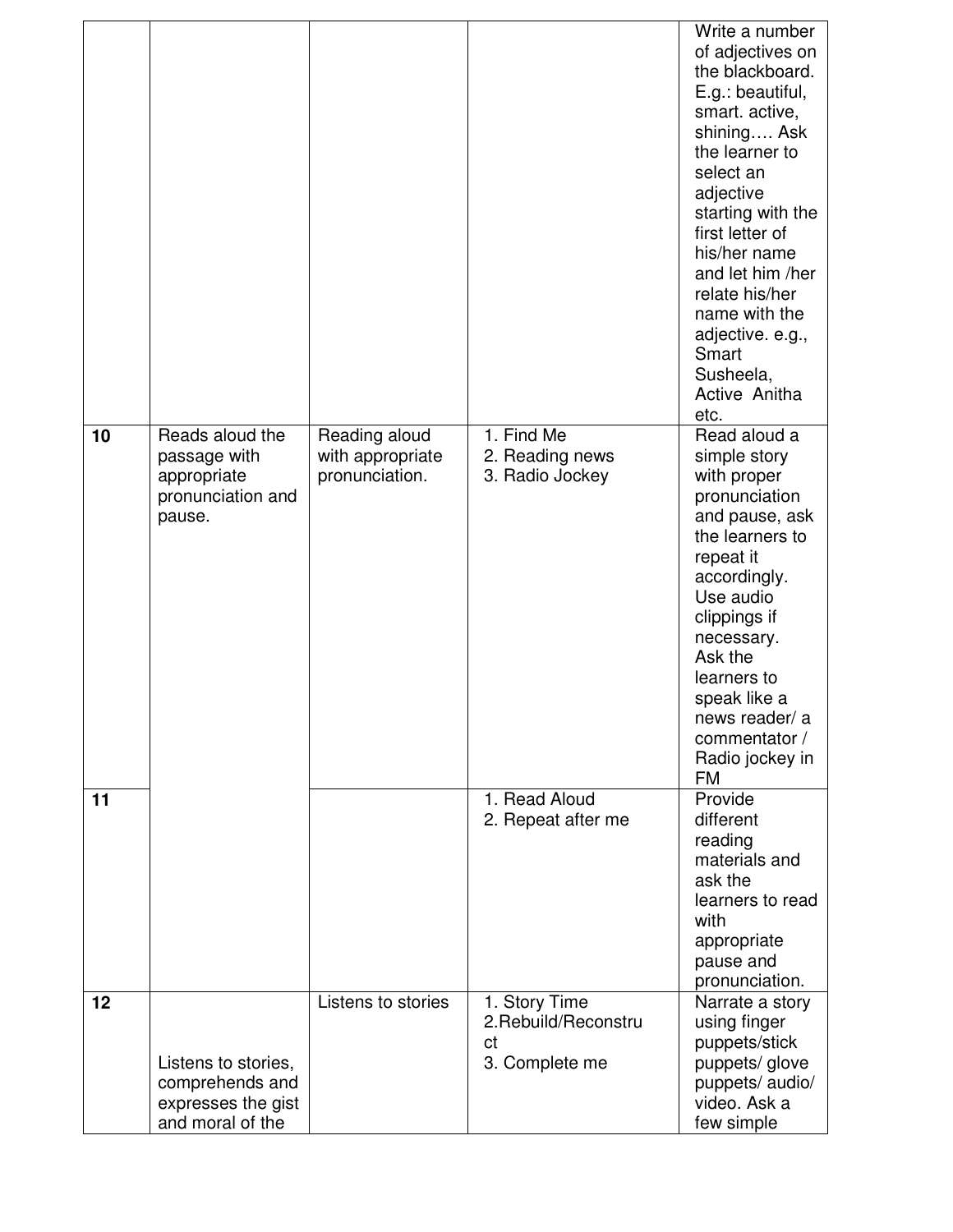|    | story.                                                                       |                              |                                              | comprehension<br>questions.<br><b>Refer English</b><br>Nali kali<br>Module.<br>Ask the<br>learners to<br>rebuild the<br>incomplete<br>stories.                                                    |
|----|------------------------------------------------------------------------------|------------------------------|----------------------------------------------|---------------------------------------------------------------------------------------------------------------------------------------------------------------------------------------------------|
| 13 |                                                                              | Expresses the<br>opinion     | 1. Moral stories<br>2. My opinion            | Give a familiar<br>story to read<br>(big book<br>/picture book /<br>cartoons) and<br>ask the learner<br>to express its<br>gist /moral in<br>English /<br>mother tongue.                           |
| 14 |                                                                              | Narrates the story           | 1. Listen to my<br>story.<br>2. Fill the gap | 1. Ask them to<br>narrate the<br>same story in<br>English.<br>Use language<br>game with the<br>help of<br>characters<br>2. Fills the<br>blanks in the<br>story.                                   |
| 15 |                                                                              | Creates a story<br>album     | 1. My story book<br>2. Expand the story      | Ask them to<br>collect the<br>simple stories<br>and paste them<br>to create own<br>story album<br>and exhibit.                                                                                    |
| 16 | Respond<br>appropriately to<br>oral messages/<br>telephonic<br>communication | Follows oral<br>instructions | 1. Follow me<br>2. Do as I say               | Give some<br>commands<br>(TPR<br>Activity).Let<br>them follow.                                                                                                                                    |
| 17 |                                                                              | Knows each other             | 1. Telephone game<br>2. Instruct my route    | Prepare match-<br>box / paper cup<br>telephone. Ask<br>them to<br>communicate<br>with each other.<br>Ask the<br>learners to give<br>instructions to<br>his/her friend<br>over the<br>telephone to |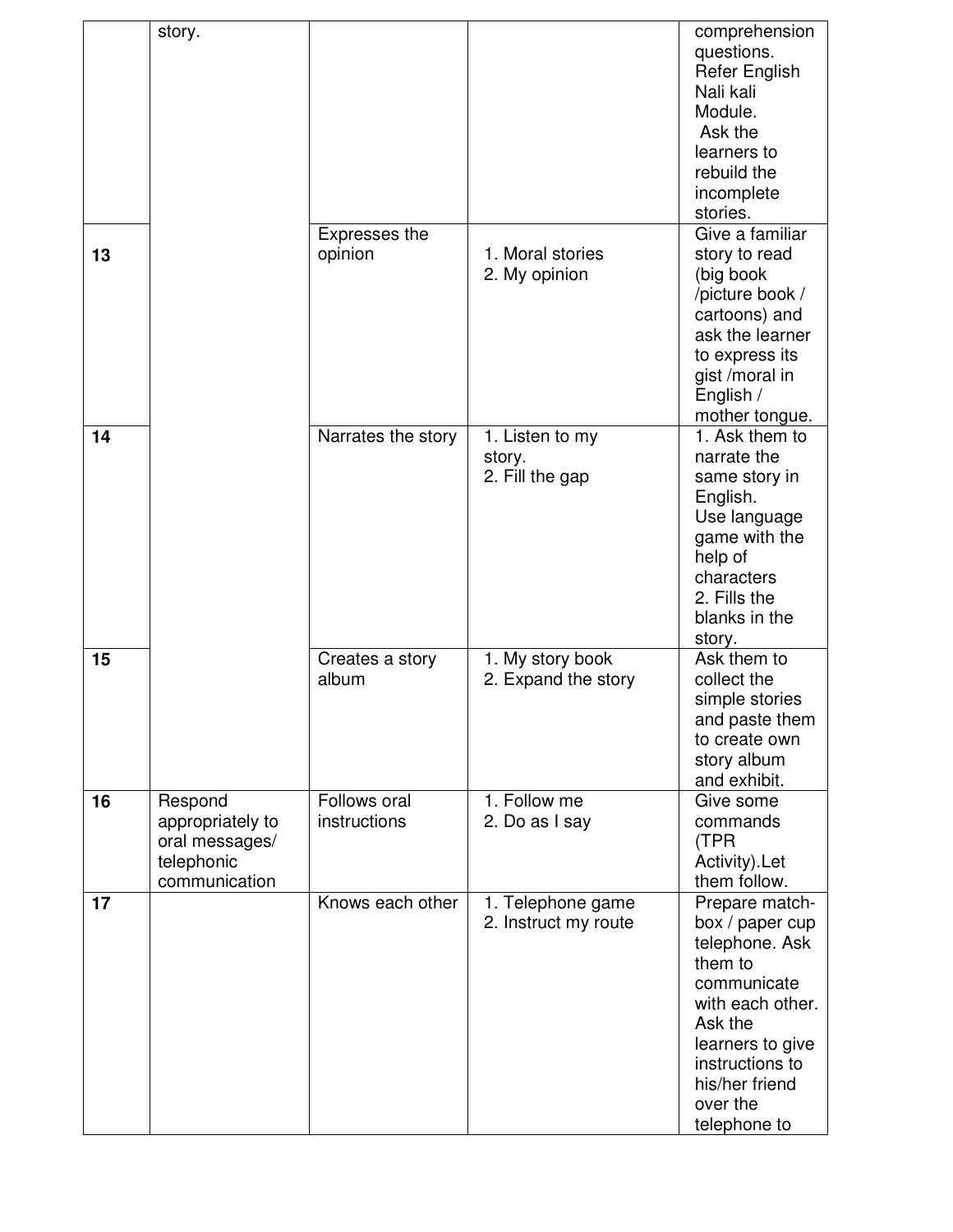|    |                                                                                                                                 |                                            |                                                                                  | reach his/her<br>home.                                                                                                                                                                                                                                                        |
|----|---------------------------------------------------------------------------------------------------------------------------------|--------------------------------------------|----------------------------------------------------------------------------------|-------------------------------------------------------------------------------------------------------------------------------------------------------------------------------------------------------------------------------------------------------------------------------|
| 18 |                                                                                                                                 | Communicates                               | 1. I hear, I do<br>2. Listen and Act                                             | <b>Conduct TPR</b><br>activities<br>through<br>telephone /<br>recorded voice.                                                                                                                                                                                                 |
| 19 | Talks about<br>celebrations,<br>surroundings,<br>sports, feelings<br>and emotions<br>using simple past<br>and present<br>tense. | Speaks                                     | 1. Open up.<br>2. My best friend.<br>3. Circle talk.                             | Let them report<br>on a birthday<br>celebration /<br>fair / festival/<br>marriage<br>ceremony etc.<br>The learners<br>speak about<br>their<br>surroundings/<br>school/ facilities<br>etc.                                                                                     |
| 20 |                                                                                                                                 | <b>Expresses</b>                           | 1. What's there in my<br>boundary?<br>2. Sudoku - (Cross<br>word)<br>3. Count me | Let them talk<br>about their<br>home<br>surroundings.                                                                                                                                                                                                                         |
| 21 |                                                                                                                                 | Uses present<br>tense form of verb         | 1. Play time.<br>2. Simon Says.<br>3. Odd one out.<br>4. Fill my bucket          | Take the<br>learners to the<br>playground.<br>Discuss about<br>various games<br>they play. Ask<br>them to tell a<br>few sentences<br>about their<br>favorite game<br>in present<br>tense. (E.g. like<br>Cricket. I play<br>in the evening.)<br>Play the game<br>"Simon says " |
| 22 |                                                                                                                                 | Identifies the<br>feelings or<br>emotions. | 1. How Are You?<br>2. Mimicry<br>3. Finger Puppet<br>Show                        | Show Emoji<br>characters. Ask<br>the learner to<br>identify the<br>related feelings.<br>The facilitator<br>shows the<br>flashcards of<br>emotions. The<br>learners have<br>to express the<br>feelings                                                                         |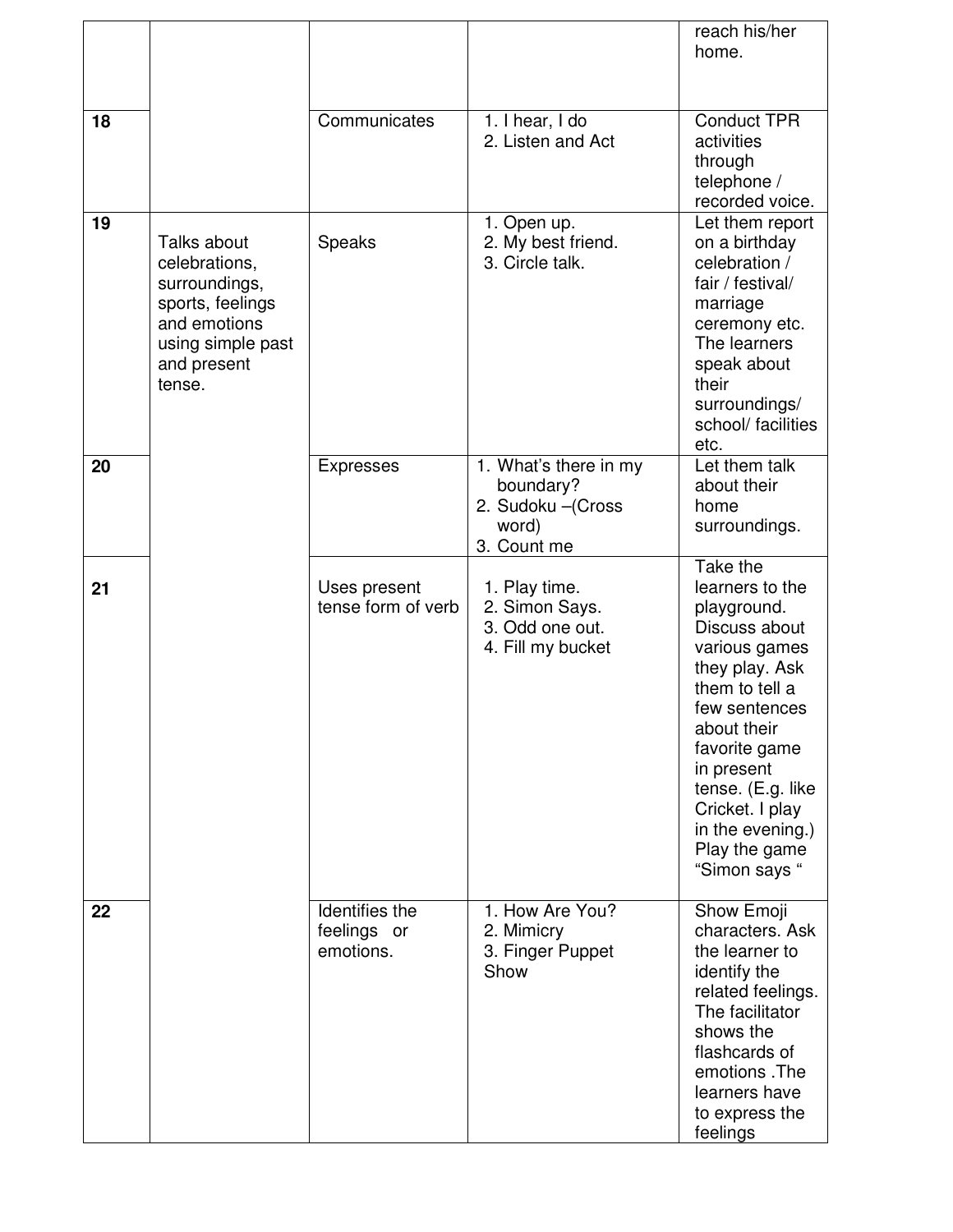|    |                                                                                                                                                                     |                                         |                                                             | through face<br>expression.                                                                                                                                                                                                                                                                                                                                                                                                       |
|----|---------------------------------------------------------------------------------------------------------------------------------------------------------------------|-----------------------------------------|-------------------------------------------------------------|-----------------------------------------------------------------------------------------------------------------------------------------------------------------------------------------------------------------------------------------------------------------------------------------------------------------------------------------------------------------------------------------------------------------------------------|
|    |                                                                                                                                                                     |                                         |                                                             |                                                                                                                                                                                                                                                                                                                                                                                                                                   |
| 23 |                                                                                                                                                                     | Identifies the<br>action words          | 1. Action game<br>2. Peel the onion                         | Play game<br>"Simon says".<br>Use Minion<br>characters. Use<br>as many action<br>words as<br>possible while<br>playing the<br>game. Ask<br>them to write<br>down the action<br>words they<br>have learnt<br>while playing<br>the game.<br>The facilitator<br>provides a<br>paper ball<br>(onion). It's a<br>ball of papers,<br>each paper has<br>an action word<br>.e.g.: run,<br>dance, eat, etc.<br>Ask the<br>learners to peel |
|    |                                                                                                                                                                     |                                         |                                                             | it and read it.                                                                                                                                                                                                                                                                                                                                                                                                                   |
| 24 |                                                                                                                                                                     | <b>Identifies likes</b><br>and dislikes | 1. Do you like me?<br>2. Fill in the blanks<br>3. Yes or No | Ask yes/no type<br>questions by<br>showing<br>objects. (e.g.,<br>show a bat-Do<br>you like a bat?<br>Do you like<br>chocolate? etc,<br>Let the learners<br>write their likes<br>and dislikes in<br>simple present<br>tense.                                                                                                                                                                                                       |
| 25 | Writes 3-4<br>sentences/ simple<br>paragraphs in<br>English on<br>personal<br>experiences/event<br>s using verbal or<br>visual clues using<br>proper<br>punctuation | Writes about<br>known things            | 1. Pen down<br>2. Fill the letter                           | Divide the class<br>into four/ five<br>groups. Assign<br>a common topic<br>to each group.<br>e.g., My house,<br>my pet<br>Animal, my<br>friend etc., Let<br>them discuss in<br>groups and                                                                                                                                                                                                                                         |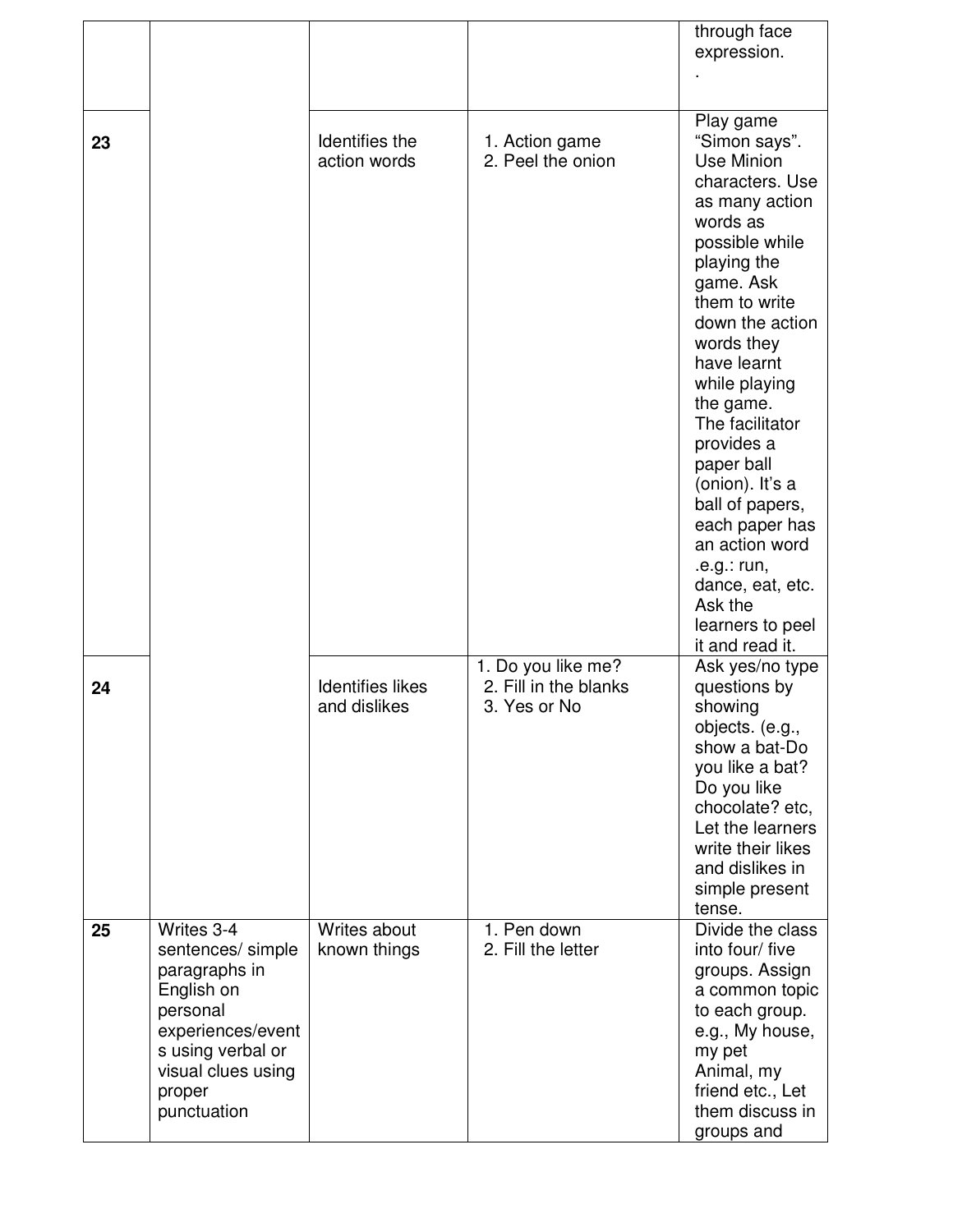|    |                                                                                                 |                                                                    |                                                            | frame a few<br>sentences.                                                                                                                                                                                                                                                                        |
|----|-------------------------------------------------------------------------------------------------|--------------------------------------------------------------------|------------------------------------------------------------|--------------------------------------------------------------------------------------------------------------------------------------------------------------------------------------------------------------------------------------------------------------------------------------------------|
| 26 |                                                                                                 | Writes a<br>paragraph in<br>English with<br>proper<br>punctuation. | 1. Colour me<br>2. Match me<br>3. Identify me              | Display a small<br>story without<br>punctuation.<br>Tell them to<br>read. Display<br>the same story<br>with<br>punctuation.<br>Ask them to<br>read again and<br>observe the<br>differences.<br>Mark<br>the<br>differences in<br>colour pen.<br>(Capital letter,<br>full stop,<br>question mark). |
| 27 |                                                                                                 | Punctuates the<br>given written<br>material.                       | 1. Punch me.<br>2. Enjoy reading                           | Write a few<br>sentences on<br>the black board<br>and guide them<br>to punctuate.<br>Provide small<br>paragraph or<br>stories to<br>learners to read<br>it aloud with<br>proper<br>pronunciation,<br>pause and<br>stress.                                                                        |
| 28 | Uses vocabulary<br>related to<br>subjects like<br>Mathematics and<br>EVS relevant to<br>class 3 | Identifies the<br>words related to<br>Mathematics.                 | 1. King maker<br>2. How many?<br>3. Tangram<br>4. Count me | 1. Ask the<br>learners to find<br>out words<br>related to<br><b>Mathematics</b><br>from their<br>English reader<br>book.<br>2. Prepare a<br>set of<br>mathematical<br>figures like<br>circle, triangle,<br>square,<br>rectangle etc.<br>Ask them to<br>create a picture                          |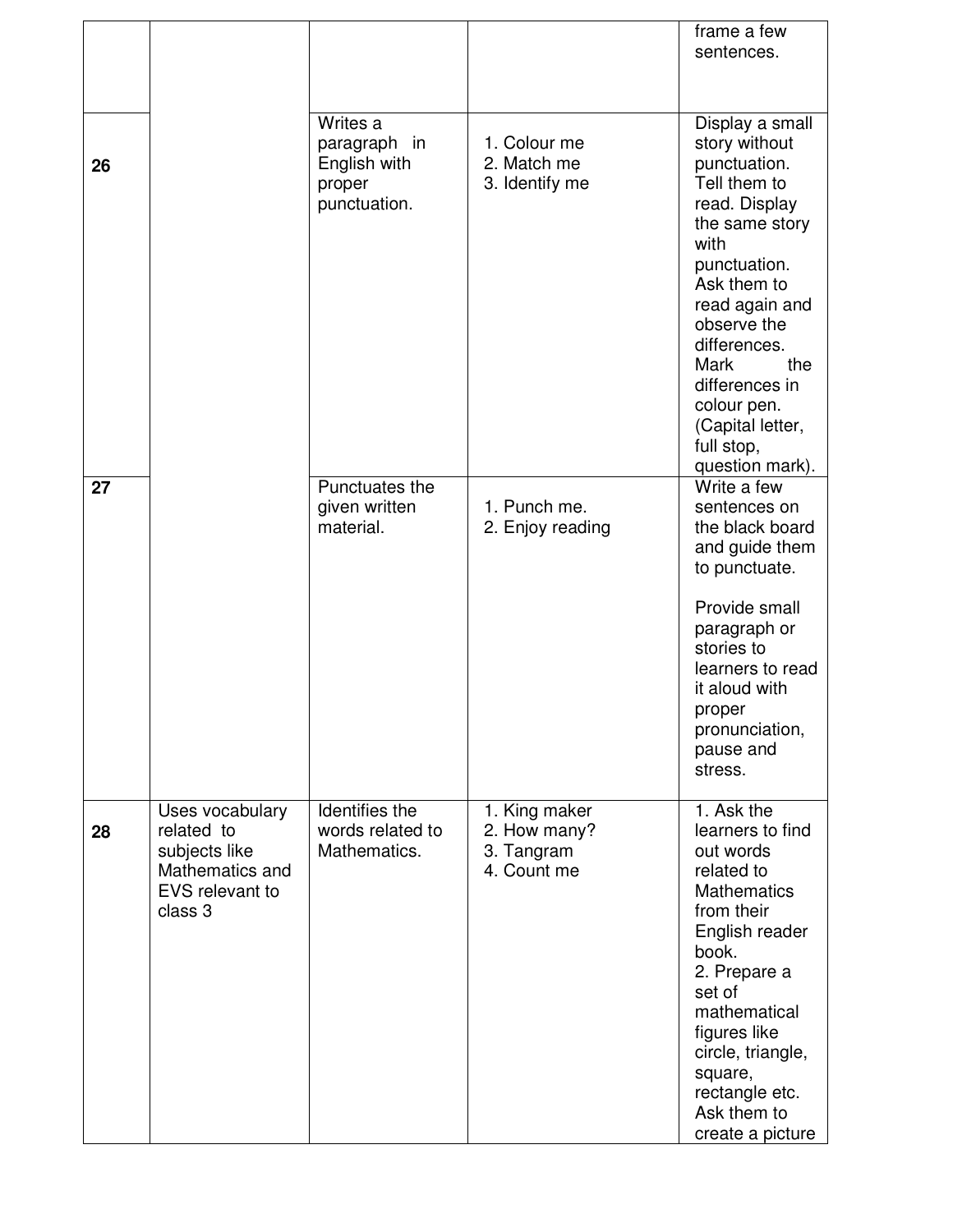|                                                 |                                                                                | using these<br>shapes.<br>Introduce the<br>names of these<br>shapes and<br>signs.<br>3. Instruct the<br>learners to<br>count the<br>pictures of<br>birds/trees/<br>fruits etc and<br>write on their<br>notebook.                         |
|-------------------------------------------------|--------------------------------------------------------------------------------|------------------------------------------------------------------------------------------------------------------------------------------------------------------------------------------------------------------------------------------|
| Identifies the<br>word related to<br><b>EVS</b> | 1. Playground<br>2. Save me.<br>3. Protect me.<br>4. Use me.<br>5. Recycle me. | Take them to<br>the playground<br>and draw a big<br>circle. Give<br>following<br>instructions.<br>1. Run around<br>the circle until<br>the music<br>stops/ whistle<br>blows.<br>2. Stand                                                 |
|                                                 |                                                                                | inside/outsid<br>e the circle.<br>3. Outside<br>indicates<br>non-living<br>things. Inside<br>indicates<br>living things.                                                                                                                 |
|                                                 |                                                                                | 4. Those who<br>stand in<br>odd places<br>are<br>declared<br>as out of<br>the game.<br>After the<br>game the<br>learners<br>list out<br>living and<br>non-living<br>things in<br>their note<br>book.<br>Instruct the<br>learners to list |
|                                                 |                                                                                |                                                                                                                                                                                                                                          |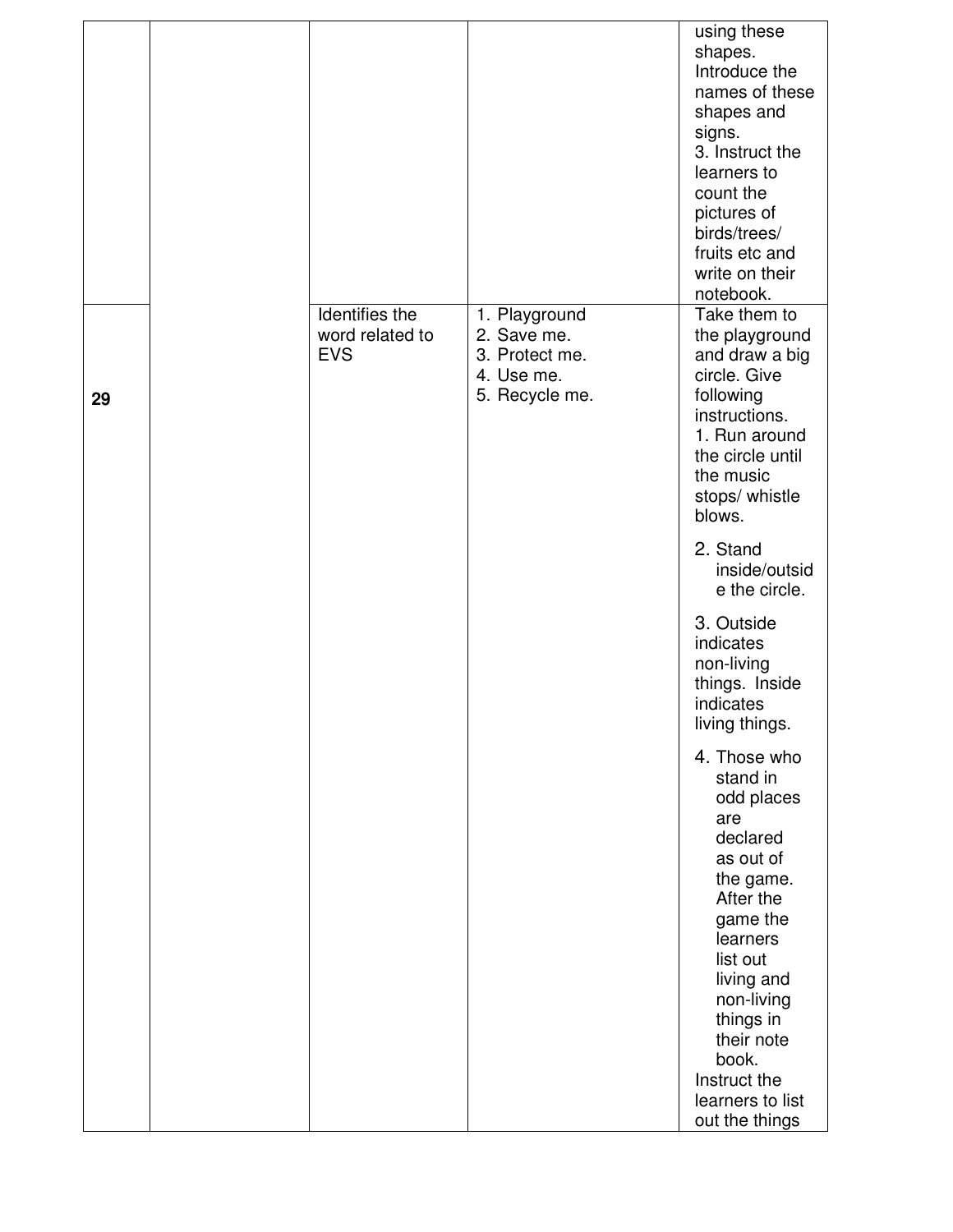|    |                            |                                                | which are<br>valuable and<br>we have to<br>save it/ recycle<br>it .Let them<br>discuss in<br>group and say<br>why they have<br>save it/ protect<br>it.                                                                                                                                           |
|----|----------------------------|------------------------------------------------|--------------------------------------------------------------------------------------------------------------------------------------------------------------------------------------------------------------------------------------------------------------------------------------------------|
| 30 | Creates a picture<br>Album | 1. My Album<br>2. My Collection<br>3. My Hobby | Instruct them to<br>draw / collect<br>the pictures<br>(which they had<br>listed on 28th<br>and 29th day<br>related to<br><b>Mathematics</b><br>and EVS) and<br>make an<br>album.<br>Instruct the<br>learners to<br>develop their<br>hobbies to<br>collect old<br>coins, stamps,<br>pictures etc. |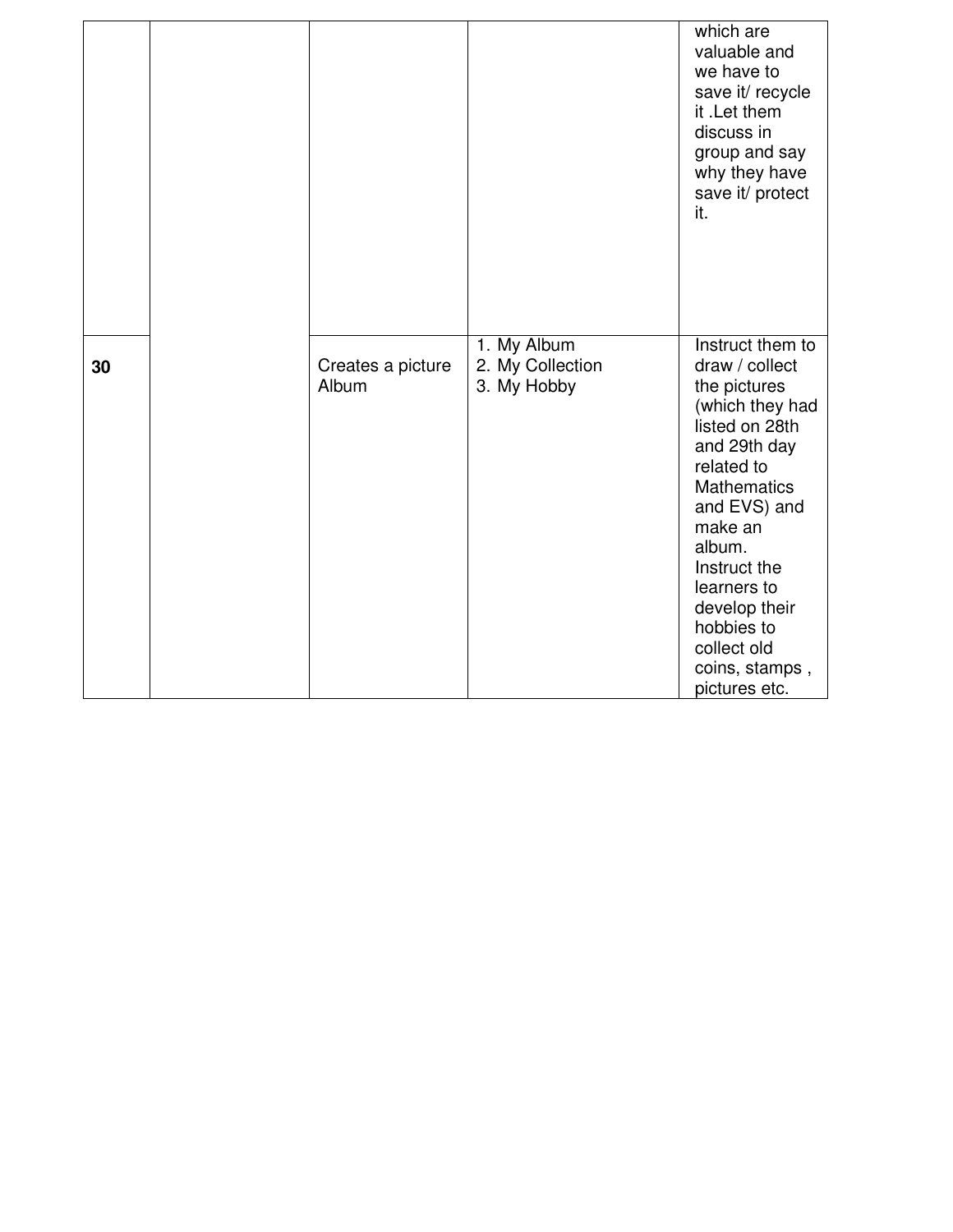## **CLASS 5 -Second Language (English)**

### Dear teachers,

The pandemic COVID-19 has interrupted the learning process to a large extent. Even though there were online and Vidyagama classes, we were not able to reach each and every student. It is important to help students to adapt to the school environment and bridge the learning gaps. Kushala- the eight- day activities are intended to give joyful learning without any formal evaluation. Bandha – the thirty days activities focuses on the acquaintance of learning outcomes of the previous classes, followed by a post test.

### **Note to the teachers:**

- These activities are based on a few learning outcomes.
- Teachers are free to use their own activities based on the level and strength of the class.
- TLM's needed for the activities have to be prepared earlier.

| Day | <b>Expected</b><br>learning<br><b>Outcome</b>                                                                                                                | Learning<br><b>Elements</b>                                                     | <b>Suggested activities</b>                                                                                                                                                               | Instructions to conduct the Activities                                                                                                                                                                                                                                                                                                                                                           |
|-----|--------------------------------------------------------------------------------------------------------------------------------------------------------------|---------------------------------------------------------------------------------|-------------------------------------------------------------------------------------------------------------------------------------------------------------------------------------------|--------------------------------------------------------------------------------------------------------------------------------------------------------------------------------------------------------------------------------------------------------------------------------------------------------------------------------------------------------------------------------------------------|
|     | 1. Recite, read<br>and enjoy<br>poems/rhymes/<br>story individually<br>$\frac{1}{1}$ in groups with<br>correct<br>pronunciation,<br>pause and<br>intonation. | Recites rhymes /<br>poems and<br>identifies the<br>different forms of<br>words. | 1. Rhyme - Cup and saucer<br>eliciting pair words.<br>2. Action song: Old Mac Donald,<br>Put your Right hand in<br>3. Recitation of poems of class 3<br>4. Re-order the lines of the poem | 1. Recite a rhyme with proper action. Learners repeat in group<br>/ individually . Elicit a few pair words like pen & pencil, idli &<br>chutney etc.( Rhyming words, Animals and sounds)<br>2. Sings action songs with correct pronunciation, pause,<br>intonation and proper actions.<br>3. After recitation of the poem, the lines of the poem can be<br>jumbled, students re-order the lines. |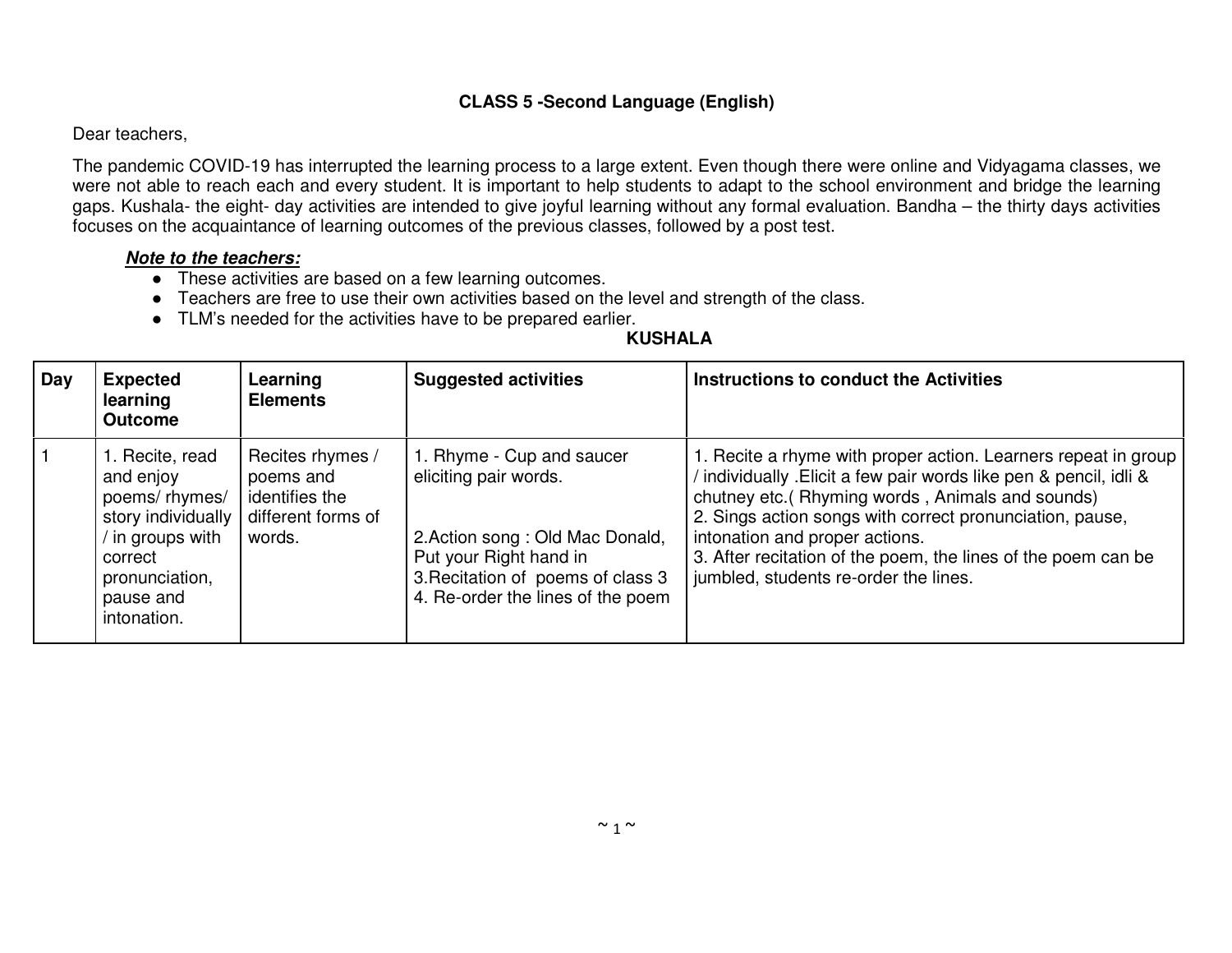| $\overline{2}$ |                                                                                         | Listen,<br>comprehend, and<br>enact a story. | 1. Narrates a story using props<br>(puppets, stick pictures etc.) -<br>Two swans and a tortoise.<br>2. Draw a Picture Game and<br>narrate a story<br>3. Video clip quiz<br>4. Telephone game | 1. Narrate the story with thought provoking questions in<br>between<br>*Was the decision of the tortoise to fly, a wise one?<br>*If you were a tortoise, What would you do if you see people<br>laughing at you?<br>2. This one is a fun little group activity. Everyone starts off by<br>drawing any picture they like on a piece of paper. Then they<br>swap their drawings with the person next to them. That<br>person now tells a story based on the drawing they have.<br>3. Shows a video clip and conducts a quiz. |
|----------------|-----------------------------------------------------------------------------------------|----------------------------------------------|----------------------------------------------------------------------------------------------------------------------------------------------------------------------------------------------|----------------------------------------------------------------------------------------------------------------------------------------------------------------------------------------------------------------------------------------------------------------------------------------------------------------------------------------------------------------------------------------------------------------------------------------------------------------------------------------------------------------------------|
| 3              |                                                                                         | Reads stories                                | 1. Reads pictorial stories<br>2. Completes the given story with<br>appropriate pictures in the blanks.<br>3. 'Complete The Story' Game<br>4. The character I like the most                   | 1. Display a chart of a pictorial story.<br>2. Display a chart of story with blanks in between where the<br>students fill the blanks by drawing/ pasting appropriate<br>pictures.<br>3. This is a great group story-telling game. Pick a random<br>story starter prompt and then players take turns to continue<br>this story.                                                                                                                                                                                             |
| $\overline{4}$ | 2. Take part in<br>role plays /<br>conversation<br>practice given in<br>the text, enact | Reads simple<br>dialogues.                   | 1. Enacting a Role play<br>2. Dialogue cards<br>3. Unscramble the dialogue<br>4. Fill the missing dialogue                                                                                   | 1. Divide the students into groups. Provide dialogue cards to<br>enact the given story in groups.<br>2. Provide conversation cards for a pair activity. Student A<br>and Student B read the pre-written dialogue. Let the whole<br>class do this activity.                                                                                                                                                                                                                                                                 |
| 5              | different roles in<br>short skits with<br>simple<br>dialogues                           | Enacts different<br>roles in short skits.    | 1. Pick and act - Know my<br>profession<br>2. Short skits on awareness<br>3. Take role of the character of a<br>story<br>4. Dialogue card activity                                           | 1. Children pick a random profession card and act accordingly<br>with dialogues.<br>2. Topics of short skits like Corona, Hand washing can be<br>given and make them act in groups.<br>3. Listen to a story, students can take the character of a story<br>they like and say dialogues.<br>4. Distributes the dialogue cards, students enact in pairs.                                                                                                                                                                     |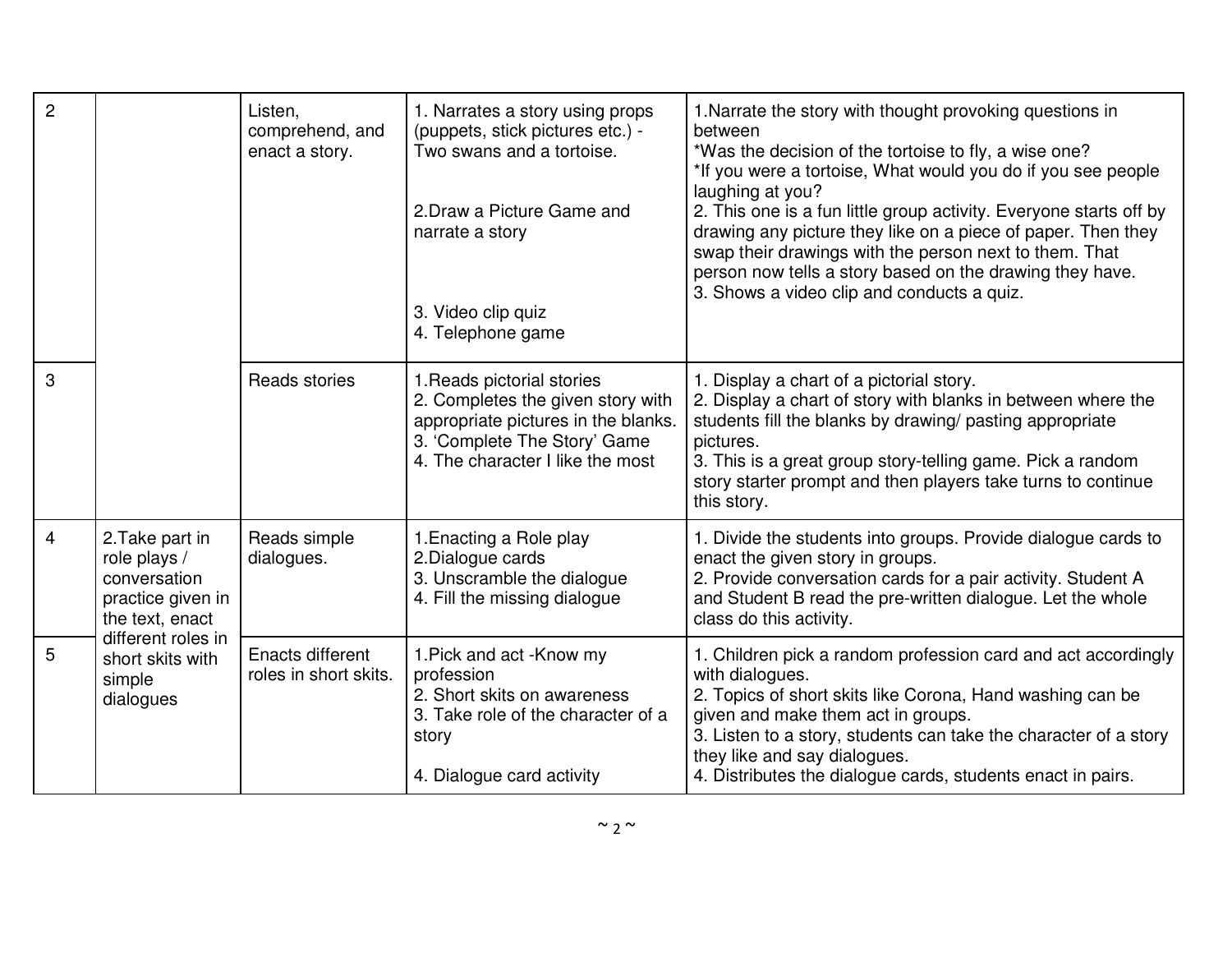| 6 |                                                                                                            | Speaks simple<br>sentences.                  | 1. Guess where I am<br>2.I have something to say<br>3. Look and speak<br>4. Rearrange jumbled sentences<br>and read | 1. Divide the class into 3-4 groups; let the children act using<br>dialogues used in the following places (Ex. Bus stand,<br>Railway station, Market, Hospital)<br>Let others identify the place<br>2. Provides the advertisements in magazines and newspapers<br>and let them speak individually. (E.g. The cost of the mobile<br>is Rs.5900/-, )                                                                                       |
|---|------------------------------------------------------------------------------------------------------------|----------------------------------------------|---------------------------------------------------------------------------------------------------------------------|------------------------------------------------------------------------------------------------------------------------------------------------------------------------------------------------------------------------------------------------------------------------------------------------------------------------------------------------------------------------------------------------------------------------------------------|
| 7 | 3. Express orally<br>her/his<br>opinion/understa<br>nding about his<br>home<br>surroundings, in<br>English | Speaks about<br>his/her family.              | am special!<br>2.Let's pair up<br>3. My family tree<br>4. Describe a family member                                  | 1. Introduce a cartoon character (puppets/ pictures) like<br>Doremon, Motu-patlu, and Little Singham etc.) And ask<br>students to introduce themselves and the members of their<br>family. Student should speak 4-5 sentences. (Alternate:<br>Learners can introduce their own family members)<br>2. Let the student choose their partner and ask them about<br>their family structure, favourite colours and foods, pets and<br>hobbies |
| 8 |                                                                                                            | Speaks about his/<br>her home<br>surrounding | 1. Let's gaze<br>2. My home - my dream<br>3. My clean surrounding<br>4. My little garden                            | 1. The learner has to imagine himself / herself to be a<br>butterfly, flying around his/ her home and narrate what he/she<br>sees.<br>2. Students can even speak about their dream home.<br>3. Draw their home surrounding and can speak about clean<br>surrounding, my garden, etc                                                                                                                                                      |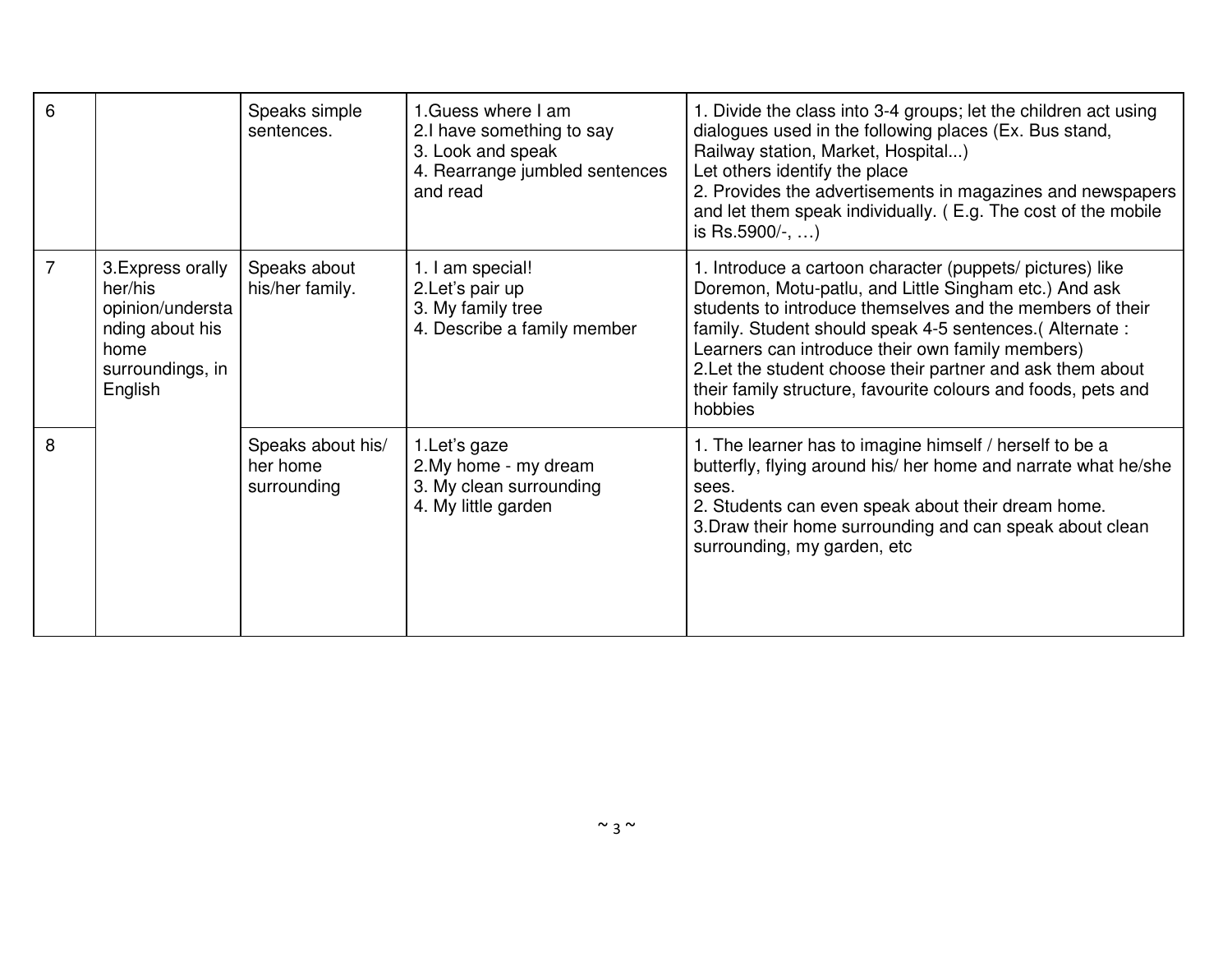| Day            | <b>Expected learning</b><br><b>Outcome</b>                                                                               | Learning<br><b>Elements</b>  | <b>Suggested activities</b>                                                                                                    | <b>Instructions to conduct Activities</b>                                                                                                                                                                                                                                                                                |
|----------------|--------------------------------------------------------------------------------------------------------------------------|------------------------------|--------------------------------------------------------------------------------------------------------------------------------|--------------------------------------------------------------------------------------------------------------------------------------------------------------------------------------------------------------------------------------------------------------------------------------------------------------------------|
| 1              | 1. Express orally<br>his/her opinion/<br>understanding about<br>the story and<br>characters in the story,<br>in English. | <b>Expresses</b><br>opinion. | 1. Story narration.<br>2. Story telling basket<br>3. Read and identify the<br>moral.<br>4. My loving character in the<br>story | 1. Read aloud any story and let the learner express the<br>characters of the story in his/ her own words.<br>2. Collect things in a basket and let them pick things<br>randomly and say stories using the things.<br>3. Distribute story cards. The learners read individually and<br>tell the moral of the story.       |
| $\overline{c}$ |                                                                                                                          | Understands the<br>story.    | 1. Story with a twist<br>2. Puppet show.<br>3. Design a small comic book/<br>story album<br>4. Listen to an audio story.       | 1. Conclude the story in different ways (oral). Tell a story<br>without a climax. Students are free to give an ending.<br>2. Narrate stories using puppets and later asks<br>comprehension questions.<br>3. Students can design a small comic book/story album<br>based on the listened stories.                         |
| 3              | 2. Read aloud with<br>appropriate<br>pronunciation, stress<br>and pause                                                  | Chunk reading                | 1. Let's try reading.<br>2. Read the poster<br>3. Reading headlines of a<br>newspaper<br>4. Reading big books.                 | 1. Prepare flashcards with simple sentences and ask<br>students to read aloud individually.<br>2. Displays a poster and they read the sentences loudly.<br>3. The headlines of a newspaper can be cut and displayed on<br>a chart and students can read it.                                                              |
| 4              |                                                                                                                          | Sentence<br>reading          | 1. Reading Cards<br>2. Reading instruction cards<br>3. Read and rearrange.<br>4. Read in pairs                                 | 1. Provide Reading cards or flashcards to each learner and<br>let them read aloud with proper pronunciation, stress and<br>intonation.<br>2. The instruction displayed in different places can be<br>displayed on a chart . Students read and identify the place.<br>E.g. Don't pluck flowers. Maintain silence. Use Me. |
| 5              |                                                                                                                          | Simple<br>paragraph          | 1. Children magazine / story<br>cards                                                                                          | 1. Let the children read the magazine or story cards aloud<br>(individual).                                                                                                                                                                                                                                              |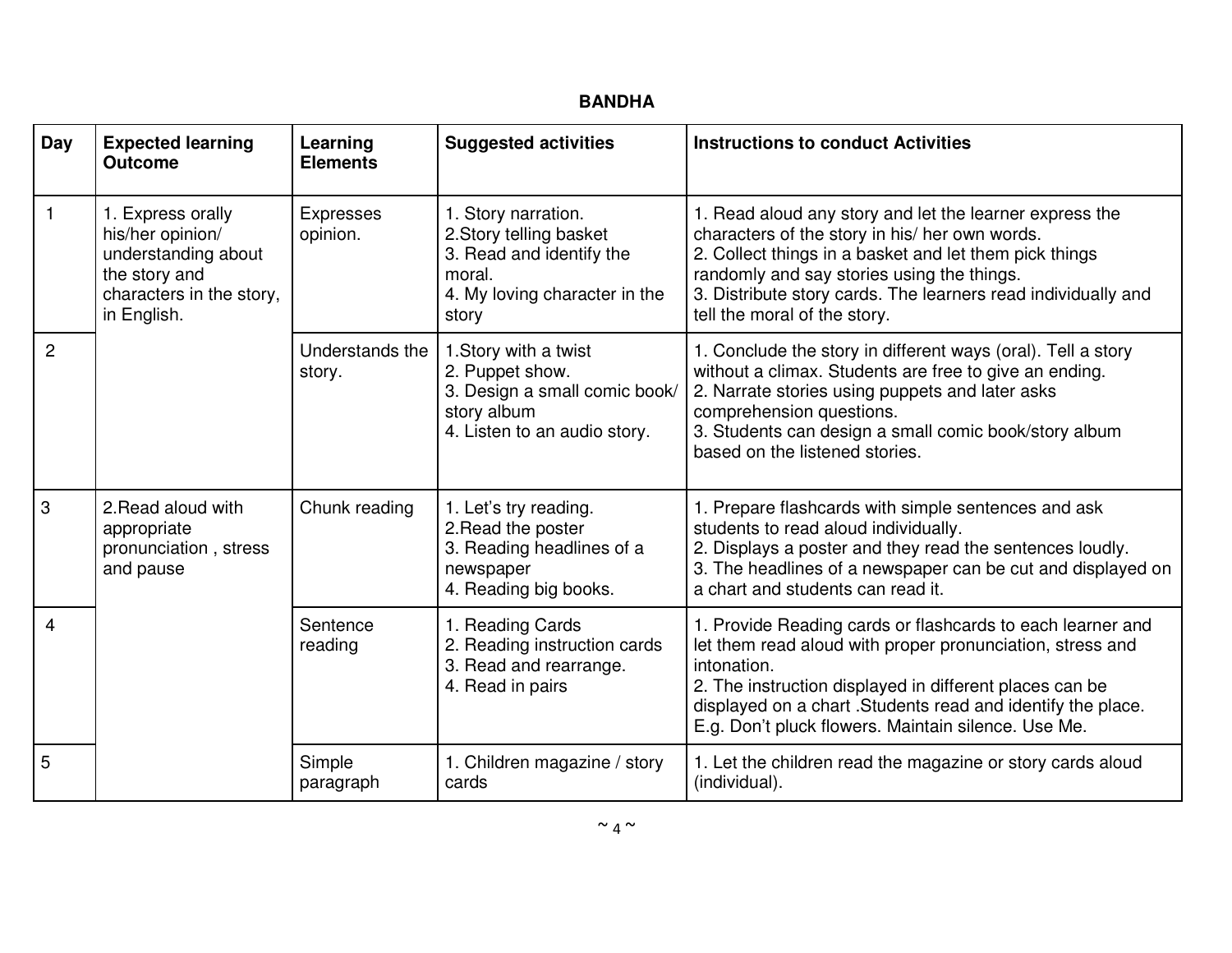|                     |                                                                                                     | reading                                        | 2. Reading comic books.<br>3. Reading pamphlets,<br>handbills<br>4. Read assigned paragraphs                                                                       | 2. Comic books like Tinkle, Amar Chitra Katha, picture story<br>books can be provided; Students after reading should speak<br>about what they have read.<br>3. Pamphlets and handbills can be given in groups along with<br>a set of questions.<br>4. Provide a text and assign paragraph/s to read.                                                        |
|---------------------|-----------------------------------------------------------------------------------------------------|------------------------------------------------|--------------------------------------------------------------------------------------------------------------------------------------------------------------------|-------------------------------------------------------------------------------------------------------------------------------------------------------------------------------------------------------------------------------------------------------------------------------------------------------------------------------------------------------------|
| 6                   | 3. Use vocabulary<br>related to subjects like<br><b>Mathematics and EVS</b><br>of previous classes. | Uses vocabulary<br>related to EVS              | 1. Find me out<br>2. Crossword Puzzle<br>3. Children class magazine<br>4. Displaying Vocabulary<br>Cards                                                           | 1. Provide a word grid to each group and askk students to<br>search the words related to EVS.<br>2. Provide crossword puzzle individually or exhibit a puzzle<br>chart and ask students to find the words. (Words in the puzzle<br>should be related to EVS).<br>3. Provide old books /pictures to students and let them<br>prepare their class magazine.   |
| $\overline{7}$<br>8 |                                                                                                     | Vocabulary<br>related to<br><b>Mathematics</b> | 1. Let's buy and sell<br>2. Metric Mela<br>3. Maths crossword puzzle<br>4. Identifying the shapes                                                                  | 1. Create retail shops in the classroom using the available<br>materials. 'Play-money' can also be used for the transaction<br>(Group activity). Perform and observe alternatively.<br>2. Provide crossword puzzle individually or exhibit a puzzle<br>chart and ask students to find the words. (Words in the puzzle<br>should be related to Mathematics). |
| 9                   | 4. Respond to simple<br>instructions,<br>announcements in<br>English made in<br>class/school        | Responds to<br>simple<br>instructions          | 1. Preparing a birthday<br>greeting card.<br>2. Draw as I say<br>3. Understanding a map<br>4. Asking directions<br>5. Routine instructions at<br>school in English | 1. Provide necessary materials, the learners prepare the<br>cards in groups as per the set of instructions given by the<br>teacher.<br>2. Teacher instructs to draw a picture and they draw the<br>picture. (E.g. Draw a house. Draw a tree behind the house, a<br>garden in front)<br>3. Displays a map and asks questions to understand the map.          |
| 10                  |                                                                                                     | Gives directions                               | 1. 'Take me there' - map<br>activity<br>2. Reading Atlas book<br>3. Situational conversation                                                                       | 1. Draw a map of the village/city with the school as the prime<br>location on the Black board. Let the children give directions to<br>reach the school from different locations.<br>2. Provides Atlas books along with a set of questions or                                                                                                                |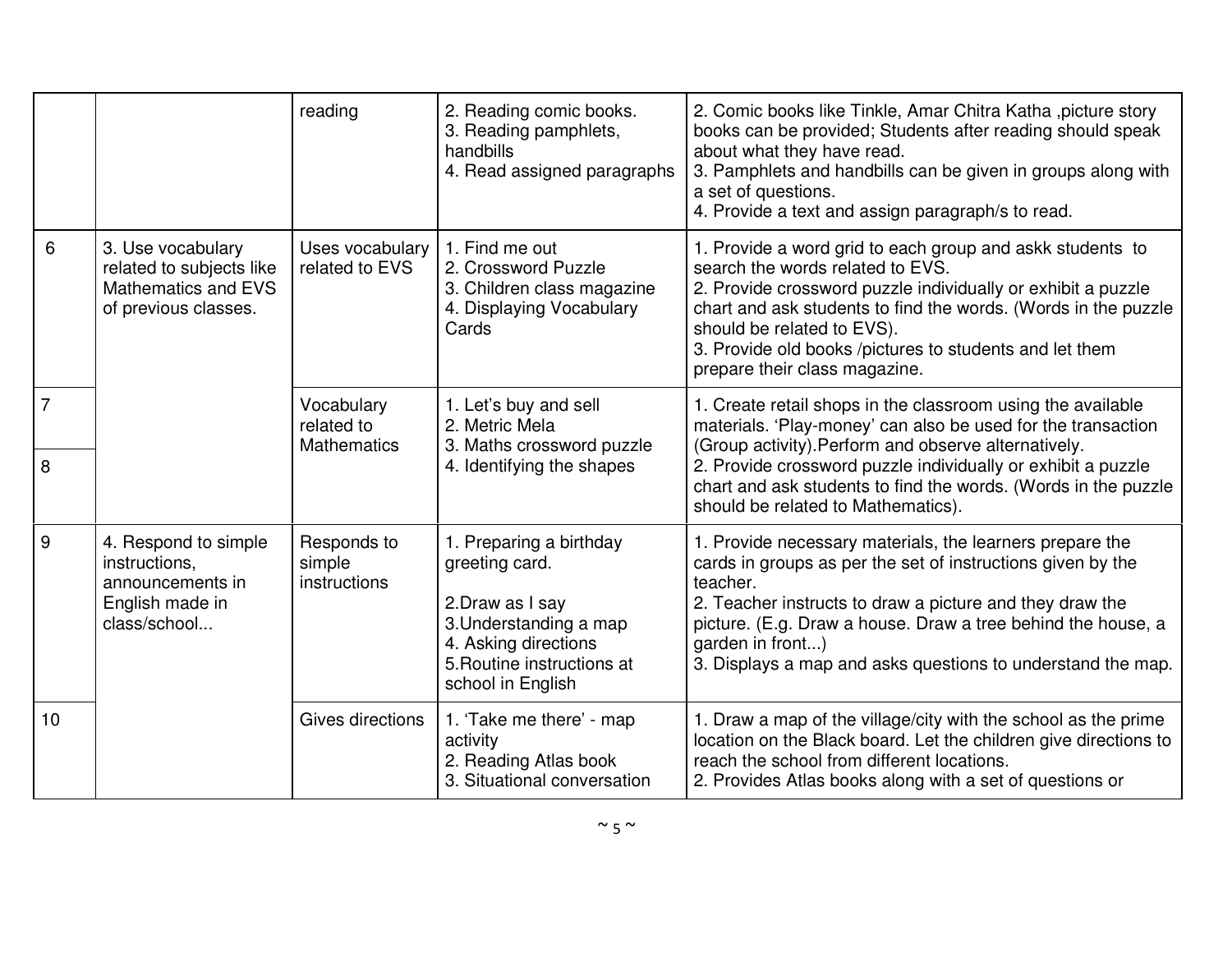|    |                                                                                               |                                                  | 4. Simple skit                                                                                                                         | teacher can display a map and ask questions.<br>3. Imagine you are in Mysore bus stop, and you need to visit<br>Mysore Palace. How would you enquire with a stranger and<br>reach the place?                                                        |
|----|-----------------------------------------------------------------------------------------------|--------------------------------------------------|----------------------------------------------------------------------------------------------------------------------------------------|-----------------------------------------------------------------------------------------------------------------------------------------------------------------------------------------------------------------------------------------------------|
| 11 |                                                                                               | Respond to<br>announcements                      | 1. Audio recordings<br>2. Verbal instruction<br>3. Total Physical Response<br>(TPR) Activities<br>4. Passing the message<br>game       | Present audio clippings (Railway station, bus stand, hospital,<br>school etc.). Let the children identify the place and create<br>their own announcements.                                                                                          |
| 12 | 5. Respond verbally/in<br>writing to questions                                                | Verbal response                                  | 1. Group discussion<br>2. Reading simple texts                                                                                         | 1. Let them share daily experiences (at home, at school, in<br>the playground) in groups and elicit from others by asking                                                                                                                           |
| 13 | based on day-to-day<br>life experiences.                                                      |                                                  | 3. Telling daily routines<br>4. Enacting daily routines with<br>dialogues.<br>5. Writing about birthday<br>celebration<br>6. Role-play | probing questions.<br>2. Let them read simple incidents from children's story books<br>and answer questions based on them.                                                                                                                          |
| 14 |                                                                                               | Written<br>response                              | 1. Peer discussion<br>2. Create a family activity<br>album<br>3. Writing about future plans<br>4. writing about a past<br>incident     | 1. Provide common probing questions on their daily routine<br>and asks the children to write their responses.<br>2. Let them maintain a dairy by writing about their daily<br>activities                                                            |
| 15 | 6. Use simple nouns,<br>pronouns and<br>adjectives in verbal<br>and written<br>communication. | Uses simple<br>nouns, in verbal<br>communication | 1. Memory booster<br>2. Listing out the nouns<br>3. Writing a story using the<br>given nouns<br>4. Writing an own simple<br>story      | 1. Place objects on the table and cover them. Give two<br>minutes to observe. Each learner has to speak a few<br>sentences about any one hidden object without repetition.<br>3. Provide some nouns and ask them to form simple<br>meaningful story |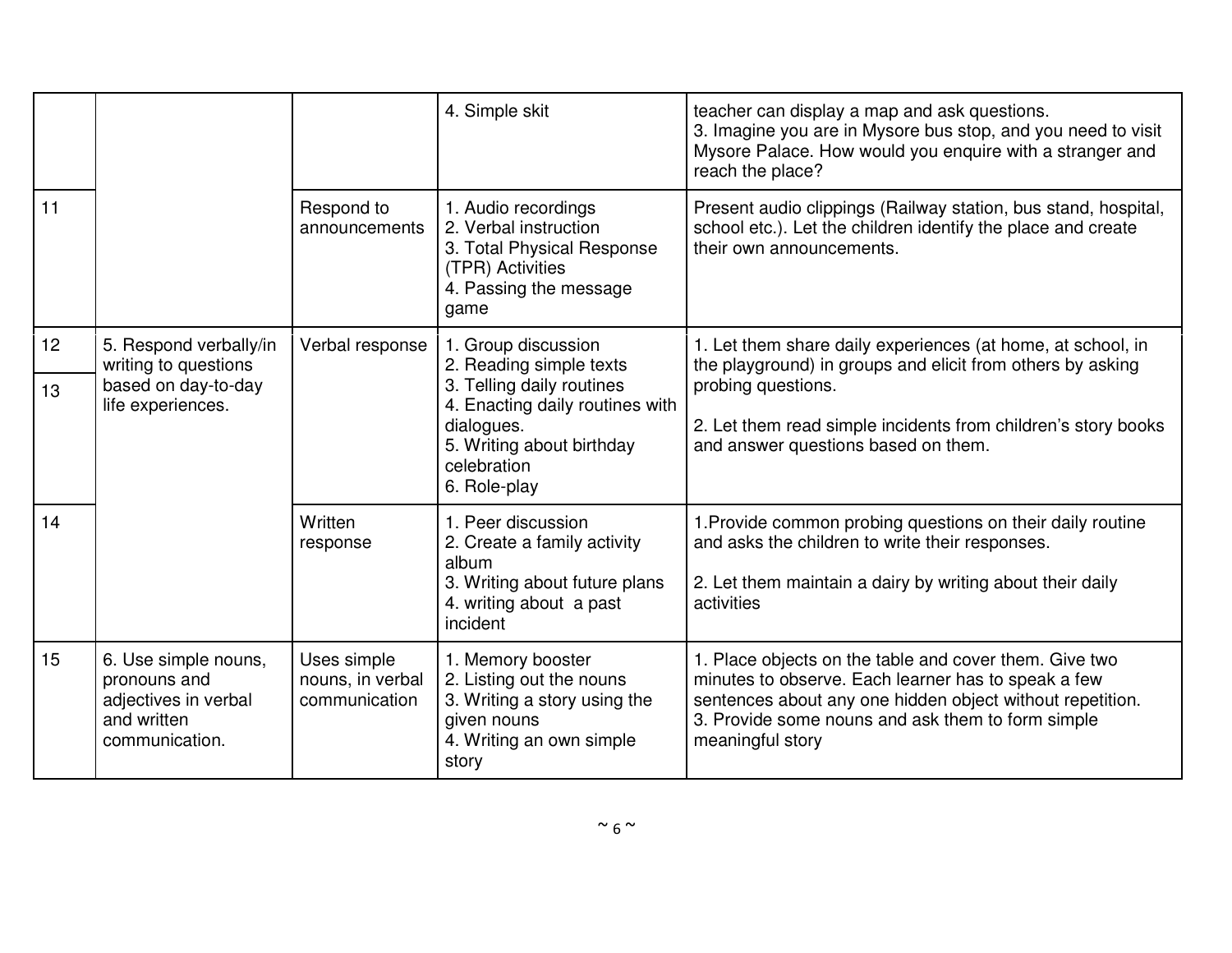| 16 |                                                                              | Uses simple<br>nouns,<br>pronouns and<br>adjectives in<br>verbal<br>communication                                     | 1. How am $\mathsf{I}$ ?<br>2. Listing out the pronouns<br>3. Identifying the pronouns<br>4. Rewriting a story using<br>proper pronouns                                                        | 1. Identifying vegetables, classroom items and expressing<br>them based on colour, shape, quality, smell etc.<br>2. Narrate a passage from previous class's text book. Let the<br>children identify nouns in it.                                                                           |
|----|------------------------------------------------------------------------------|-----------------------------------------------------------------------------------------------------------------------|------------------------------------------------------------------------------------------------------------------------------------------------------------------------------------------------|--------------------------------------------------------------------------------------------------------------------------------------------------------------------------------------------------------------------------------------------------------------------------------------------|
| 17 |                                                                              | Uses nouns,<br>pronouns and<br>simple<br>adjectives in<br>written                                                     | 1. Big book of activity.<br>2. Use appropriate adjectives.<br>3. Appreciation activities<br>4. Write Simple sentences.                                                                         | 1. Create a Big book in groups for the story " Mittu and the<br>mango tree" (NCERT class 1/ Nalikali Reader) (teacher can<br>use any other story also).                                                                                                                                    |
| 18 | communication                                                                | 1. Appreciate me<br>2. Memory games<br>3. Simple conversation on<br>shape/quality of objects<br>4. Write a fairy tale | 1. Let the children select an object displayed in the classroom<br>and write about it.<br>3. Initiate conversation using word clues.<br>4. Create a fairy tale based on children's imagination |                                                                                                                                                                                                                                                                                            |
| 19 | 7. Read small texts/<br>posters/ charts in<br>English with<br>comprehension. | Reads small<br>texts with<br>comprehension                                                                            | 1. Put me in order<br>2. "Find the word" reading<br>aloud activity<br>3. "Reading Aloud" task<br>4. "Team Reading Aloud" -<br>Pronunciation reading                                            | 1. Rearrange jumbled lines from an unknown story to form a<br>meaningful story. (Group activity).<br>2. Give Clue words and let the children read the chart to find<br>the clue words.<br>3. Provide small texts and let the learner read aloud.<br>4. Initiate Reading in group activity. |
| 20 |                                                                              | Reads posters<br>with<br>comprehension                                                                                | 1. My task card<br>2. Check-it-off reading/<br>responding<br>3. Read and identify the<br>subject of a poster<br>4. Read and share the details                                                  | 1. Prepare own / use posters from the internet, and the<br>learners present their views.<br>2. Provide posters and ask the children about the theme/<br>message of the poster                                                                                                              |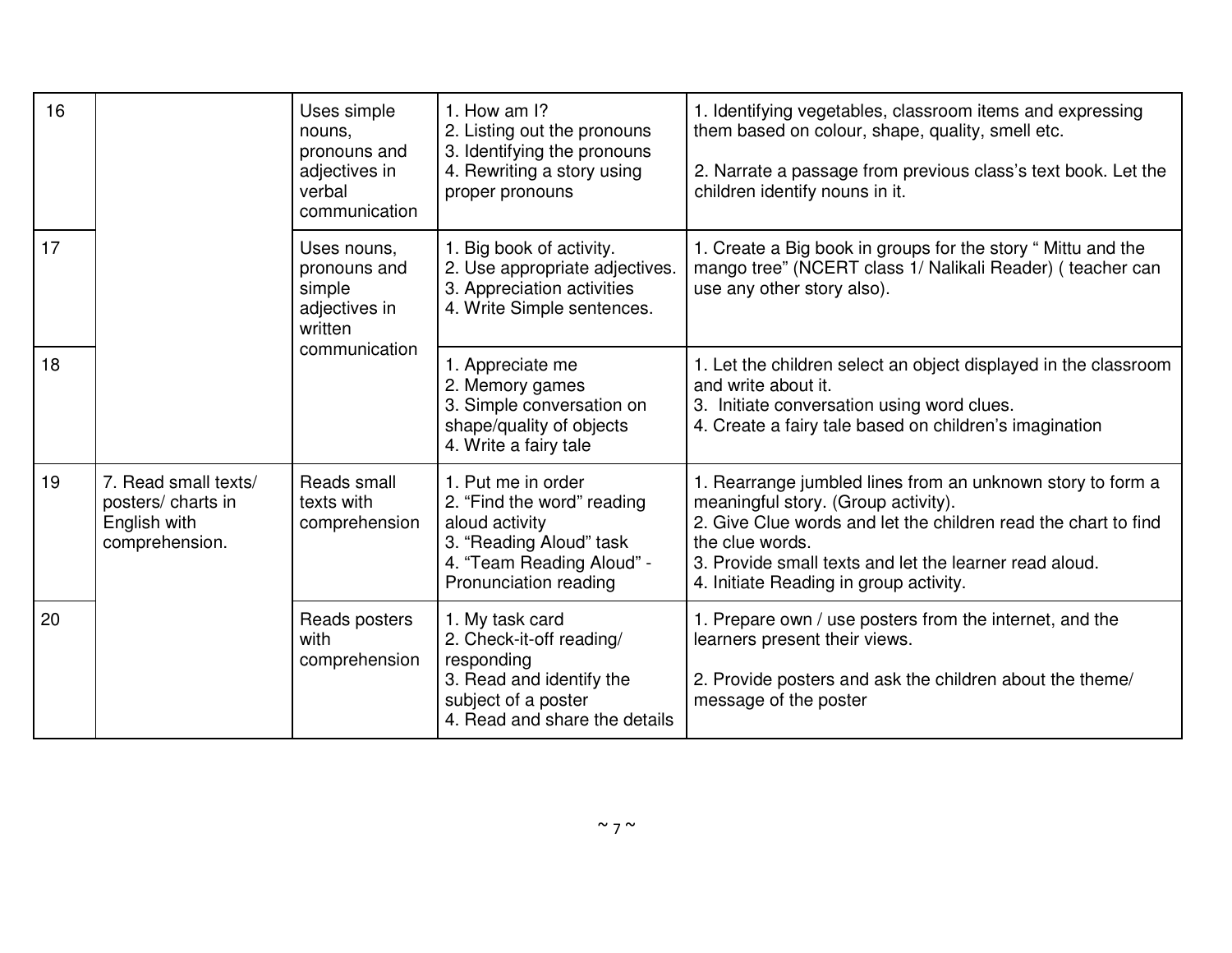| 21 |                                                                                                                             | Reads charts<br>with<br>comprehension                                             | 1. Read me.<br>2. "Account Chart" reading<br>3. Decoding games<br>4. Speak on habit charts                                       | 1. Create own /use ready charts (e.g., related to poets,<br>country etc.) from the internet to read. Ask comprehension<br>questions.<br>2. Provide pictorial games and ask them to formulate rules on<br>their own.<br>4. Create a habit chart and have a talk on it                                                                                                                                                                                                                                                                                                                                                          |
|----|-----------------------------------------------------------------------------------------------------------------------------|-----------------------------------------------------------------------------------|----------------------------------------------------------------------------------------------------------------------------------|-------------------------------------------------------------------------------------------------------------------------------------------------------------------------------------------------------------------------------------------------------------------------------------------------------------------------------------------------------------------------------------------------------------------------------------------------------------------------------------------------------------------------------------------------------------------------------------------------------------------------------|
| 22 | 8. Talk about<br>celebrations,<br>surroundings, sports,<br>feelings and emotions<br>using simple past and<br>present tense. | Talks about<br>celebrations<br>using past<br>tense                                | 1. Circle talk in wheeling<br>game.<br>2. Talk about animals/plants<br>3. Talk about family and<br>friends<br>4. Talk about food | 1. Make 2 circles using children (inner and outer) with one<br>circle fixed and the other moving, the children will talk to each<br>other about the celebrations at home. This continues till each<br>one gets his turn.<br>2. Talk about favourite food, its preparation.                                                                                                                                                                                                                                                                                                                                                    |
| 23 |                                                                                                                             | Talks about<br>sports, feelings<br>using simple<br>present / simple<br>past tense | 1. Bind us together<br>2. Who is telling the truth? $-$<br>game<br>3. Comic strip description<br>4. True words                   | 1. Divide students in groups and assign names as school,<br>hospital, bus stand, airport, sports etc to the groups. Spread<br>flashcard of words related to the group names. Students<br>should pick the flashcard related to the name of the group.<br>The group that finishes first should be appreciated. After the<br>game students should express their feelings about the game.<br>2. Anyone from the group can pick up a picture / prompt at<br>random- everyone shouts the first word/sentence that comes<br>to mind in turns or they can write it down on a paper. Later<br>Tense forms are discussed and clarified. |
| 24 |                                                                                                                             | Talks about<br>emotions using<br>simple present<br>and past tense                 | 1. Lucky Emoji<br>2. True/false - story telling<br>3. Simple survey inside the<br>campus<br>4. Role-play                         | 1. Pick an emoji card and speak about it. Provide emoji cards<br>having different expressions. (A happy face card. - I am<br>happy. I got a gift.)<br>Enact different emotions with situations                                                                                                                                                                                                                                                                                                                                                                                                                                |
| 25 | 9. Write a few<br>words/short sentences<br>in response to poems<br>and stories or using                                     | Writes a few<br>words in<br>response to a<br>poem                                 | 1. Recite a poem<br>2. Word scramble activities<br>3. Poetry to prose<br>4. Entice poem with music                               | 1. Recite a poem. The learner writes a few words related to<br>the poem.<br>2. Rearrange the poem using the word clues.<br>3. Convert the theme of the poem to prose                                                                                                                                                                                                                                                                                                                                                                                                                                                          |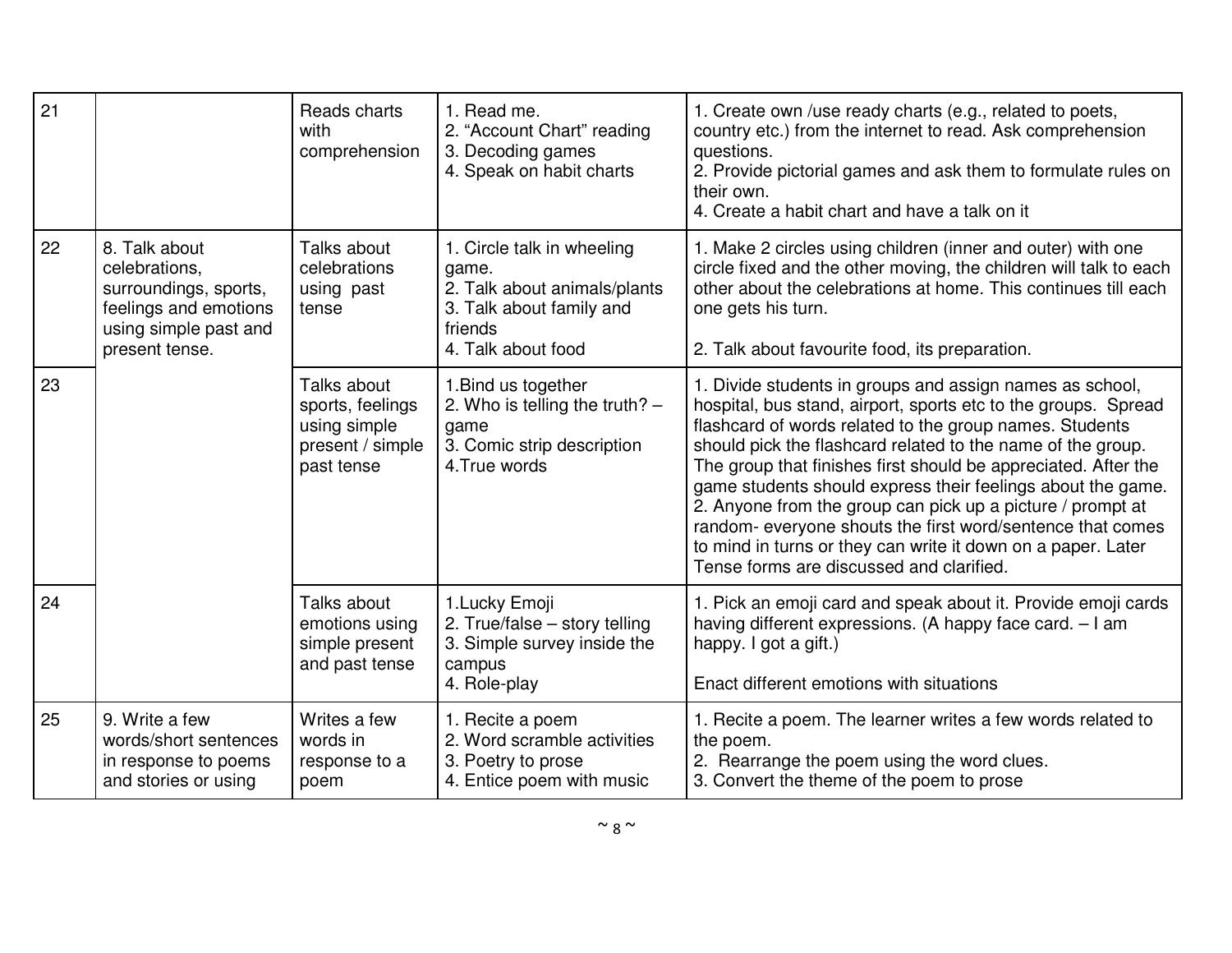| 26 | picture clues.                                                                                    | Writes a few<br>sentences in<br>response to a<br>story                  | 1. Narrate a story<br>2. Write a letter to a character<br>3. Talk on a main character<br>4. Dramatize a scene from<br>the story | 1. Children write a few sentences connected to a story.<br>2 Give different opinion on the characters of the story.<br>3. Enact the story with dialogues                                                         |
|----|---------------------------------------------------------------------------------------------------|-------------------------------------------------------------------------|---------------------------------------------------------------------------------------------------------------------------------|------------------------------------------------------------------------------------------------------------------------------------------------------------------------------------------------------------------|
| 27 |                                                                                                   | Writes a few<br>words/<br>sentences in<br>response to<br>picture clues. | 1. Read, imagine and write<br>2. Story chain<br>3. "What if" question and<br>answers on a story.<br>4. Writing a personal diary | 1. Provide pictures of a story, elicit the words, ask them to<br>frame meaningful sentences and write a story.<br>4. Maintaining daily activities systematically in a diary                                      |
| 28 | 10. Use punctuation<br>marks appropriately in<br>writing - question mark,<br>comma, full stop and | <b>Uses</b><br>punctuations in<br>simple<br>sentences.                  | 1. Make me meaningful.<br>2. Punctuation puppets<br>3. Shuffle the sentences.<br>4. Sentence with contractions                  | 1. Provide simple sentence strips and ask them to punctuate.<br>(Individual activity).<br>2. Introduce punctuation marks using puppet play.                                                                      |
| 29 | capital letters etc.,                                                                             | <b>Uses</b><br>punctuations in<br>simple<br>dialogues                   | 1. Let's talk<br>2. Dialogues shuffle fun<br>3. Supply the missing<br>punctuation                                               | 1. Dialogue cards of conversation without any punctuation to<br>be provided.<br>3. They have to punctuate the dialogue in pairs.                                                                                 |
| 30 |                                                                                                   | <b>Uses</b><br>punctuations in<br>paragraphs                            | 1. Let's punctuate.<br>2. Punctuate and make it<br>meaningful.<br>3. Worksheets on<br>punctuation.                              | 1. Small paragraphs without punctuation can be exhibited on<br>a chart. Children in groups have to punctuate the text.<br>2. Give jumbled sentences without punctuation. Let learners<br>rearrange and punctuate |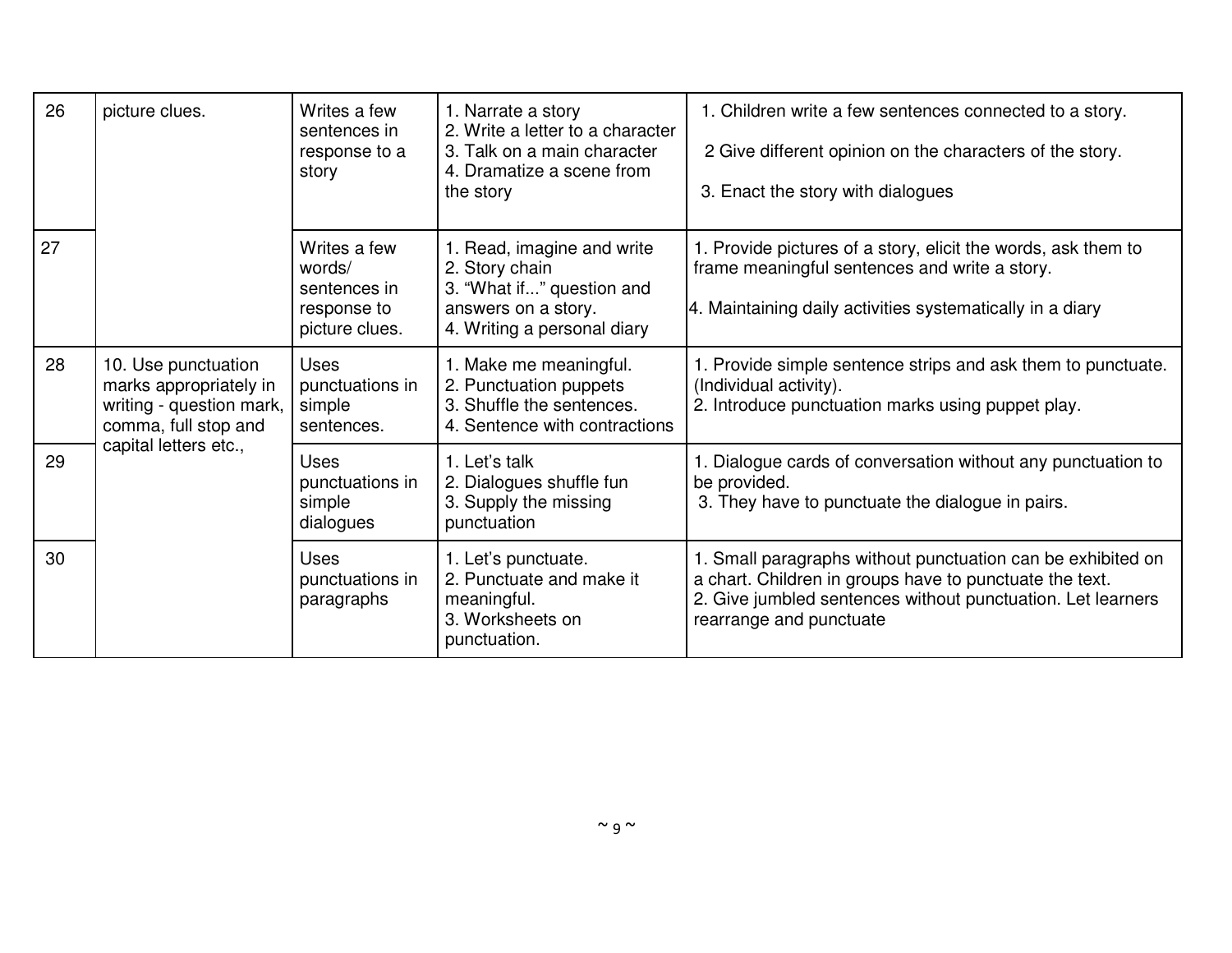### **CLASS- 6 SECOND LANGUAGE ENGLISH**

Dear facilitators,

 It is seen that there is a learning gap caused amongst the students due to Pandemic Covid-19. The primary focus of the KUSHALA activities is to identify the learning gaps of the students indirectly. Whereas BANDHA binds their previous knowledge and makes them ready for the learning activities of the present class. The activities provided here are suggestive. Your attempts to modify or add different activities to any of the learning outcomes, as per the requirements of the class are appreciated. Let us not forget that the main focus of all the activities is learning outcomes.

| <b>DAY</b>     | <b>EXPECTED</b><br><b>LEARNING</b><br><b>OUTCOMES</b>    | <b>LEARNING</b><br><b>ELEMENTS</b>                                                       | <b>SUGGESTED</b><br><b>ACTIVITIES</b>                                                                                | <b>INSTRUCTIONS TO DO THE ACTIVITY</b>                                                                                                                                                                                                                                                                                                                                                                                                                                                                                       |
|----------------|----------------------------------------------------------|------------------------------------------------------------------------------------------|----------------------------------------------------------------------------------------------------------------------|------------------------------------------------------------------------------------------------------------------------------------------------------------------------------------------------------------------------------------------------------------------------------------------------------------------------------------------------------------------------------------------------------------------------------------------------------------------------------------------------------------------------------|
|                |                                                          | Participating in<br>short dialogues<br>and in greetings.                                 | 1. Respond to the<br>greetings<br>2. Dialogue practice<br>3. Group the<br>greetings<br>4. Read the greeting<br>cards | 1. Write different greetings in chits and make every child pick<br>one and respond to the greetings. Ex: Good morning/happy<br>birthday/Happy Deepavali.<br>2. Make the students participates in simple dialogues having 3<br>to 4 exchanges, written in dialogue cards. Provide simple<br>dialogues that are usually used in class, school or in their home.                                                                                                                                                                |
| $\overline{2}$ | Listens and<br>responds to various<br>simple text types. | Listens to the<br>story narrated by<br>the teacher and<br>answering simple<br>questions. | 1. Listen and answer<br>2. Match the story<br>with characters<br>3. Listen to the story<br>and repeat the words      | 1. Narrate a simple story with gestures and voice modulation,<br>using TLMs, Big books, Readers, charts, cards of pictorial<br>stories or puppets. Ask them to say some words, simple<br>sentences of the story and ask simple questions. (Hello English<br>package or from trusted and suitable stories available in<br>internet.)<br>2. Provide the names of the characters and respective<br>descriptions written in different chits. Ask the learners to match<br>them with the characters after listening to the story. |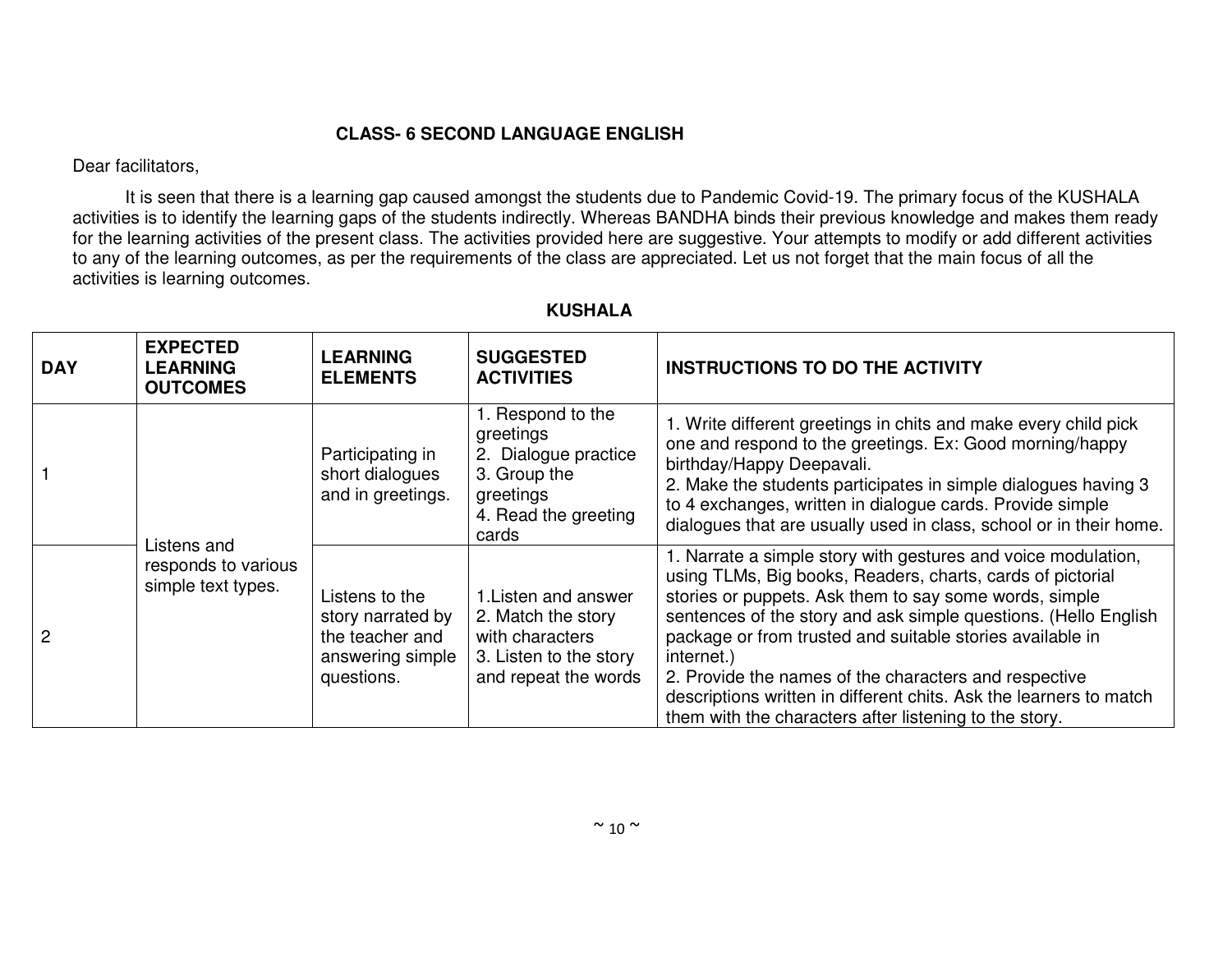| 3              |                                                                        | Participates in<br>activities like<br>songs, riddles,<br>tongue twisters,<br>language games.                                               | 1. Recite Rhymes<br>2. Answer riddles<br>3. Repeat tongue<br>twisters.<br>4. Language games                                              | 1. Make the students perform action songs in group.<br>2. Write required number of riddles and its answers in separate<br>chits that will be distributed amongst the students. If one student<br>reads the riddle or answer, the other who has the riddle or<br>answer that matches will join, thus they make pairs.<br>3. Read the tongue twisters and make the students repeat,<br>those who repeat most will be rewarded.                                                                                                                                                                                 |
|----------------|------------------------------------------------------------------------|--------------------------------------------------------------------------------------------------------------------------------------------|------------------------------------------------------------------------------------------------------------------------------------------|--------------------------------------------------------------------------------------------------------------------------------------------------------------------------------------------------------------------------------------------------------------------------------------------------------------------------------------------------------------------------------------------------------------------------------------------------------------------------------------------------------------------------------------------------------------------------------------------------------------|
| $\overline{4}$ |                                                                        | Responds to the<br>announcements<br>and instructions<br>made in class,<br>assembly, railway<br>station and in<br>other public<br>places.   | 1. Identify the<br>announcements.<br>2. Match the<br>announcements.<br>3. Follow the<br>instructions.<br>4. Reproduce an<br>announcement | 1. Read out different announcements that are usually used in<br>classroom, assembly, railway station, bus stand or in airport,<br>and tell the students to identify the places where they are used.<br>2. Ask the students to match the written forms of the<br>announcements with the name of the places they are used.<br>3. List out various instructions used in class, school and in their<br>home surroundings and tell them to respond each instruction,<br>and then make the students give instructions and get response.<br>Ex: Clean the blackboard, Wear the mask, Bring a glass of<br>water etc. |
| 5              | Reads simple<br>words, phrases,<br>sentences and short<br>paragraphs   | Reads stories,<br>advertisements,<br>food wrappers,<br>notice board,<br>newspapers,<br>tables, charts,<br>titles of book and<br>pamphlets. | 1. Read simple texts.<br>2. Read stories<br>3. Read a notice and<br>extract the details<br>4. What does it<br>advertise?                 | 1. Tell the students to collect food wrappers, advertisements<br>published in newspapers, pieces of newspapers, pamphlets and<br>give different activity on reading by using it. Ex: Reading<br>headline in newspaper, identifying the different colours,<br>numbers and words written on food wrappers.<br>2. Provide story books/stories to make them read more. Choose<br>known stories.                                                                                                                                                                                                                  |
| 6              | Writes words,<br>phrases, simple<br>sentences and short<br>paragraphs. | Writes words and<br>simple sentences<br>from different<br>things in their<br>surroundings,                                                 | 1. Write about<br>surroundings.<br>2. Write description<br>in simple sentences.<br>3. Complete the                                       | 1. Make the students list out the words related to the various<br>things available in their class, school or home surroundings and<br>makes them write simple sentences using it.<br>2. Provide pictures / videos to write words and simple<br>sentences on it. Ex; Pictures of Market, Hospital, School.                                                                                                                                                                                                                                                                                                    |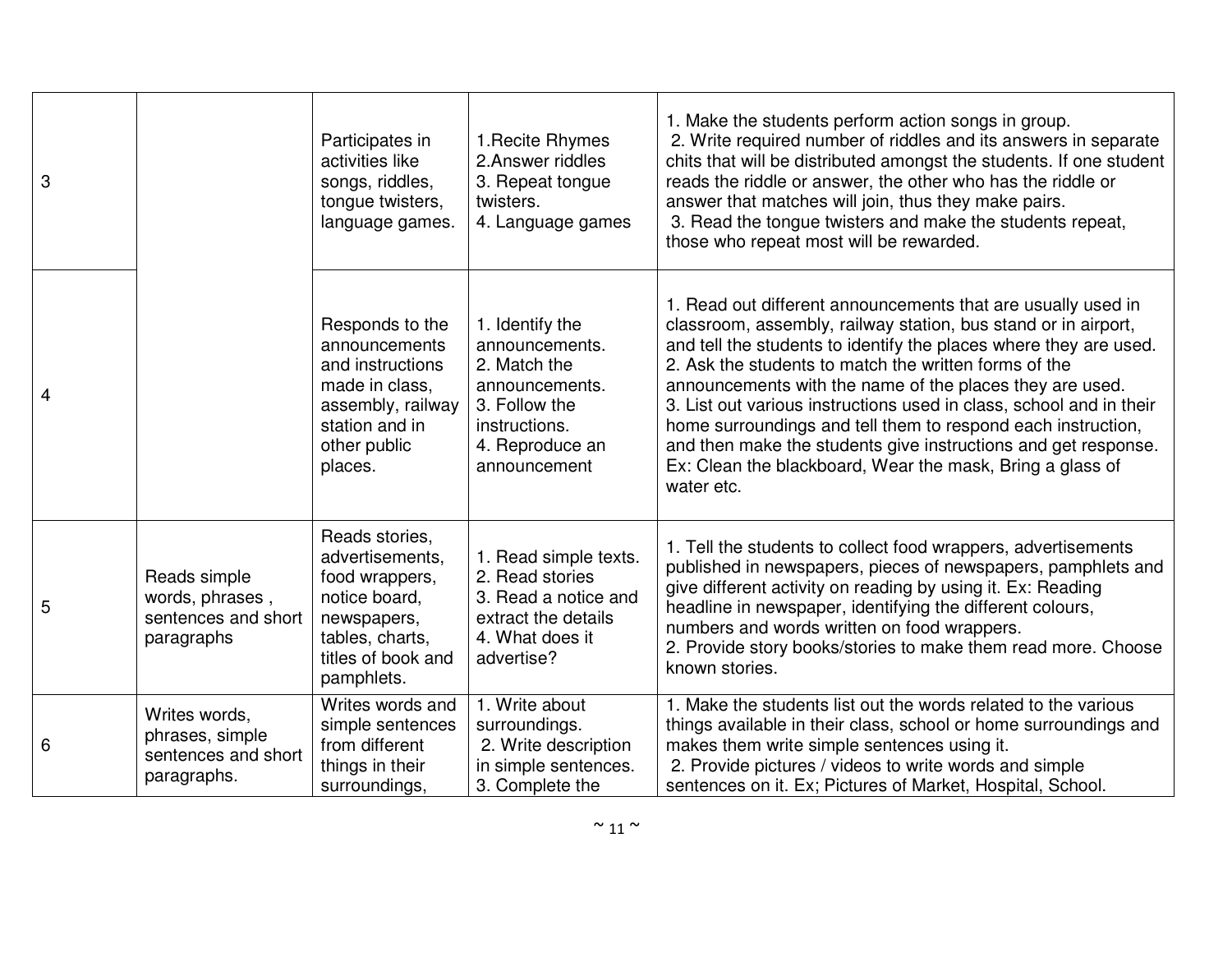|   | pictures and<br>videos.                                             | sentences of a<br>paragraph.                                                                                               | Teacher can do this activity individually or in small groups.                                                                                                                                                                                                                                                                                                                                                                                                                                                                       |
|---|---------------------------------------------------------------------|----------------------------------------------------------------------------------------------------------------------------|-------------------------------------------------------------------------------------------------------------------------------------------------------------------------------------------------------------------------------------------------------------------------------------------------------------------------------------------------------------------------------------------------------------------------------------------------------------------------------------------------------------------------------------|
|   | Solves simple<br>crossword<br>puzzles and<br>builds word<br>chains. | 1. Play the Puzzle<br>game.<br>2. Build word chains.<br>3. Solving puzzling<br>sheets<br>4. Puzzles with<br>picture clues. | 1. Draw the crossword puzzle boxes in corridor/ground and<br>distributes different letter cards to the students. Call out the<br>cues of across or down words. Students having letters of those<br>words quickly come and sit in respective boxes. Teacher<br>should choose the crossword puzzles to suit the level of class 5<br>students.<br>2. Provide the students simple puzzle cards individually and<br>ask them to solve it.                                                                                                |
| 8 | Attempts creative<br>writing                                        | 1. Draw and Write<br>2. Write on "what if"<br>3. Write using picture<br>prompts.<br>4. Diary of a famous<br>figure         | 1. Make the students sit in small groups and tell the students to<br>draw the pictures of city/ hospital/ school/ market/ garden etc.<br>Then ask the students to provide words for the pictures and<br>write simple sentences on it.<br>2. Provide the prompts like $-$ 'What if a man can fly?, What if<br>you are a sun? and ask the learners to write 5-6 sentences<br>about it.<br>4. Present a sample diary entry. Ask the learners to write an<br>imaginary diary entry of any one of the famous figures of their<br>choice. |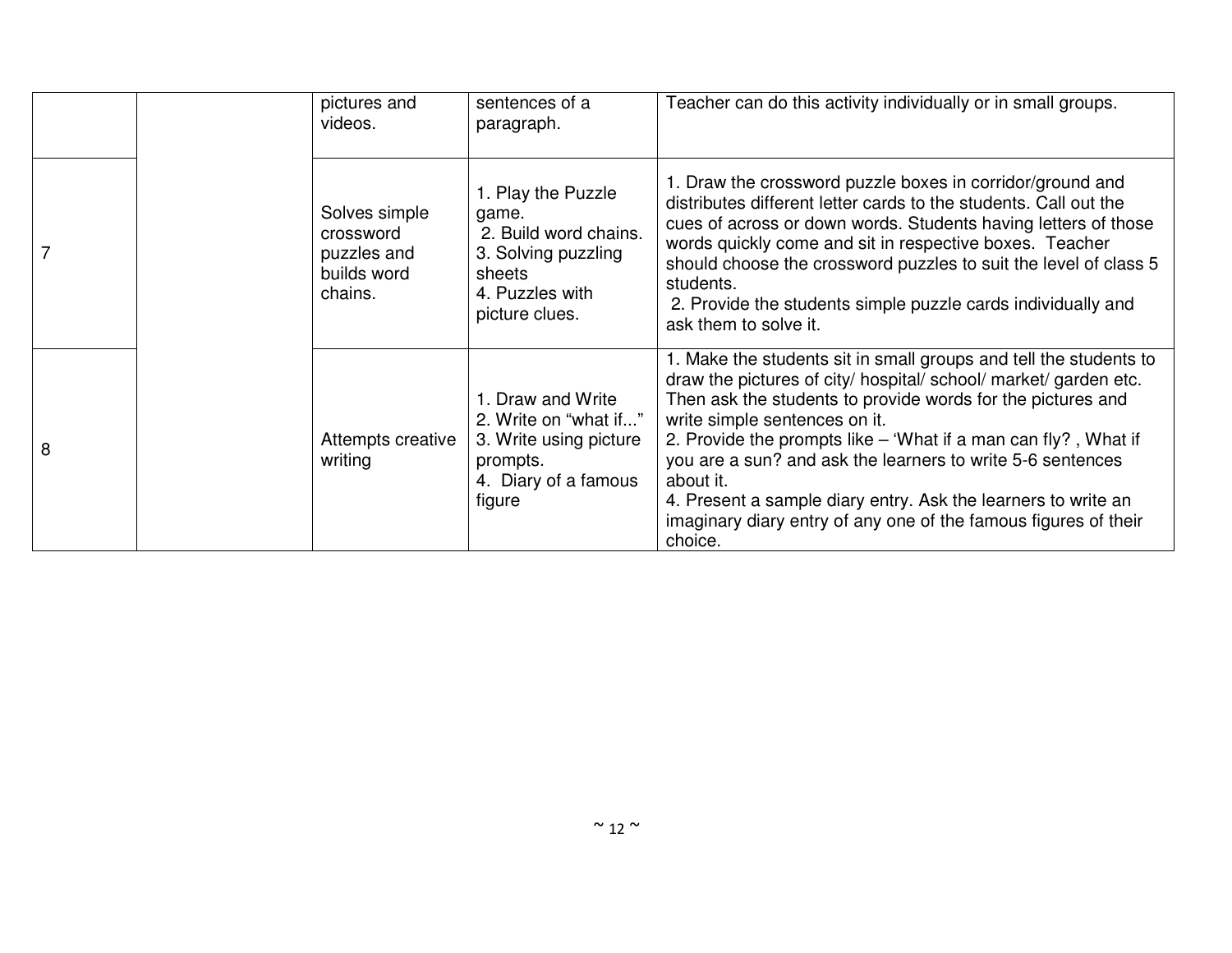| <b>DAY</b>     | <b>EXPECTED</b><br><b>LEARNING</b><br><b>OUTCOMES</b> | <b>LEARNING</b><br><b>ELEMENTS</b>      | <b>SUGGESTED</b><br><b>ACTIVITIES</b>                                                                                                                                                                                              | <b>INSTRUCTIONS TO DO THE ACTIVITY</b>                                                                                                                                                                                                                                                                                                                                                                                                                                                                                                                                                                                                                                              |
|----------------|-------------------------------------------------------|-----------------------------------------|------------------------------------------------------------------------------------------------------------------------------------------------------------------------------------------------------------------------------------|-------------------------------------------------------------------------------------------------------------------------------------------------------------------------------------------------------------------------------------------------------------------------------------------------------------------------------------------------------------------------------------------------------------------------------------------------------------------------------------------------------------------------------------------------------------------------------------------------------------------------------------------------------------------------------------|
|                | Speaks<br>independently on<br>daily routine.          | Speaks on daily<br>routine              | 1. Reply orally about<br>their daily routine.<br>2. Match the daily<br>routines with the<br>time.<br>3. Express the daily<br>routine in simple<br>sentences.                                                                       | 1. Ask simple questions to the students about their daily routine.<br>Students reply orally.<br>2. Make four students stand in front of the class by holding flash<br>cards written as 'in the morning', 'in the evening', 'at night', 'in the<br>noon' and distribute rest of the students the chits in which different<br>daily routines are written. Students read the chits that they get and<br>join the respective groups.<br>3. Ask the students to tell their daily routine in simple sentences.<br>Ex: I take bath in the morning, I play in the evening, I read at night<br>etc.                                                                                          |
| $\overline{2}$ | Differentiate short<br>and long vowels                | Introducing<br>short and long<br>vowels | 1. Group the words<br>with long and short<br>vowels.<br>2. Fill the words with<br>long and short<br>vowels.<br>3. Encircle the<br>words with short/<br>long vowels<br>4. Pair the short<br>vowel word with its<br>long vowel word. | 1. Give oral practice and distribute the cards of words having short<br>vowel/long vowel sounds: group them accordingly. Instruct learners<br>to fill suitable long or short vowel sound words in the given<br>sentences. Ex: fit-feet, sit-seat.<br>2. Teacher gives different sentences to the students in pairs/small<br>groups to fill suitable words having long vowels or short vowels.<br>Ex: Buy Shoes that _______ your _______ (feet, fit)<br>3. Introduce short and long vowels. Give them the texts which<br>contain the words having short vowel and long vowel. Ask them to<br>encircle such words.<br>4. Focus on pairing of the words like bit-beat, pull-pool etc. |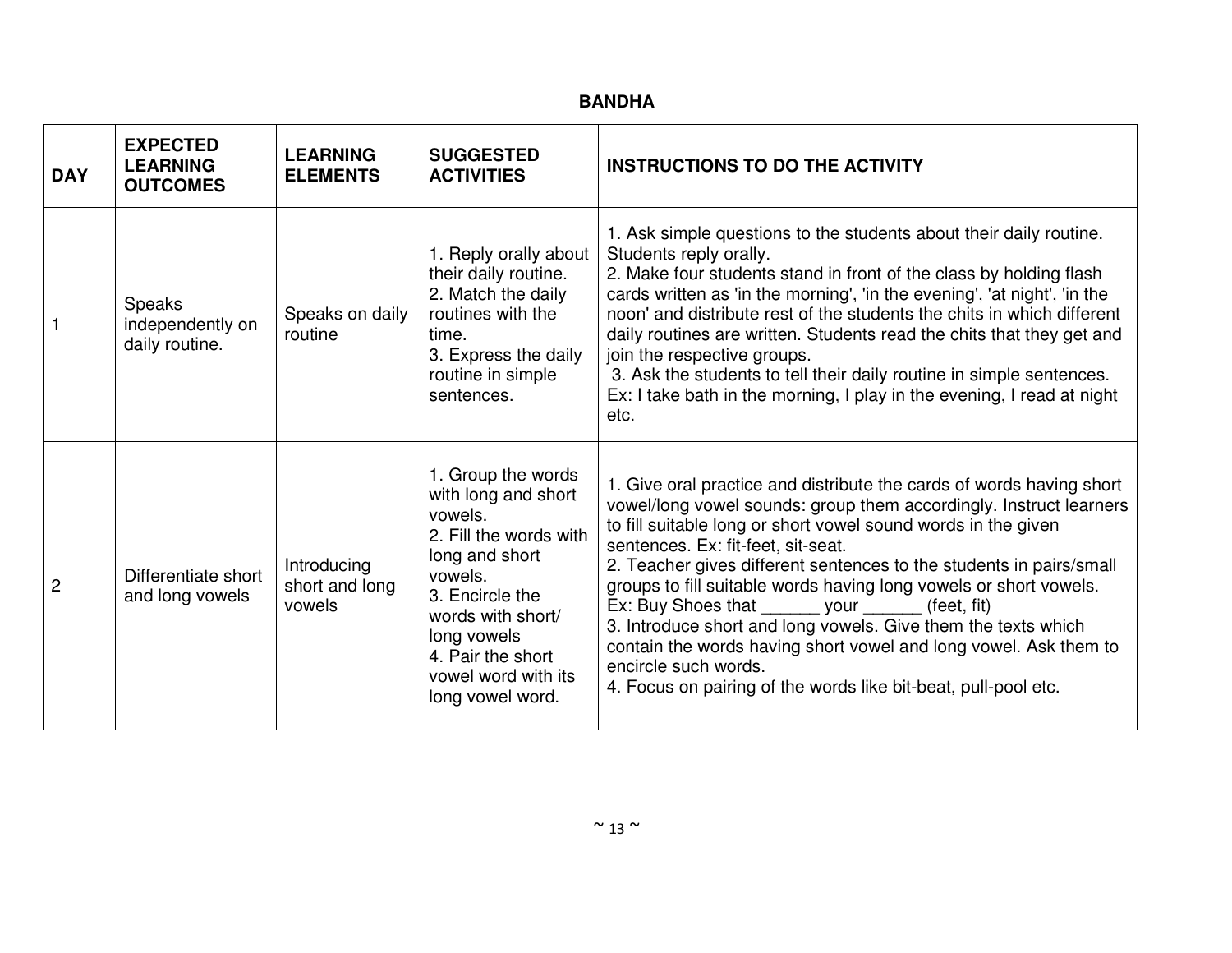| 3 | Responds to                                                                                                                         | Responds to<br>announcements<br>made in school<br>and public<br>places. | 1. Listen to the<br>announcements.<br>2. Match the<br>announcements.<br>3. Act out the<br>announcements.<br>4. Factual questions<br>on announcement | 1. Make the students listen to audio clips of different<br>announcements that are made in public places like railway station,<br>bus stand, airport, malls etc.<br>2. Give some announcements/names of the public places written in<br>different chits. Distribute the chits to the students. One of the<br>students reads the announcement/name of the place loudly, the<br>other who matches with it should run to him/her and stand in pairs.<br>3. Play the audio clips again and ask the students to act out the<br>announcements.                                                                 |
|---|-------------------------------------------------------------------------------------------------------------------------------------|-------------------------------------------------------------------------|-----------------------------------------------------------------------------------------------------------------------------------------------------|---------------------------------------------------------------------------------------------------------------------------------------------------------------------------------------------------------------------------------------------------------------------------------------------------------------------------------------------------------------------------------------------------------------------------------------------------------------------------------------------------------------------------------------------------------------------------------------------------------|
| 4 | announcements<br>and instructions<br>made in class,<br>school, assembly<br>and railway<br>station and in<br>other public<br>places. | Responds to<br>instructions in<br>class, school<br>and in assembly      | 1. Follow the<br>instructions.<br>2. Stick the<br>Instructions.<br>3. Listen and draw<br>4. TPR activities                                          | 1. Give practice to follow different instructions used in the class,<br>school and in assembly. Give the instructions written in chits to<br>each student to read out one by one and other students should<br>follow it. Ex: Stand in a line, wash your hands etc.<br>2. Divide the class in small groups and give the task to the<br>students to write some instructions that can be used in their school<br>surroundings, later make them paste the instructions at the proper<br>places of the school premises. Ex; Use me, Stand in a line, Keep<br>clean, Don't waste water, Wash hands regularly. |
| 5 |                                                                                                                                     | Responds to<br>instructions in<br>public places                         | 1. Match the<br>instructions.<br>2. Complete the<br>instructions.<br>3. Create situation<br>of public place and<br>give instruction.                | 1. Read out different instructions given in public places like railway<br>station, bus stand, hospital, market etc., and asks the students to<br>identify the places where they are used. Ex: Stand in a queue,<br>Don't Pluck flowers, Keep the area clean, Keep your footwear<br>outside etc.<br>2. Provide incomplete instructions. Make them complete the<br>instructions. Ex: Don't ___________, Avoid ________,<br>is prohibited.                                                                                                                                                                 |
| 6 | Answers<br>coherently in oral<br>form to questions<br>on day to day life<br>experience in<br>English.                               | <b>Knows</b><br>formation of<br>questions.                              | 1. Guessing game.<br>2. Ask and answer<br>the questions.<br>3. Question on a<br>picture<br>4. One sentence $-$<br>Many question                     | 1. Give an object to a student and tell others to ask yes or no<br>questions to find out the name of the object. Ex: Is the color of the<br>object is red? Is it hard? Is it soft?<br>2. List out 'Wh' and 'yes or no' questions based on day to day life<br>experiences and give practice in pairs. Ex: How do you come to<br>school? Which is your favorite food? Do you sing?<br>4. Provide a sentence for which many questions can be framed.<br>Ex: Vimal went to Mumbai yesterday. (Questions with Who, When,                                                                                     |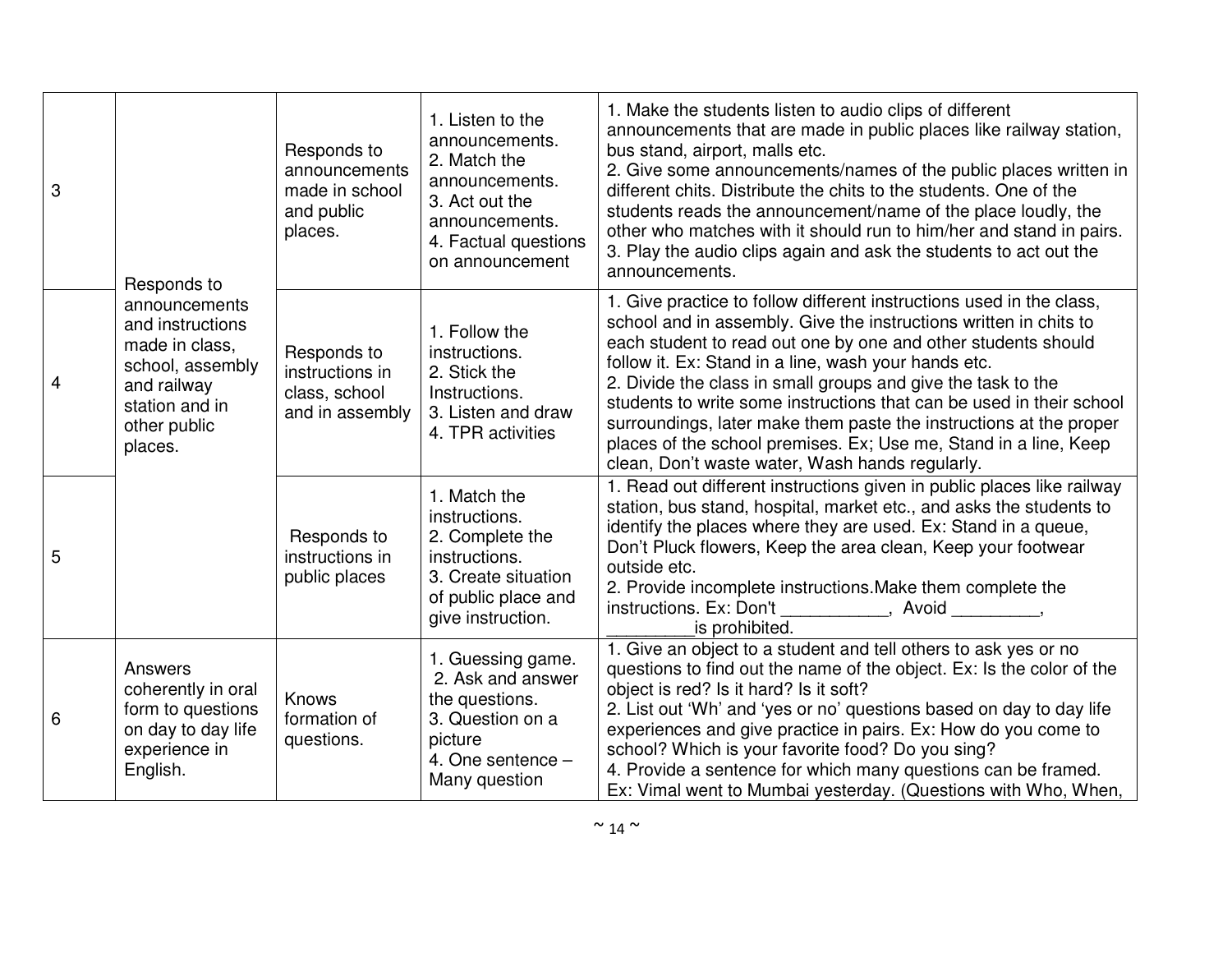|   |                                                                       |                                                |                                                                                                                              | Where can be framed)                                                                                                                                                                                                                                                                                                                                                                                                                                                                                                                                          |
|---|-----------------------------------------------------------------------|------------------------------------------------|------------------------------------------------------------------------------------------------------------------------------|---------------------------------------------------------------------------------------------------------------------------------------------------------------------------------------------------------------------------------------------------------------------------------------------------------------------------------------------------------------------------------------------------------------------------------------------------------------------------------------------------------------------------------------------------------------|
|   |                                                                       |                                                |                                                                                                                              |                                                                                                                                                                                                                                                                                                                                                                                                                                                                                                                                                               |
|   |                                                                       | Knows how to<br>answer simple<br>questions     | 1. Ask and answer<br>2. Meet the family $-$<br>Ask about one's<br>family.<br>3. Interview your<br>friend<br>4. Ask the route | 1. Make the students stand in circle and teacher asks a question<br>to one of the students. The student answers it and asks the same<br>questions to the student next to him. The activity continues till<br>every student gets the chance. Use different questions in the same<br>way. Ex: What is your father?<br>2. Show a map or draw it on the board and ask the learners to tell<br>the route to a specific place in the map. You can also ask about the<br>route to school, home or market.                                                            |
| 8 | Uses naming<br>words, action<br>words, pronouns,<br>prepositions, and | Uses naming<br>words in speech<br>and writing. | 1. List out nouns.<br>2. Identify nouns<br>3. Write simple<br>sentences.<br>4. Replace the noun<br>with another noun.        | 1. Tell the students to list out the names of person, place and<br>things around them. And introduce the naming words- nouns.<br>2. Provide simple sentences including nouns and instruct learners<br>to underline nouns in it. Provide simple stories or paragraphs to<br>underline nouns. Do the activity in small groups or individually or in<br>pairs.<br>3. Ask the students to write simple sentences using nouns. While<br>doing all these activities, give focus on the examples which are<br>mostly related to their school, home and native place. |
| 9 | describing words<br>in speech and<br>writing.                         | Uses action<br>words in speech<br>and writing. | 1. Enact verbs.<br>2. Identify Verbs.<br>3. Write simple<br>sentences<br>4. Tell the<br>procedure orally                     | 1. Ask the students to list out the activities that they perform in a<br>day. Ex; eat, come to school, play etc. and tell them to enact some<br>of them. Through this introduce action words - Verbs.<br>2. Provide simple sentences, stories, paragraphs or texts and tell<br>them to identify verbs in it.<br>3. Ask the students to frame simple sentences having verbs.<br>4. Ask about preparation of lemon juice, tea etc. let them tell orally                                                                                                         |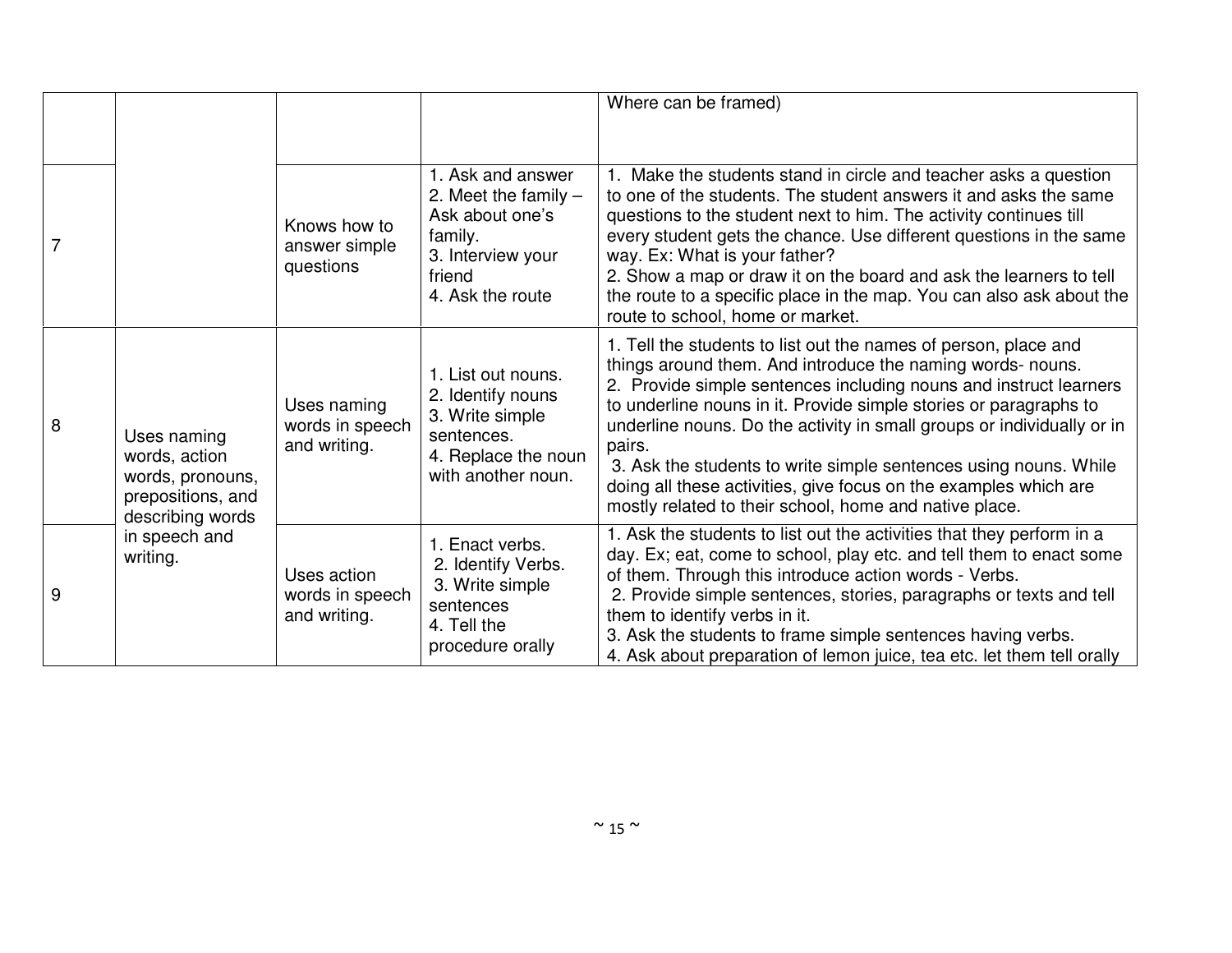| 10 | Uses pronoun in<br>speech and<br>writing.                | 1. Write a small<br>paragraph.<br>2. Substitute nouns<br>with pronouns.<br>3. Provide nouns to<br>each pronoun                                                  | 1. Ask the students to write a small paragraph about school and to<br>underline the nouns in the written paragraph. By using the<br>paragraph, teacher introduces pronouns- words used instead of<br>noun. Provide more examples on pronouns by using simple<br>sentences.<br>2. Ask the students to substitute nouns by using pronouns in the<br>given sentences in pairs or in small paragraphs. Ex: Ramesh is<br>reading a story book- He is reading a story book.<br>3. Ex: He- Ramesh, Venu; She- Rani, Uma         |
|----|----------------------------------------------------------|-----------------------------------------------------------------------------------------------------------------------------------------------------------------|--------------------------------------------------------------------------------------------------------------------------------------------------------------------------------------------------------------------------------------------------------------------------------------------------------------------------------------------------------------------------------------------------------------------------------------------------------------------------------------------------------------------------|
| 11 | <b>Uses</b><br>prepositions in<br>speech and<br>writing. | 1. Place the things.<br>2. Introduce the<br>prepositions.<br>3. Identify the<br>prepositions.<br>4. Prepositions in<br>sentences.                               | 1. Use the classroom objects and keep the things scattered on the<br>floor. Ask children to place the things according to the instructions.<br>Ex; Keep the book on the table. Stand in between Ramesh and<br>Mahesh.<br>2. Introduce the prepositions in, on, under, from, above, between,<br>below, for, at by using real objects as TLMs.<br>3. Provide a text with prepositions and ask the students to identify<br>the sentences having prepositions.<br>4. Ask the students to write sentences using prepositions. |
| 12 | Uses describing<br>words in speech<br>and writing.       | 1. Describing nouns.<br>2. Match the nouns<br>with describing<br>words.<br>3. Add the right<br>adjectives.<br>4. Rewrite the<br>paragraph adding<br>adjectives. | 1. Ask the students to list out different nouns. By using those<br>nouns and different TLMs, introduce describing words to the<br>students. Ex: Red Rose, green grass etc. Make the students use<br>describing words in sentences.<br>2. Give, Match the following and Fill in the blanks activity to the<br>students. Ex: The rose is The sugar is<br>3. Give them a paragraph with a blank before each of the nouns.<br>Ask the students to fill suitable adjectives choosing from the ones<br>given in the bracket.   |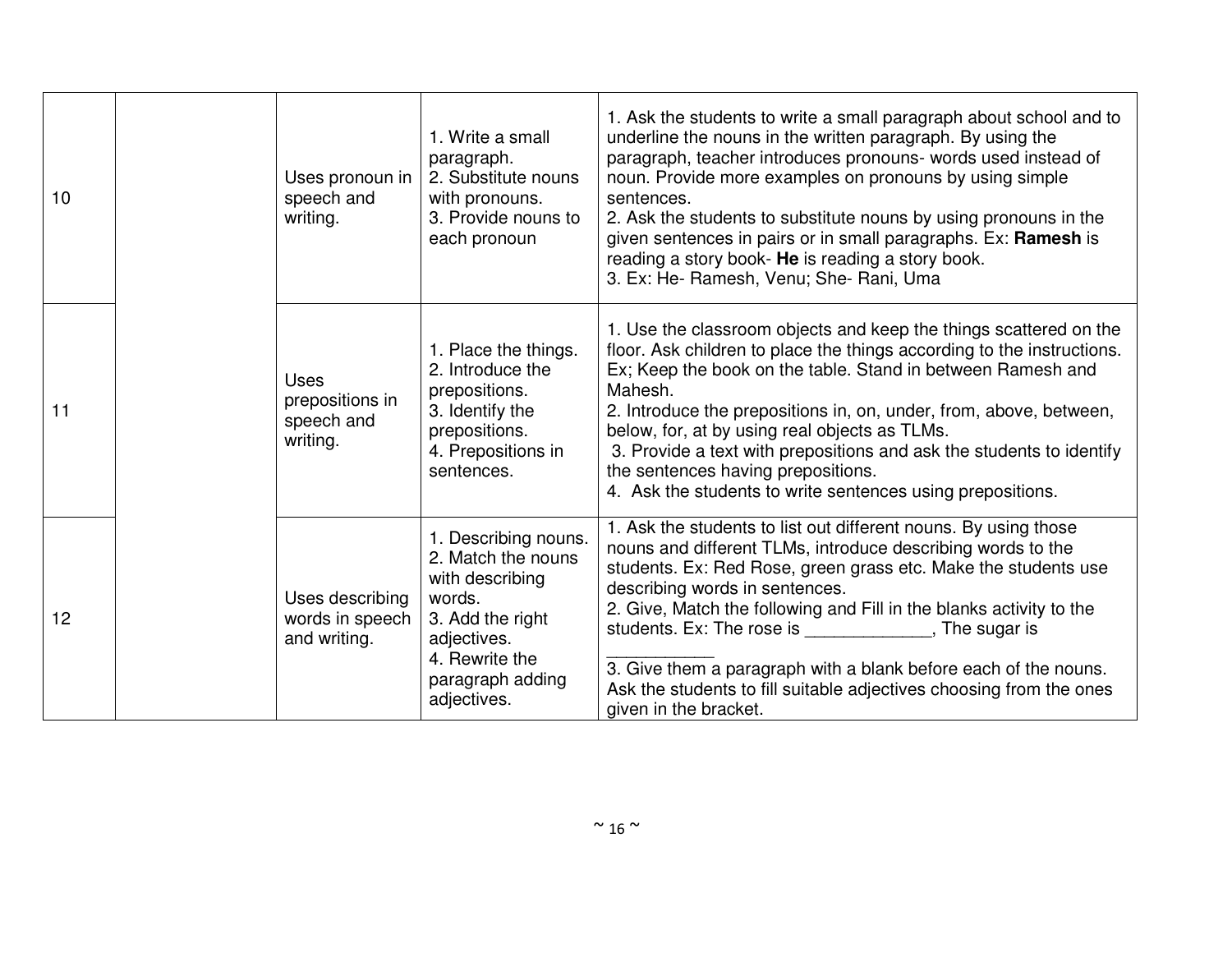| 13 |                                                                       | Integrates<br>naming words,<br>action words,<br>pronouns,<br>prepositions,<br>and describing<br>words | 1. Identifying<br>different parts of<br>speech.<br>2. Practice time<br>3. Read a<br>newspaper and<br>identify parts of<br>speech in it.                            | 1. Provide a story to the students to underline naming words,<br>action words, pronouns, prepositions and describing words in it.<br>2. Give worksheets for more practice. Ex; Fill in the blanks, Match<br>the following, encircling activity etc.<br>3. Give them newspaper clippings and ask them to identify parts of<br>speech in it, like underline noun, encircle verb, etc.                                                           |
|----|-----------------------------------------------------------------------|-------------------------------------------------------------------------------------------------------|--------------------------------------------------------------------------------------------------------------------------------------------------------------------|-----------------------------------------------------------------------------------------------------------------------------------------------------------------------------------------------------------------------------------------------------------------------------------------------------------------------------------------------------------------------------------------------------------------------------------------------|
| 14 |                                                                       | Uses Indefinite<br>articles                                                                           | 1. Introducing<br>Indefinite articles.<br>2. Using proper<br>indefinite articles.<br>3. Relating A/An<br>with words starting<br>with vowel and<br>consonant sounds | 1. Give different texts and ask the students to underline the<br>indefinite articles, A and An. Help the students to do the proper use<br>of indefinite articles with a lot of examples.<br>2. Provide a passage and ask the students to fill the blanks with<br>correct indefinite articles.<br>3. Ask them to list out the words (start with vowel or consonant<br>sounds) which go with A or An                                            |
| 15 | Uses indefinite<br>articles, plural<br>forms and past<br>tense forms. | Uses plural<br>forms                                                                                  | 1. Introduce plural<br>forms.<br>2. Practicing plural<br>forms.<br>3. Convert a story to<br>plural form.                                                           | 1. Introduce the plural forms with a lot of examples by using TLMs.<br>Select plural forms that suits to the level of class 5 children.<br>2. Give different group activities on plural forms: Fill in the blanks,<br>Matching, and quiz and language games.<br>3. Give the learners a simple story. Ask them to rewrite it by<br>changing the nouns from singular to plural or plural to singular<br>wherever possible.                      |
| 16 |                                                                       | Learns past<br>tense forms                                                                            | 1. Introduce verbs.<br>2. Provide suitable<br>past tense forms.<br>3. Read to identify<br>the other form of the<br>verbs.                                          | 1. Ask the students to list out verbs and introduce the past tense<br>forms of the verbs using charts. Give fill in the blanks and matching<br>activities on the sentences having verbs. Ex; 1. Radhika<br>(sing) a song yesterday. 2. He writes a letter-He wrote<br>a letter.<br>3. Give them a text. Put some base form of verbs from the text on<br>the board. Let them read the text and identify the other tense forms<br>of the verbs. |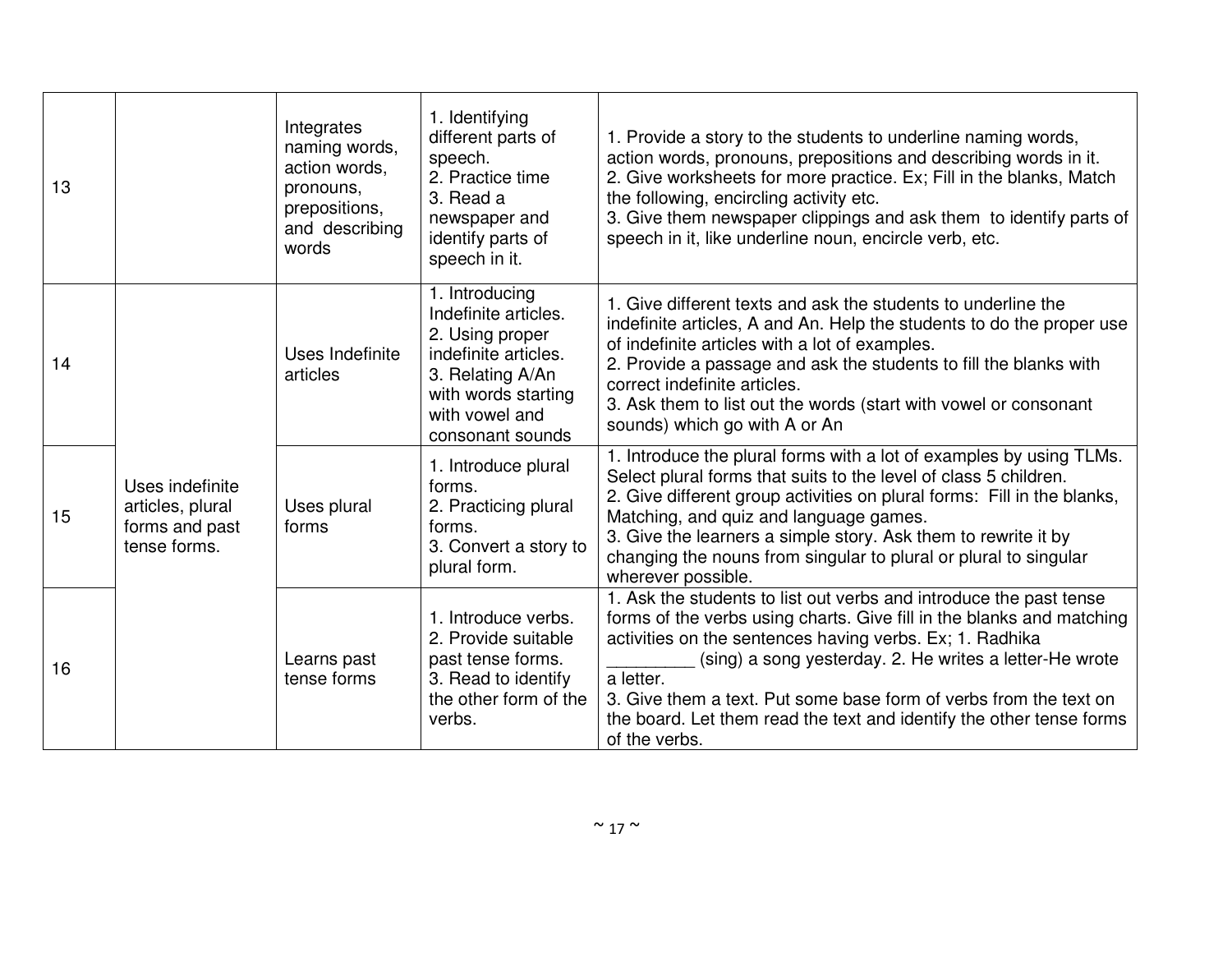| 17 |                                                                                                                           | Uses past tense<br>forms in speech<br>and writing                            | 1. Change the tense<br>form.<br>2. Rewrite the story<br>3. Speaks about<br>past activities                                                 | 1. Read a simple sentence in present tense and ask the students<br>to say it in past tense form.<br>2. Ask the students to fill the missing words of the story in past<br>tense by using the clues given in present tense.<br>3. Ask a question like - "What did you do yesterday?"                                                                                                                                |
|----|---------------------------------------------------------------------------------------------------------------------------|------------------------------------------------------------------------------|--------------------------------------------------------------------------------------------------------------------------------------------|--------------------------------------------------------------------------------------------------------------------------------------------------------------------------------------------------------------------------------------------------------------------------------------------------------------------------------------------------------------------------------------------------------------------|
| 18 |                                                                                                                           | Reads high<br>frequency<br>words, sight<br>words and 4 to<br>6 letter words. | 1. Read words.<br>2. Identify the words<br>3. Rearrange the<br>letters into a<br>meaningful word.<br>4. Word chain (Oral)                  | 1. Help the students to read high frequency words, sight words and<br>4 to 6 letter words with the help of TLMs. Prepare the lists of high<br>frequency words, sight words and 4 to 6 letter words.<br>2. Write simple words in flash cards and ask the students to pick<br>and read.<br>4. Let one student utter a word loudly; others continue the word,<br>starting with the first letter of the previous word. |
| 19 | Reads<br>storybooks, news<br>items / headlines,<br>advertisements,<br>titles of books,<br>pamphlets etc.<br>independently | Reads different<br>text types                                                | 1. Reading practice.<br>2. Read in groups.<br>3. Read the text and<br>suggest a title.                                                     | 1. Tell the students to collect food wrappers, news items/headlines,<br>magazines, advertisement, title of books and pamphlets. Give<br>demo on how to read different text types.<br>2. Divide the class into four groups and provide different reading<br>materials to the students to read.                                                                                                                      |
| 20 |                                                                                                                           | Reads story<br>books<br>independently.                                       | 1. Reading time.<br>2. Read in turns.<br>3. List out the<br>characters of a<br>story.<br>4. Read and<br>rearrange the<br>events of a story | 1. Give new story books from the school library to the children to<br>read. Encourage them to read library books.<br>2. Assign the paragraphs of the story to the children and ask them<br>to continue reading as per their turns.<br>4. Write the events of the story that you give for reading, in<br>separate chits. After reading ask the learners to arrange the events<br>in a sequential order.             |
| 21 | Uses the<br>dictionary for<br>reference.                                                                                  | Find meaning<br>and write words<br>in dictionary<br>order                    | 1. Find meaning<br>2. Write in<br>Alphabetical order.<br>3. Things in order<br>4. Ladder game -<br>word ladder                             | 1. Divide the class into small groups . Provide different texts to each<br>group to underline the new words. Then ask the students to refer a<br>dictionary to find the meanings.<br>2. Guide the students to write the underlined words in alphabetical<br>order by using the dictionary.<br>3. Ask the learners to arrange the things in alphabetical order<br>according to their names.                         |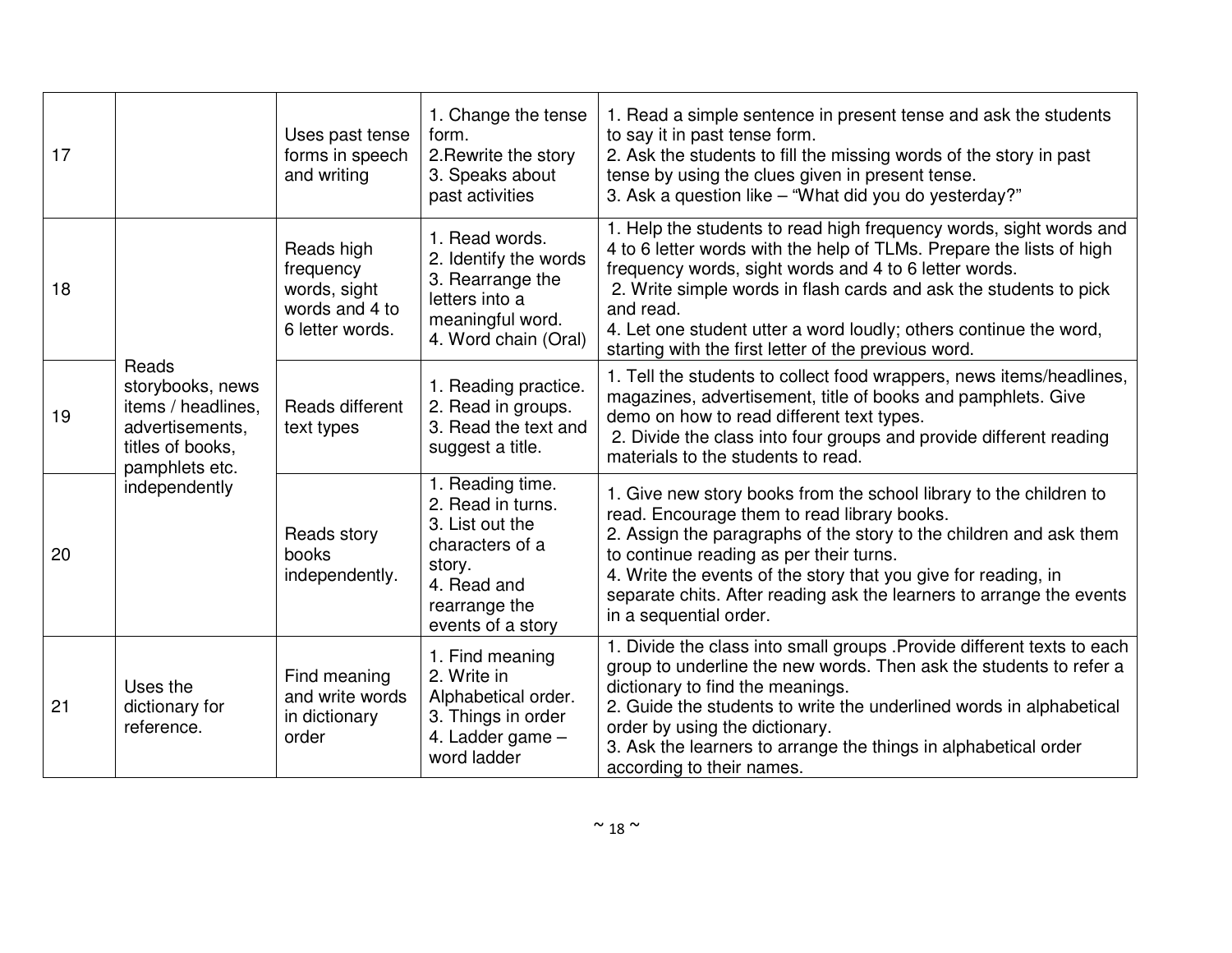| 22 | Comprehend<br>stories.                                                                            | Read stories<br>and<br>comprehend                                                                                        | 1. Answer orally<br>2. Comprehend<br>stories.<br>3. Rearrange the<br>paragraphs of a<br>story<br>4. Change the roles<br>of a story                                                                                                                                                                                                                                      | 1. Read or show narration videos of a familiar story and ask<br>comprehension questions to the whole class. By reading the story,<br>the students answer the questions orally.<br>2. Then divide the class into small groups and give different stories<br>with questions. By reading the story students answer the<br>questions.<br>(Select stories from the textbook and the workbook of previous<br>classes.)                                                           |
|----|---------------------------------------------------------------------------------------------------|--------------------------------------------------------------------------------------------------------------------------|-------------------------------------------------------------------------------------------------------------------------------------------------------------------------------------------------------------------------------------------------------------------------------------------------------------------------------------------------------------------------|----------------------------------------------------------------------------------------------------------------------------------------------------------------------------------------------------------------------------------------------------------------------------------------------------------------------------------------------------------------------------------------------------------------------------------------------------------------------------|
| 23 | Writes words/<br>phrases/simple                                                                   | Write word,<br>phrases &<br>sentences                                                                                    | 1. Read text.<br>2. Dictation<br>3. Give and take<br>dictation<br>4. Fill it                                                                                                                                                                                                                                                                                            | 1. Provide suitable text to each child to read.<br>2. Dictate words, phrases and simple sentences.<br>3. Ask them to give and take the dictation of words and sentences<br>in small groups.<br>4. Make the learners fill in the missing letters/ word in the given<br>sentences/texts.                                                                                                                                                                                     |
| 24 | sentences and<br>short paragraphs<br>as dictated by the<br>teacher.<br>Writes short<br>paragraphs | 1. Writing<br>paragraphs with<br>clues<br>2. Rearrange the<br>sentences of a<br>paragraph<br>3. Write a own<br>paragraph | 1. Write the key words of the paragraph that is to be dictated,<br>onthe board. Dictate the paragraph, students listen to the<br>paragraph and write it with the help of the key words written on the<br>board.<br>3. Provide hints like opening line, closing line and major key points<br>of the topic and ask the learners to write a paragraph in 100-150<br>words. |                                                                                                                                                                                                                                                                                                                                                                                                                                                                            |
| 25 | Attempts creative<br>writing with the<br>help of the<br>prompts.                                  | Writes simple<br>sentences by<br>using pictures.                                                                         | 1. Picture into<br>sentence<br>2. Write opinion<br>about different<br>topics.<br>3. Replace with right<br>sentence                                                                                                                                                                                                                                                      | 1. Divide the class in small groups and provide pictures to each<br>group to list out the names of things in it. By using those words,<br>teacher guides the students to write simple sentences. Guide the<br>students to write sentences grammatically. Provide the pictures of<br>school, garden, market, hospital, fair, zoo etc.<br>3. Give a text which has sentences irrlevant to the given topic. Ask<br>them to identify them and replace them with the right one. |
| 26 |                                                                                                   | <b>Attempts</b><br>creative writing                                                                                      | 1. Creative Writing<br>2. Write about likes<br>and dislikes<br>3. Write about<br>different professions<br>4. Imagine and write                                                                                                                                                                                                                                          | 1. Provide key words/ picture clues on a particular topic. In small<br>groups, students will write about the topic. Ex: If students are going<br>to write about Food items, teacher should provide some pictures of<br>food items like-fruits, vegetables, juice items etc. and also some<br>clues written in flash cards like taste, likes and dislikes, colour,<br>uses, etc. Teacher can give verbal clues whenever necessary. By                                       |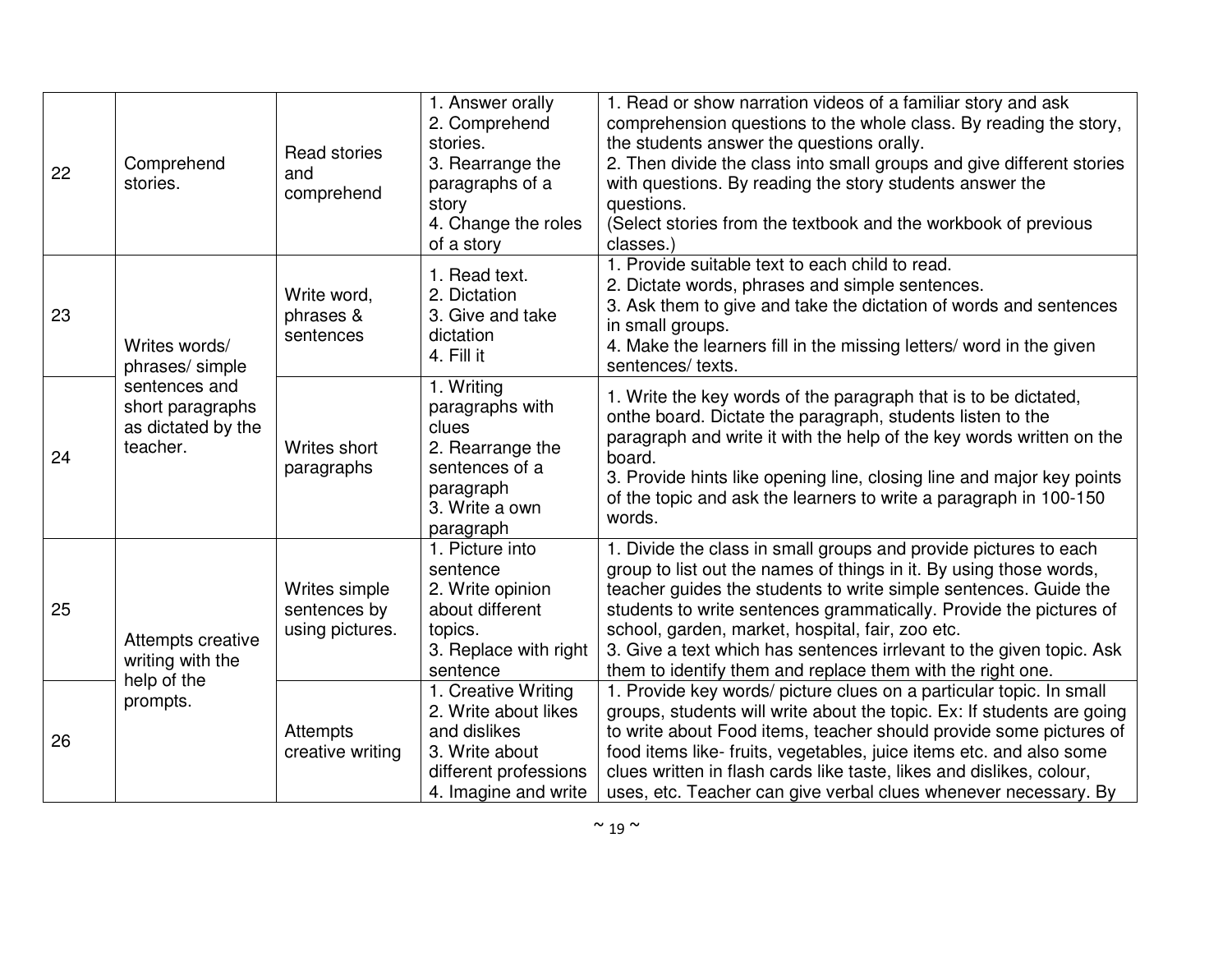|    |                                                                            |                                                                  |                                                                                                                                                                       | using all the clues, students should write a paragraph on the given<br>topic, framing sentences on their own. Different topics should be<br>given to each group like Vehicles, forests, animals, accidents,<br>market etc.                                                                                                                                                                                                                                                                                                                |
|----|----------------------------------------------------------------------------|------------------------------------------------------------------|-----------------------------------------------------------------------------------------------------------------------------------------------------------------------|-------------------------------------------------------------------------------------------------------------------------------------------------------------------------------------------------------------------------------------------------------------------------------------------------------------------------------------------------------------------------------------------------------------------------------------------------------------------------------------------------------------------------------------------|
| 27 | Writes paragraphs                                                          | Learns<br>punctuation<br>marks.                                  | 1. Matching the<br>punctuation marks<br>2. Listen and<br>identify<br>3. List out different<br>sentences to each<br>of punctuation<br>marks.<br>4. Punctuation<br>Game | 1. By using the punctuation symbols and their names, written on<br>different flash cards, ask the students to match them and introduce<br>different punctuation marks by giving examples in simple<br>sentences.<br>2. Pair up the students. One reads the sentence and the other will<br>identify which punctuation mark it requires.<br>4. Let them play same way as "Color Color what color?"<br>game. Use different sentences instead of colors. Ask the learners<br>to tell which punctuation mark that particular sentence carries. |
| 28 | from verbal, visual<br>clues, with<br>appropriate<br>punctuation<br>marks. | Punctuate the<br>texts.                                          | 1. Identify<br>punctuation marks.<br>2. Punctuate it<br>3. fill in the blanks<br>with right<br>punctuation marks                                                      | 1. Provide small paragraphs of printed text having punctuation<br>marks to the students to identify the different punctuation marks in<br>pairs.<br>2. Provide short paragraphs with no punctuation marks; students<br>will use correct punctuation marks by reading it. It can be done in<br>pairs or in small groups.                                                                                                                                                                                                                   |
| 29 |                                                                            | <b>Writes</b><br>paragraphs by<br>using<br>punctuation<br>marks. | 1. Punctuate<br>paragraphs.<br>2. Choose<br>sentences with<br>punctuation marks.                                                                                      | 1. Give clue words or pictures to the students to write a simple<br>paragraph with punctuation marks. It can be done in pairs or in<br>small groups. Teacher should choose the familiar theme and make<br>the students use most of the punctuation marks.<br>2. Ask the students to list out the sentence with (.), (?), (!) etc. from<br>any of the texts of their choice                                                                                                                                                                |
| 30 | Identifies the<br>different parts of a<br>formal letters.                  | Identify parts of<br>a formal letters.                           | 1. Read formal<br>letters.<br>2. Rearrange the<br>formal letters.<br>3. Let's complete<br>4. Write a formal<br>letter                                                 | 1. Provide sample formal letters and ask the students to read.<br>2. Divide the class into four groups and provide parts of the formal<br>letter written in different chits. Allow them to arrange it in order.<br>3. Provide incomplete letters and ask them complete it<br>4. Give them some simple topics and ask to write a formal letter.                                                                                                                                                                                            |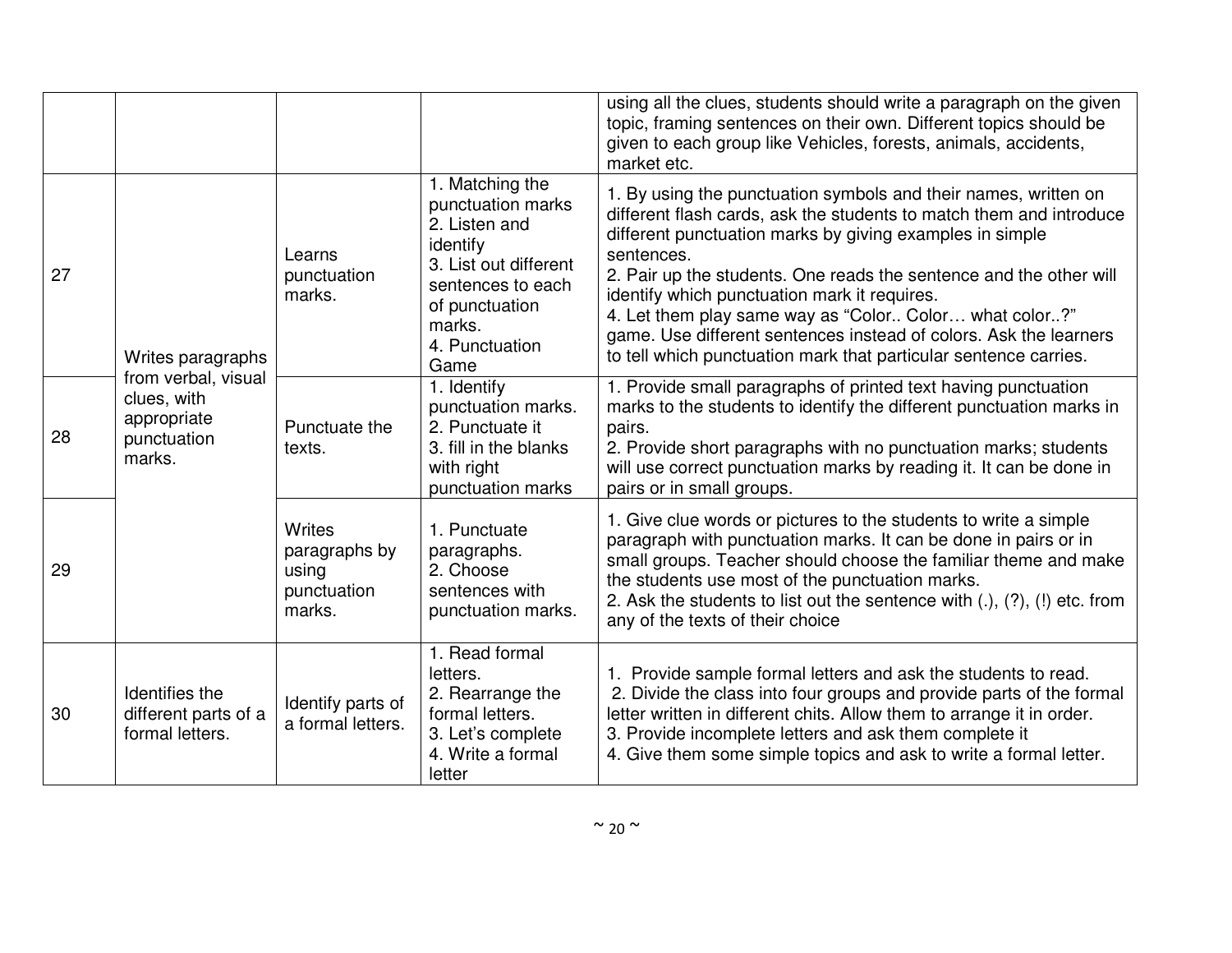## **CLASS: 7 SECOND LANGUAGE ENGLISH**

The pandemic has created a learning gap. There is a need to quickly upgrade language learning and competencies among the learners. Here we have made an effort to bridge the gap with variety of activities. The insightful vision of bridging the gap paves the way to better clarity and minimises the difficulty level. We wish that this course material will be a good boost to enrich language competencies among learners.

Note: Teachers are free to design their own language tasks like factual questions, comprehensive questions, thought provoking and openended questions, fill in the blanks, matching, true/false, web diagrams etc.

|       |                                                                          |                                                               | 119911ALA                                                                                                  |                                                                                                                                                                                                                                                                                 |
|-------|--------------------------------------------------------------------------|---------------------------------------------------------------|------------------------------------------------------------------------------------------------------------|---------------------------------------------------------------------------------------------------------------------------------------------------------------------------------------------------------------------------------------------------------------------------------|
| Day   | <b>Learning outcome</b>                                                  | <b>Learning points</b>                                        | <b>Suggested activities</b>                                                                                | Instructions to conduct the activities                                                                                                                                                                                                                                          |
| Day 1 | 1. Enacts different<br>roles in short skits<br>with simple<br>dialogues. | Listens to a story<br>Delivers the<br>dialogues<br>Enacting   | 1. Time to open up!<br>Listen to a story<br>Deliver the<br>dialogue<br>4. Listen and enact                 | Narrate a simple story with 2-3 characters.<br>Let learners reproduce the story in the form of dialogues.<br>Distribute dialogue cards.<br>Let the students enact the story with the dialogues. E.g.:<br>Aesop's fables (Moral stories)                                         |
| Day 2 | 2. Reads aloud/<br>recites poems joyfully                                | Sings and enjoys                                              | 1.Sing with me<br>2 Recitation<br>3. Group singing<br>4. Sing a rhyme                                      | Sing a rhyme with suitable rhythm and action. Ask them to<br>repeat. E.g.: sing the sunflower / answer my son<br>Karadi path rhymes                                                                                                                                             |
| Day 3 |                                                                          | Reads simple<br>words, frames<br>simple sentences<br>(orally) | 1. Ready to read<br>2. Match the picture and<br>words<br>3. Read a story<br>4. Read the pictorial<br>story | Shows picture cards and asks them to read the picture<br>(students respond with words or simple sentences)<br>Shows pictures related to scenery, festivals, celebrations etc.<br>Distributes the sentence cards and asks them to read the<br>sentence that matches the picture. |
| Day 4 | 3. Speaks simple<br>sentences                                            | <b>Introduces</b><br>themselves                               | 1.Know me<br>2. Know my friend                                                                             | Provide the students with beginning of the sentences that are<br>to be used to introduce oneself.                                                                                                                                                                               |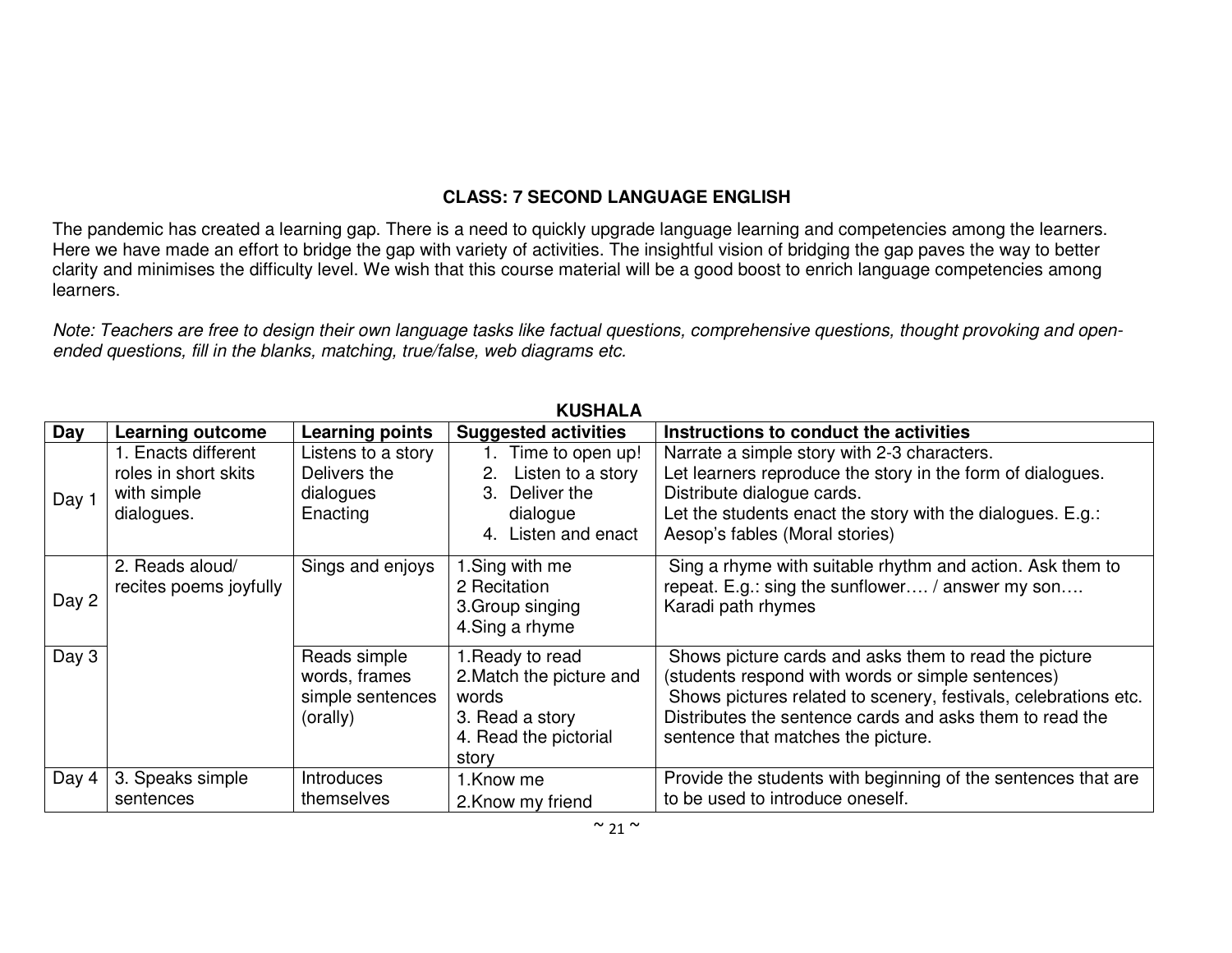|       |                                                                                                 |                                                               | /family<br>3. Speak about<br>yourself<br>4. Describe any<br>object                                                                        | E.g., I am, I live I was born on My father is<br>Students use those prompts and introduce themselves/<br>others.                                                                                                                                                                                                                                                                                                                                                                               |
|-------|-------------------------------------------------------------------------------------------------|---------------------------------------------------------------|-------------------------------------------------------------------------------------------------------------------------------------------|------------------------------------------------------------------------------------------------------------------------------------------------------------------------------------------------------------------------------------------------------------------------------------------------------------------------------------------------------------------------------------------------------------------------------------------------------------------------------------------------|
| Day 5 |                                                                                                 | Speaks simple<br>sentences                                    | 1. Speak Please<br>2. Pick and act<br>3. Describe your<br>school<br>surroundings<br>4. Speak about<br>the picture                         | Give some easy topics like MY MOTHER, MY FRIEND, MY<br>PET ANIMAL etc. and ask them to speak simple sentences.                                                                                                                                                                                                                                                                                                                                                                                 |
| Day 6 | 4. Writes coherently<br>with focus on<br>appropriate<br>beginning, middle<br>and end in English | Identifies Part of<br>a sentence                              | 1.Substitution table<br>2. Find $S + V + O$<br>3. Question me?<br>4. Change into negative<br>sentence                                     | Provides substitution table and asks the learners to frame<br>sentences.                                                                                                                                                                                                                                                                                                                                                                                                                       |
| Day 7 |                                                                                                 | Framing<br>sentences                                          | 1. Rearrange sentences/<br>words/letters<br>2. Put in order<br>3. Arrange me<br>4. Correct me                                             | Rearrange the word cards in meaningful sentences.<br>E.g.: School/ happy/ to/ I/ come/ am/ to<br>Our/respects/parents/should/we                                                                                                                                                                                                                                                                                                                                                                |
| Day 8 |                                                                                                 | Fills the blanks;<br>Rearranges and<br>writes<br>sequentially | 1. Weave a story<br>2. Rearranging the daily<br>routine<br>3. Replace the words<br>instead of picture<br>4. Discuss and write the<br>end. | Provides the incomplete sentences of a simple story. Asks<br>them to complete the sentences.<br>Who bells the cat:<br>The mice once called the meeting to decide on a plan to free<br>themselves from the cat.<br>At least they wished to find some way of knowing when she<br>was coming, so they might have time to run way. Many plans<br>were discussed, but none of them was thought good enough.<br>A young mouse got up and said<br>Let them arrange the sentences in sequential order. |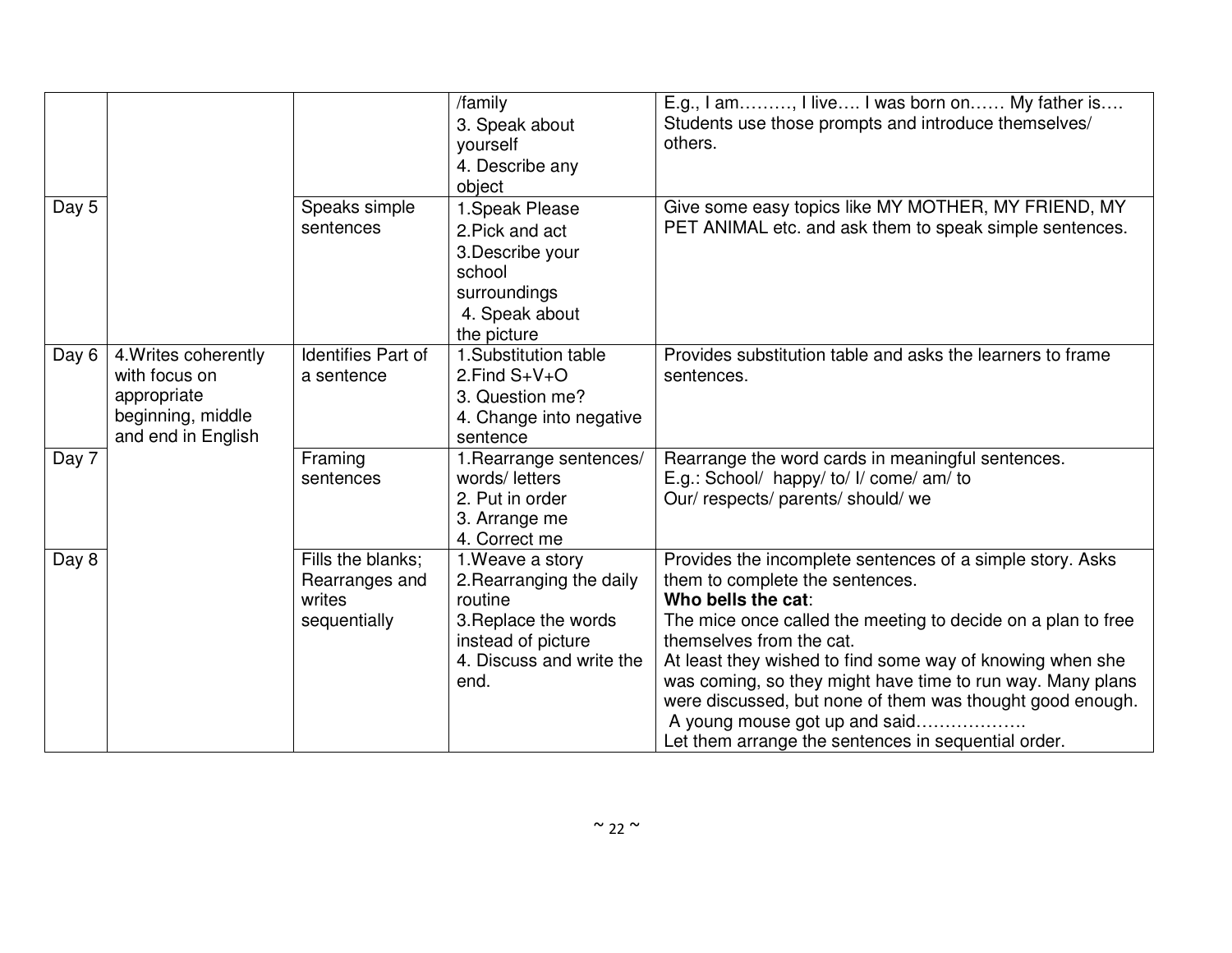| <b>Day</b> | <b>Expected learning</b><br><b>Outcome</b>                          | Learning<br><b>Elements</b>                          | <b>Suggested activities</b>                                                                                         | <b>Instructions to conduct Activities</b>                                                                                                                                                                                                                                                                                                                |
|------------|---------------------------------------------------------------------|------------------------------------------------------|---------------------------------------------------------------------------------------------------------------------|----------------------------------------------------------------------------------------------------------------------------------------------------------------------------------------------------------------------------------------------------------------------------------------------------------------------------------------------------------|
|            | Listens to news<br>reports, stories,<br>poems,<br>conversations and | Listens and recalls                                  | 1. Listens to a<br>paragraph/ articles/<br>unknown<br>text/conversation                                             | Read a newspaper report and ask learners to recall some<br>words from it.<br>Eg; Articles on importance of health /stories/conversations                                                                                                                                                                                                                 |
| Day 1      | expresses it orally                                                 | Listen and act                                       | 2. The rain game<br>3. Deliver the dialogue<br>4. Listen and enact                                                  | Ask the learners to form a circle. Direct them to listen to<br>what you say and perform the actions.<br><b>Instructions:</b> Rub your thumb and forefingers together,<br>snap your fingers, clap hands, stamp your feet, slap your<br>thighs, clap hands etc.                                                                                            |
| Day 2      |                                                                     | Listen and express<br>orally                         | 1. Story chain<br>2. Complete the<br>conversation<br>3. Am I right?<br>4. Listen and find the<br>mistakes           | Narrate the following story and ask them to continue by<br>adding different things and changing the hiding place.<br>E.g. One day my father bought a box of chocolates. He<br>wanted to distribute it on his birthday so he hid the chocolate<br>box under a cupboard.<br>Ask the learners to identify and correct the mistakes made                     |
| Day 3      |                                                                     | Listens and<br>converses                             | 1.Dialogues<br>2. Practice the dialogues<br>3. Greet and welcome<br>your friend<br>4. Practice with your<br>partner | by the teacher while reading.<br>Read a conversation, ask the students to listen to it and let<br>them interact with their partners.<br>In the bank:<br>Customer: Good morning sir.<br>Officer: Good morning what can I do for you?<br>Customer: I would like to open an account in your bank.<br>Officer: it's good, do you have any proof? {continues} |
| Day 4      | Read and guess the<br>title, comprehend<br>and answer the           | Reads with proper<br>pronunciation and<br>intonation | 1. Let me read<br>2. Read poems /read<br>stories                                                                    | Divide the class into groups and provide a paragraph and<br>ask the learner to read and give an appropriate title.<br>(different paragraphs being provided)                                                                                                                                                                                              |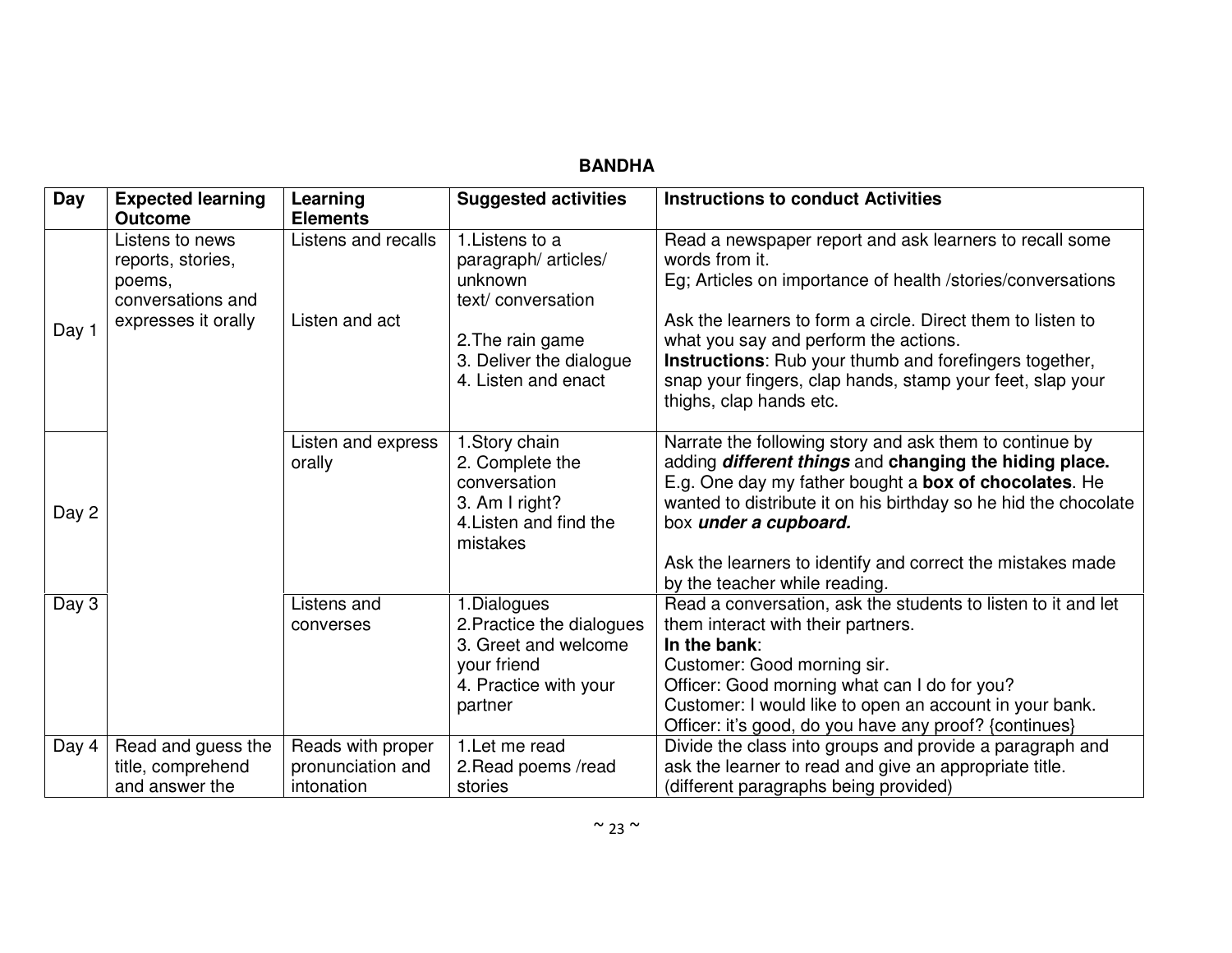|       | questions                                                                                                                                       |                                               | 3. Collect and recall<br>4. Read the<br>advertisements                                                                                            |                                                                                                                                                                                                                                                                                                                                         |
|-------|-------------------------------------------------------------------------------------------------------------------------------------------------|-----------------------------------------------|---------------------------------------------------------------------------------------------------------------------------------------------------|-----------------------------------------------------------------------------------------------------------------------------------------------------------------------------------------------------------------------------------------------------------------------------------------------------------------------------------------|
| Day 5 |                                                                                                                                                 | Finds the answers                             | 1. Let me hunt the<br>answers<br>2. Find the new words<br>3. Find the antonyms<br>4. Suggest a title                                              | Paste different paragraphs in different places in the<br>classroom. Provide them questions and ask the pupils to<br>find answers by reading the paragraphs. (e.g.: It was a dark<br>stormy night. Rover heard a noise. He ran to the door. A<br>mouse was eating some cheese.)<br>1. What kind of night was it? 2. What did Rover hear? |
| Day 6 |                                                                                                                                                 | Comprehends the<br>story                      | 1. Story reading<br>2. Answer me<br>3. Find the other word<br>4. Dictation                                                                        | Divide the class into groups. Provide a story chart for each<br>group with a few questions. Ask the learner to find answers<br>to the questions.                                                                                                                                                                                        |
| Day 7 |                                                                                                                                                 | Comprehends                                   | 1. Graph reading<br>2. Find my partner<br>(match the following)<br>3. Complete me<br>4. State true or false                                       | Provide a pie chart to the learners with clues and ask them<br>to answer the given questions / fill in the blanks/ match the<br>following.<br>Provide a table of different professions and match with the                                                                                                                               |
|       |                                                                                                                                                 |                                               |                                                                                                                                                   | pictures provided.                                                                                                                                                                                                                                                                                                                      |
| Day 8 | Reads, appreciates<br>and find the rhyming<br>words                                                                                             | Recites<br>appreciates and<br>enjoys the poem | 1. Find my pair<br>2. Add to my group<br>3. Sing with tune<br>4. Group singing                                                                    | Write a poem on the board. Ask them to find the rhyming<br>pairs.<br>Add a few more rhyming words.                                                                                                                                                                                                                                      |
| Day 9 | Responds to<br>announcements and<br>instructions made in<br>class, school<br>assembly, and<br>railway station and<br>in other public<br>places. | Responds to<br>announcements                  | 1. Attention, Please!<br>2. Read the notice<br>board and share the<br>information<br>3. Repeat the<br>announcement<br>4. Where do you hear<br>me? | Play audio clip of different announcements and ask the<br>learner to identify the place. (e.g.: railway station, airport<br>etc.). Ask a few factual questions based on the<br>announcements.                                                                                                                                           |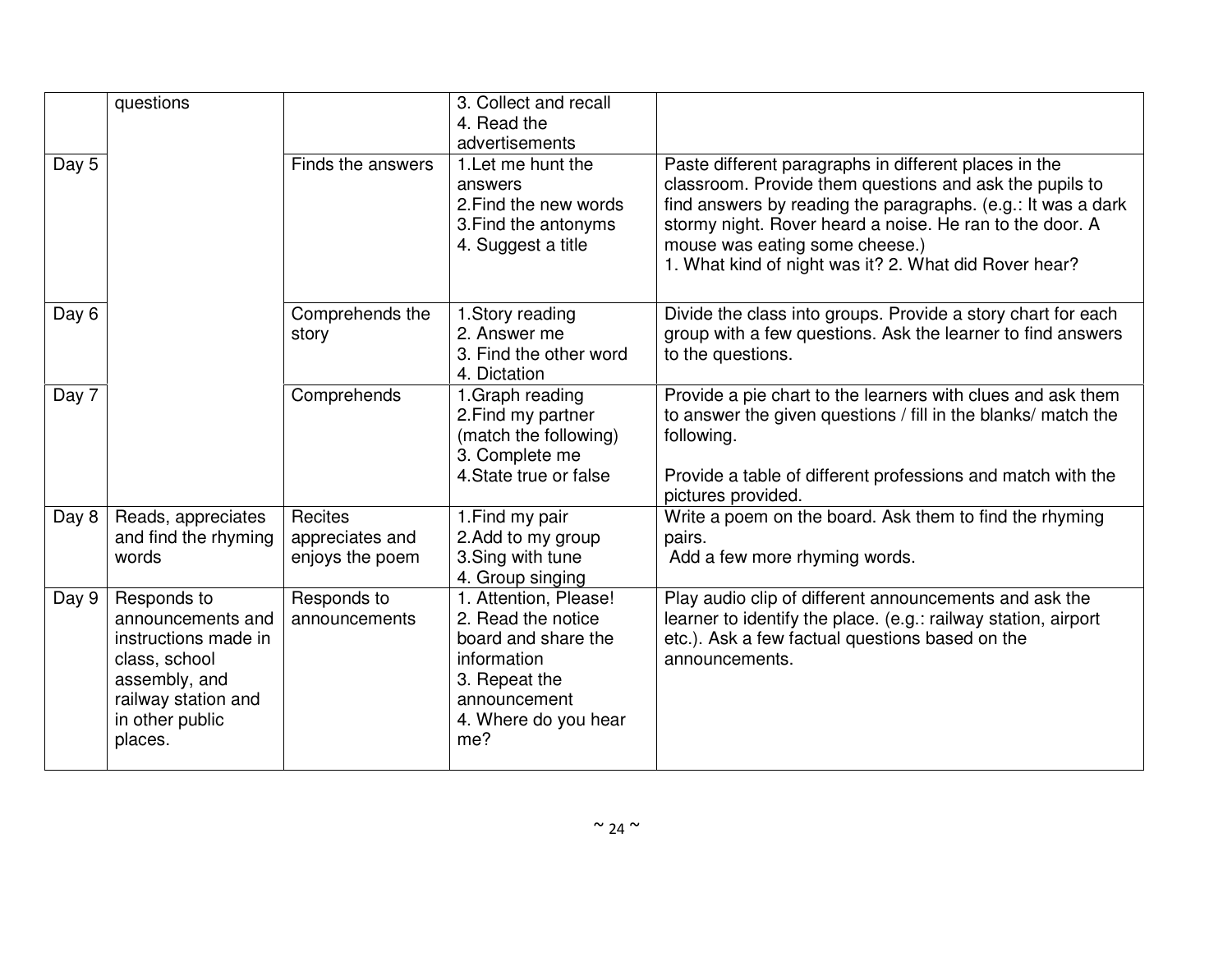| Day<br>10 <sup>1</sup> |                                                                               | Responds to<br>instructions                                                        | 1.Do as I say<br>2. Listen and draw                                                                                               | Conduct some TPR (Total Physical Responses) activities<br>and observe the responses.                                                                                                                                                                                                                                      |
|------------------------|-------------------------------------------------------------------------------|------------------------------------------------------------------------------------|-----------------------------------------------------------------------------------------------------------------------------------|---------------------------------------------------------------------------------------------------------------------------------------------------------------------------------------------------------------------------------------------------------------------------------------------------------------------------|
|                        |                                                                               |                                                                                    | 3. Draw me!<br>4. Listen to me!                                                                                                   | Say step by step instructions and ask them to draw a<br>picture.                                                                                                                                                                                                                                                          |
| Day<br>11              | Find the correct<br>spellings and<br>differentiate based<br>on meanings       | Reads the words<br>and puts them<br>under right column<br>and corrects them        | 1.Categorise<br>2. Find the correctly<br>spelt word<br>3. Correct me<br>4. Classify the words                                     | Group the students and provide each group with work cards.<br>Ask them to read and categorise the words.<br>E.g.: book, pen, scale, chilly, tomato, potato etc.<br>Category: stationery items and vegetables)<br>Encircle the correct word from the given list.<br>E.g., Peece, piece, peese, peice (Meaning: a part)     |
| Day<br>12              |                                                                               | Identifies the odd<br>words,<br>homophones/<br>homonyms and<br>write it separately | 1.Odd man out<br>2. Homophones<br>3. Homonyms<br>4. Hangman                                                                       | Write some words on the black board and ask the students<br>to pick the odd man out.<br>Find the words with different spelling and meaning. (use<br>pictures)<br>Find the words with same spelling and different meaning.<br>Ask the student to enact words written on the board. Sit on<br>the chair. Guess the word     |
| Day<br>13              |                                                                               | Reads and<br>corrects the<br>spellings.                                            | 1.Correct me<br>2. Fill the bucket<br>3. Ladder game<br>(associated words)<br>4. Spell me correctly                               | Provide a paragraph with some misspelt words in it. Ask the<br>students to read and correct the misspelt words. (Refer to a<br>dictionary, if necessary)<br>Divide the class into groups. Provide some correct and<br>misspelt words. Ask them to write the correct words in one<br>column and misspelt words in another. |
| Day<br>14              |                                                                               | Finds new words                                                                    | 1. Bingo game<br>2. Run to learn<br>Words start with<br>different letters<br>3. Connect me<br>4. Short list of<br>connected words | Play the bingo game using new words.<br>Paste some words in different places. Ask learners to find<br>the words, recall and write<br>Ask them to write the word start with L, D, R<br>E.g.: little, lead, let, leg etc.                                                                                                   |
| Day<br>15              | Participates in<br>activities like role<br>play, group<br>discussion, debate, | Speaks with<br>proper<br>pronunciation,<br>stress, pause and                       | 1. Fun with twisters<br>2. Riddles<br>3. Proverbs<br>4. Find me                                                                   | Provide a chart of tongue twisters and ask them to repeat.<br>Riddle cards can be provided and learners have to solve<br>them.<br>Ask them to share                                                                                                                                                                       |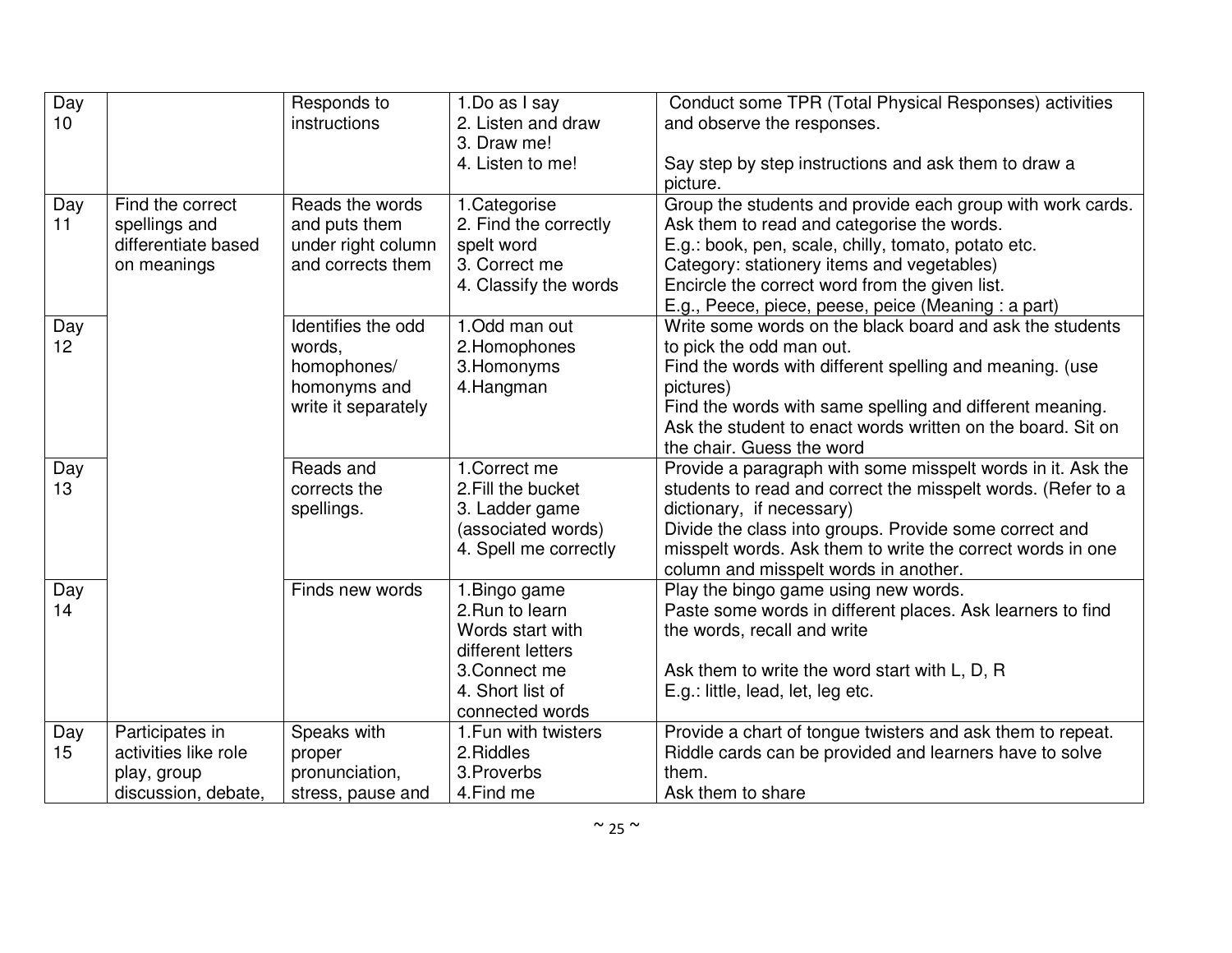|                        | poem recitation,<br>songs, jokes riddles,<br>tongue twisters etc.                                       | intonation.                                           |                                                                                                             |                                                                                                                                                                                                                                                 |
|------------------------|---------------------------------------------------------------------------------------------------------|-------------------------------------------------------|-------------------------------------------------------------------------------------------------------------|-------------------------------------------------------------------------------------------------------------------------------------------------------------------------------------------------------------------------------------------------|
| Day<br>16              |                                                                                                         |                                                       | 1. Role play<br>2. Airport /bank/ park<br>3. Guess me<br>4. Deliver the dialogue                            | Group the learners. Provide a situation with the dialogues.<br>Let them enact. (Airport, park, bank)                                                                                                                                            |
| Day<br>17              | Write words, short<br>paragraphs as<br>directed                                                         | Sequences the<br>sentences                            | 1. Let's put them in order<br>2. Chain me<br>3. Story building<br>4. Fill in the blanks                     | Narrate a familiar incident. Then provide some jumbled<br>sentences.<br>Students arrange them according to the incident.                                                                                                                        |
| Day<br>18              |                                                                                                         | Frames sentences                                      | 1. Vocabulary challenges<br>2. Find your partner<br>3. Word chain<br>4. Organize me                         | 1. Pick a new word for the students to learn from any text.<br>Learner finds the meaning using dictionary. Ask them to<br>frame a sentence with that word.<br>3. Ask them to complete the word chain using last letter of<br>the previous word. |
| Day<br>19              |                                                                                                         | Profile writing                                       | 1.Know me<br>2. Write about you<br>3. Tell me about<br>4. Who/ What am i?                                   | Provide an example of a profile and ask learners to write<br>their own profile.<br>Ex: Name: Miss Shalini, Age: -50, Profession- teacher                                                                                                        |
| Day<br>20              |                                                                                                         | Discusses and<br>writes                               | 1. Hook on sentences<br>2. Help me to connect<br>3. Describe me<br>4. I can express                         | Divide the class into small groups. Provide them with simple<br>topics like My friend, My home etc. Write the first sentence<br>of the paragraph on the board then ask each group to add<br>supportive sentences.                               |
| Day<br>21              | Appreciates either<br>verbally / in writing<br>the variety in food,<br>dress, customs and<br>festivals. | Expresses views<br>about festivals at<br>home /school | 1. I can share<br>2. Express verbally<br>3. My favourite food<br>4. Celebration of any<br>national festival | Provide pictures of festival celebration to each group and<br>ask them to write a small paragraph.                                                                                                                                              |
| Day<br>22<br>Day<br>23 |                                                                                                         | Appreciates the<br>food                               | 1. My delicious food.<br>2. Sparkle and enjoy<br>3. Place the object<br>4. Taste me                         | Ask learners to write about the special food prepared during<br>festivals in their houses and also about the food that they<br>like the most. Let them express their views about why they<br>like that food.                                    |
| Day                    | Uses nouns, verbs,                                                                                      | Finds the naming                                      | 1. Circle me                                                                                                | 1. Provide a simple story and ask the learners to underline                                                                                                                                                                                     |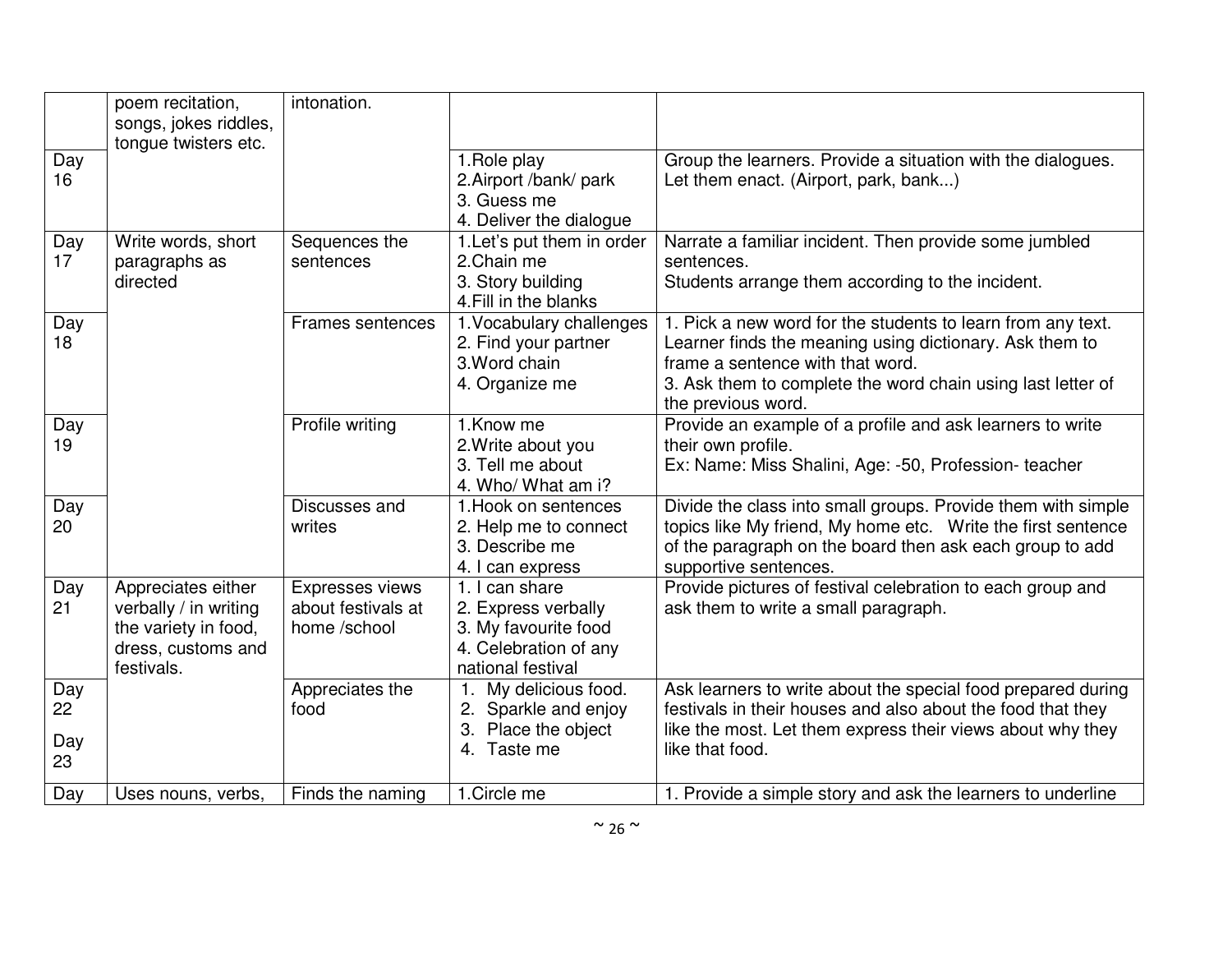| 24                     | adjectives, and<br>prepositions in   | words                                 | 2. Memory game<br>3. Do as I say                                                                                                                     | the naming words<br>2. Collect some objects and present them on the table. Ask                                                                                                                                                                                         |
|------------------------|--------------------------------------|---------------------------------------|------------------------------------------------------------------------------------------------------------------------------------------------------|------------------------------------------------------------------------------------------------------------------------------------------------------------------------------------------------------------------------------------------------------------------------|
|                        | speech and writing.                  |                                       | 4. Look and write                                                                                                                                    | them to observe it for 2minutes. Cover the objects. Let them<br>recall and write the names of objects within a given time.                                                                                                                                             |
| Day<br>25              |                                      | Usages of<br>adjectives               | 1. What am I?<br>2. Describe me<br>3. Use me<br>4. Circle me                                                                                         | Show any object and ask them to describe it. (e.g: ball-<br>round, soft, colourful, bouncy)<br>Provide a picture with some clue words. Ask the learner to<br>describe it. E.g. Picture of an elephant<br>Words: fat, big, small, long, sharp etc.                      |
| Day<br>26              |                                      | Usages of<br>pronouns                 | 1. Find me<br>2. Hide and seek<br>3. Where am I?<br>4. Who am I?                                                                                     | Ask the learners to make a circle and ask them to sing<br>"who stole the laddu from the laddu jar" children<br>repeat the same with "me sir! No sir, then who sir? He<br>sir (continues with the different pronouns). List the<br>pronouns after the activity.         |
| Day<br>27              |                                      | <b>Identifies</b>                     | 1. Colour me<br>2. Word search<br>3. Group me<br>4. Find me                                                                                          | Provide a story to the children and ask them to colour the<br>naming words, action words, adjectives and pronouns with<br>different colours. (Nouns-Red)<br>Provide a word grid and ask them to circle and write<br>pronouns, nouns, adjectives in different headings. |
| Day<br>28<br>Day<br>29 | Writes informal<br>letters, messages | Gets introduced to<br>informal letter | 1. Activities to identify<br>the steps of informal<br>letter<br>2. Rearrange the parts of<br>the letter<br>3. Fill in the blanks<br>4. Missing words | Provide different formats of letters. Ask the learners about<br>different steps of a letters through questions.<br>Provide different steps of the letter in jumbled form and ask<br>them to arrange in order.                                                          |
| Day<br>30              |                                      | Writes as guided                      | 1.Choose me<br>2. Invite your friend<br>2. Letter writing<br>4. Complete me                                                                          | Provide an incomplete letter to the learners with some clues<br>and ask the learners to complete it.<br>Ask the learners to write letter to their friend/ parents about<br>their birthday celebration/ an excursion                                                    |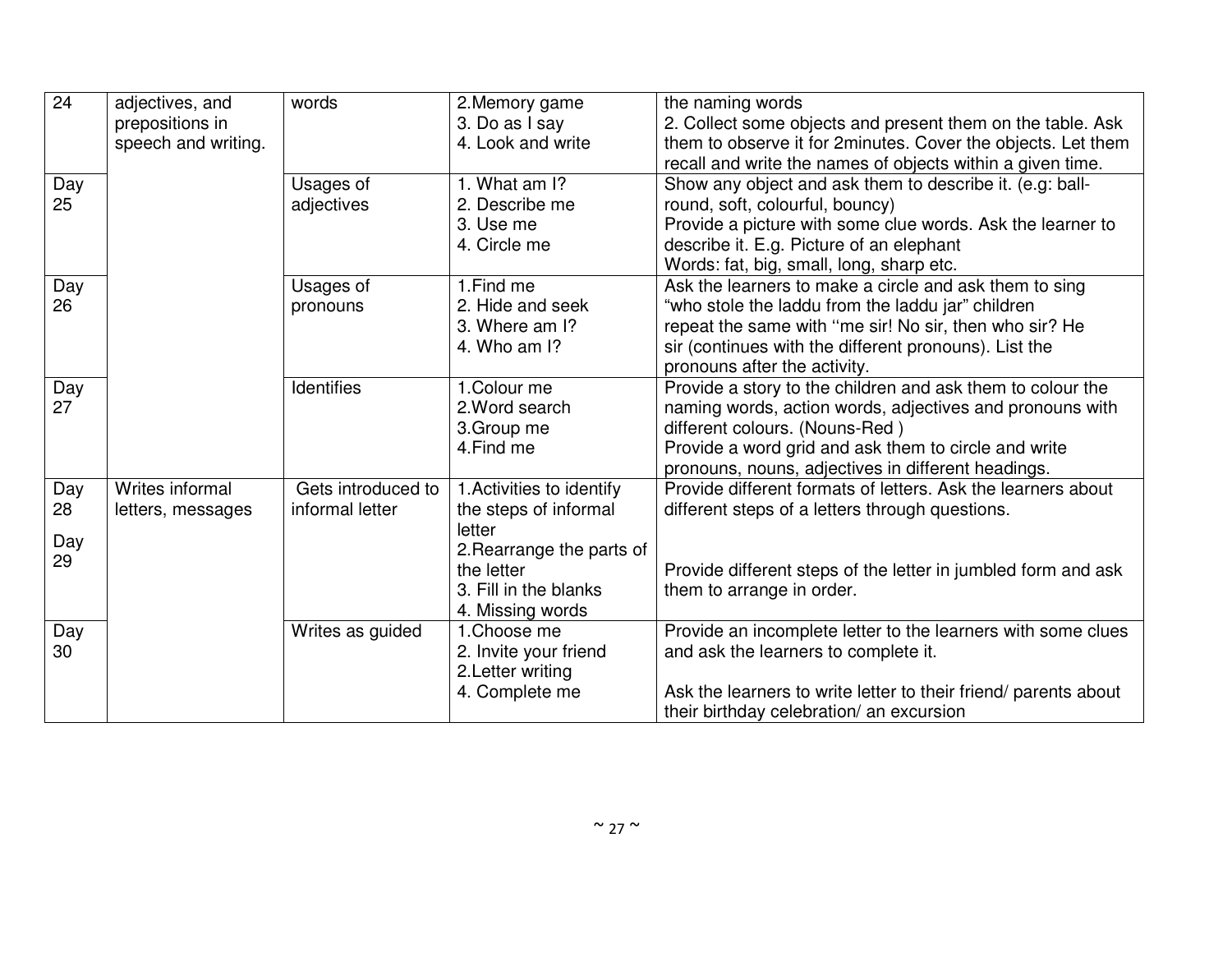## **CLASS 8 - Second Language (English)**

Dear Teachers,

 This material is given to bridge the learning gap caused due to the Covid pandemic. Facilitators are expected to identify the learning gap of the students in Kushala activities. Facilitators are free to design and modify activities according to the need of their class. Facilitators should make sure that they are ready with the required TLMs and instructions before getting into the class.

### **Note to the teachers:**

- These activities are based on a few learning outcomes.
- Teachers are free to use their own activities based on the level and strength of the class.

| Day       | Learning<br>outcomes                                                                           | Learning<br>elements                              | <b>Suggested activities</b>                                                      | Instructions to conduct the activity                                                                                                                                                                                                                                                          |
|-----------|------------------------------------------------------------------------------------------------|---------------------------------------------------|----------------------------------------------------------------------------------|-----------------------------------------------------------------------------------------------------------------------------------------------------------------------------------------------------------------------------------------------------------------------------------------------|
| Day       | <b>Understands</b><br>and follows<br>instructions to<br>perform game/<br>activity /<br>action. | Listens to draw/<br>act/say/do                    | 1. Listen & draw<br>2. Listen & Act<br>3. Listen & say<br>4. Listen & Do         | Give instructions to draw a man, Ex: "draw a face," "add ears to the<br>face," "draw the neck part". Add such instructions so as to get a<br>complete picture of a man.<br>Facilitator can conduct listen and act activity or any other activity<br>focussing on the learning outcome.        |
| Day<br>2  |                                                                                                | Follows specific<br>ionstructions.                | Listen & Do<br>2.<br>It is a secret<br>3.<br>Read & Do it<br>Read & prompt<br>4. | Prepare different instructions for each student and instruct them to do<br>it individually.<br>E.g., Go to the staff room and bring the yellow piece of chalk.<br>Let learner whisper the written instruction to his/her friend, he/she<br>follows the instruction (It is a secret activity). |
| Day<br>3. | 2. Builds<br>simple oral<br>stories from<br>the given                                          | Connects<br>meaningful<br>words to form<br>simple | 1. Story building<br>2.<br>My story for your<br>clues                            | Use any picture story without any dialogue as in comics; students try<br>to build a story orally using the given clues.<br>E.g., Use picture story of 'scholar's mother tongue' without dialogues.                                                                                            |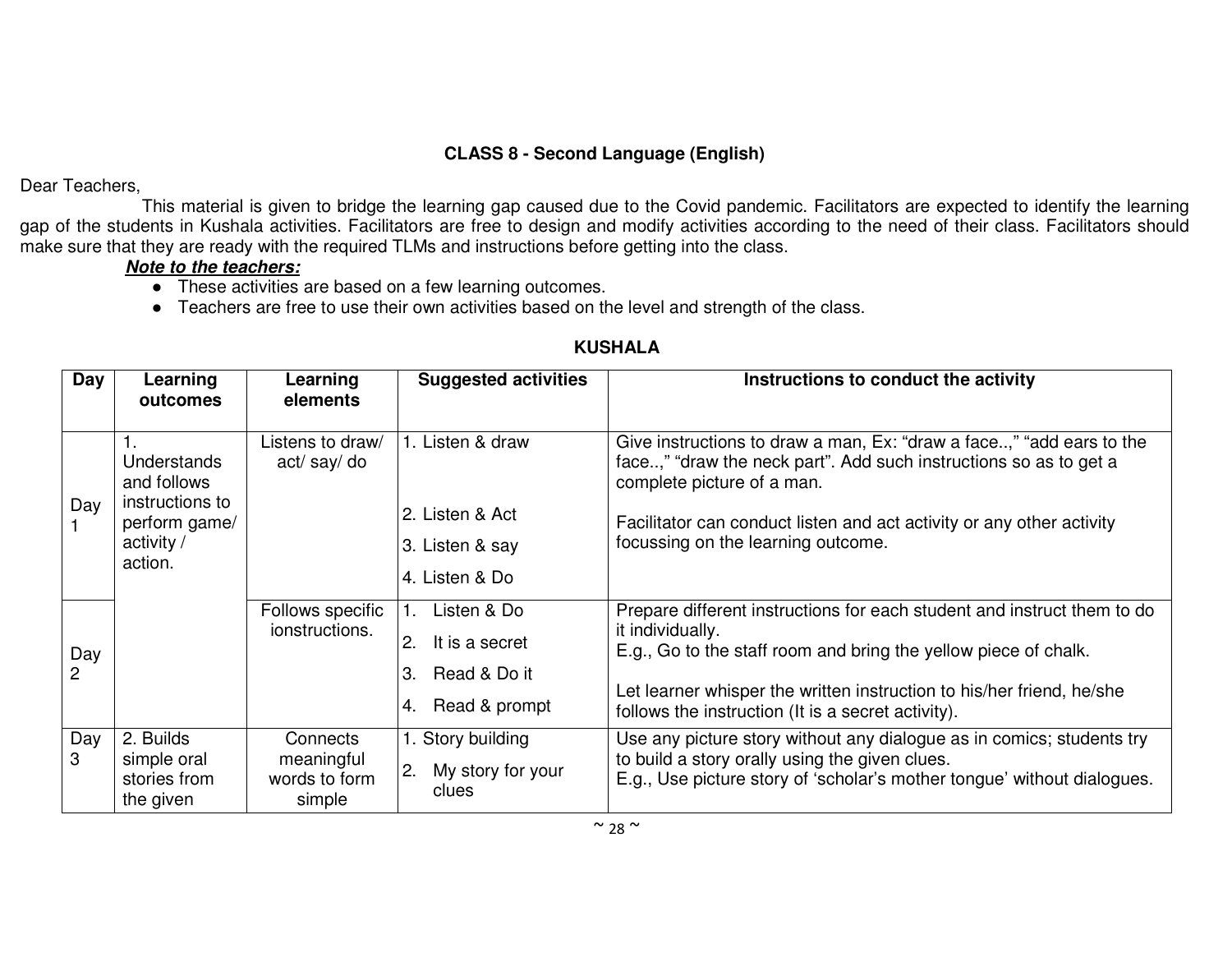|          | clues.                    | sentences to<br>build story             | 3.             | Connect the words                   | Similarly activities can be done using the clues.<br>Focus on using clues to construct story, situation or a scene orally.                     |
|----------|---------------------------|-----------------------------------------|----------------|-------------------------------------|------------------------------------------------------------------------------------------------------------------------------------------------|
|          |                           |                                         |                | 4. Create situation                 |                                                                                                                                                |
| Day<br>4 |                           | Connects<br>meaningful                  |                | 1. Story building                   | Give clue words and ask learners to build a story using those words<br>.E.g., Instead of pictures give important key words of Scholar's mother |
|          |                           | words to form<br>simple<br>sentences to | 2.             | Let us change the<br>climax.        | tongue. Let learners build the story.<br>Ask students to change the climax or ending of any familiar story in                                  |
|          |                           | build story                             | 3.             | Story for the pictures.             | their own words orally. Use clue words.                                                                                                        |
|          |                           |                                         |                | 4. Clues cracked                    | Place clues & pictures randomly in class and ask students to connect<br>it & express it orally.                                                |
| Day      | 3. Read and               | Reads the given                         | $\mathbf{1}$ . | Paragraph reading                   | Divide the class into 3 or 4 groups and give each group a different                                                                            |
| 5        | comprehend<br>gist of the | Text / paragraph/<br>comprehends        | 2.             | Read & share                        | text/paragraph, let the learners read it in group.                                                                                             |
|          | given text/               | and shares                              |                | 3. Read the passage &               | Learners read the given material and discuss in group and share the                                                                            |
|          | paragraph                 |                                         |                | narrate to the class                | gist to the whole class.<br>Use previous class stories, dialogues etc.                                                                         |
|          |                           |                                         |                | 4. Read the paragraph               |                                                                                                                                                |
|          |                           |                                         |                | & tell the other group              | Make the students to read the given passage or text and narrate the                                                                            |
|          |                           |                                         |                |                                     | gist in their own words. Do the activity in groups as well. One group                                                                          |
|          |                           |                                         |                |                                     | will tell the gist of their text to another group.                                                                                             |
| Day      |                           | Reads news                              | $\mathbf{1}$ . | What is the news?                   | Divide the class into 3 or 4 groups and give each group different news                                                                         |
| 6.       |                           | headline and                            | 2.             | Read the news & tell                | articles. Learners read and discuss in group and share the gist of the                                                                         |
|          |                           | guesses the<br>content/ picks           | 3 <sub>1</sub> | the key points<br>Read the news and | news to the whole class.<br>Learners read any given piece of news and tell the key points to the                                               |
|          |                           | key points/ reads                       |                | report to the class.                | class.                                                                                                                                         |
|          |                           | a piece of news                         | 4.             | Read the heading &                  | Learners read any piece of news and report it to the whole class.                                                                              |
|          |                           | and                                     |                | guess the news                      | Give newspaper headings. Learners read it and guess the content of                                                                             |
|          |                           | comprehends                             |                |                                     | the report.                                                                                                                                    |
| Day      | 4. Writes own             | Shares opinion/                         |                | Share the opinion                   | Divide the class into 4 groups ask learners to share any interesting                                                                           |
| 7        | opinion about             | interesting                             | 2.             | My suggestion to                    | incident during the pandemic. Then ask every student to write his/her                                                                          |
|          | the incident              | incident/ gives                         |                | your incident                       | opinion and share it to the whole class.                                                                                                       |
|          | given/                    | suggestions and                         | 3.             | Write opinion on                    | E.g., How I spent lock down days.                                                                                                              |
|          | narrated                  | writes                                  |                | today's news                        |                                                                                                                                                |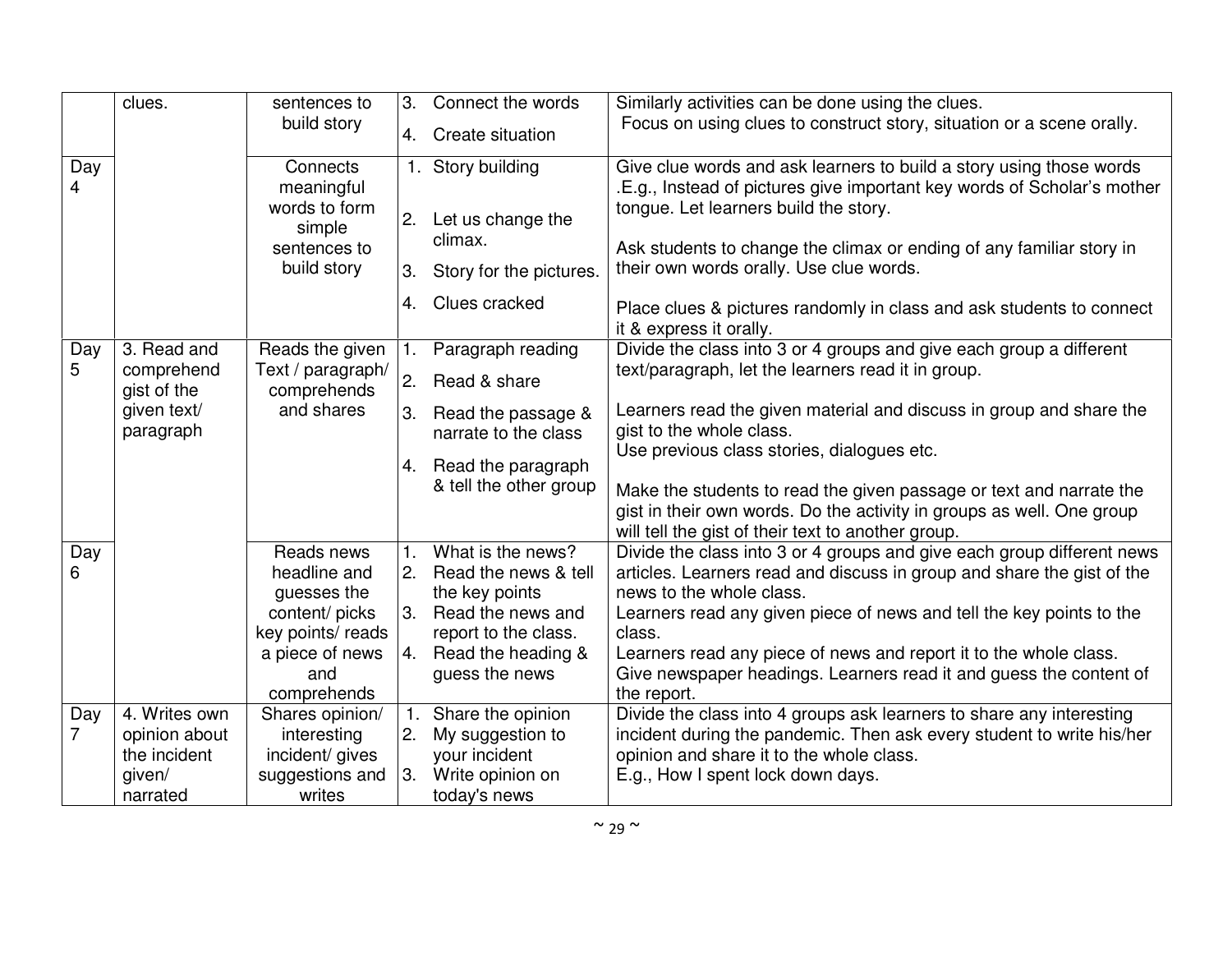|          | suggestions/<br>opinion on any<br>interesting<br>incident/news | headline.<br>Write opinion on<br>4.<br>friends' good<br>qualities.                                             | Ask children to give suggestions on the incident narrated by their<br>peers.<br>Learners narrate any important news from the newspaper. Learners<br>write their opinion about that news.<br>Tell learners to write their opinion on their friends' qualities.                                                                                |
|----------|----------------------------------------------------------------|----------------------------------------------------------------------------------------------------------------|----------------------------------------------------------------------------------------------------------------------------------------------------------------------------------------------------------------------------------------------------------------------------------------------------------------------------------------------|
| Day<br>8 |                                                                | 1. Share the opinion<br>My views<br>3. Write opinion on<br>panchayat.<br>4. Write opinion hobby<br>of reading. | Continue the previous day's activity with different interesting incidents.<br>Appreciate learner's opinions.<br>Narrate some information about the topics mentioned in the activities.<br>Ask learners to write their views / opinion on the narrated topic.<br>Facilitator should focus on writing skill and make necessary<br>suggestions. |

| Day      | Learning<br>outcomes                               | Learning<br>element                                                                                                     | <b>Suggested activities</b>                                                                                                                                  | Instructions to conduct the activity                                                                                                                                                                                                                                                                                                                                                                                                     |
|----------|----------------------------------------------------|-------------------------------------------------------------------------------------------------------------------------|--------------------------------------------------------------------------------------------------------------------------------------------------------------|------------------------------------------------------------------------------------------------------------------------------------------------------------------------------------------------------------------------------------------------------------------------------------------------------------------------------------------------------------------------------------------------------------------------------------------|
| Day      | 1. Uses polite<br>expressions in<br>conversations. | Uses Polite<br>expressions in<br>everyday<br>conversations in<br>different<br>situations/ shares<br>simple<br>exchanges | 1. Introduction of polite<br>expression<br>2. Simply polite<br>expressions<br>3. More polite expressions<br>4. Polite expressions in<br>different situations | Introduce different types of polite expressions and their structures<br>with meanings.<br>E.g., "Open the door please" "Please give me a paper" etc.<br>E.g., "Could you please give me a pen" "Would you mind opening<br>the window" etc.<br>Introduce the polite expressions used in different situations. E.g.,<br>Hospital, Bank, Offices etc.                                                                                       |
| Day<br>2 |                                                    |                                                                                                                         | 1. Practicing the examples<br>2. Let us speak politely<br>3. Be polite in speaking<br>4. Polite words with<br>professionals                                  | Divide class into 4 groups, provide different situations and ask<br>learners to practice the usages of polite expressions.<br>Give some common expressions and ask learners to convert them<br>into polite expressions. E.g., Give me your pen. (Could you please<br>give me your pen?)<br>Introduce different types of polite expressions used while speaking<br>with different professionals. (E.g., with Police, nurse, teacher etc.) |
| Day      | 2. Engages in<br>conversation<br>with people of    | Uses given<br>dialogues related<br>to different                                                                         | 1. Role play<br>2. Dialogue cards                                                                                                                            | Provide different situations to learner with 2 or 3 characters.<br>Learners speak according to the situation. Facilitator makes<br>corrections if necessary. E.g., Patient consulting doctor. etc.                                                                                                                                                                                                                                       |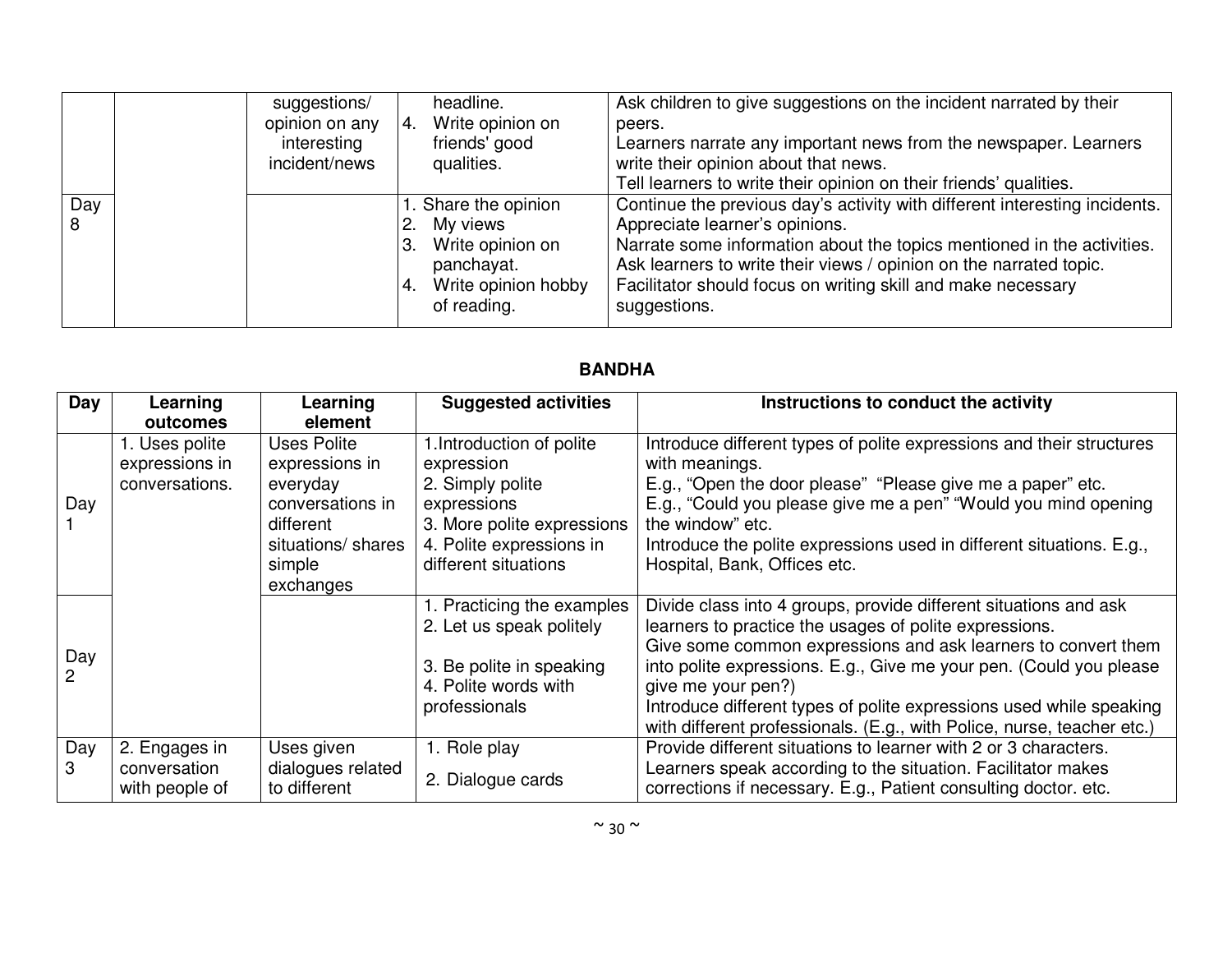| Day<br>4 | different<br>professions.                                           | professions to<br>enact $/$<br>comprehend the<br>dialogues and<br>answers<br>comprehension<br>questions based | 3. Response to the<br>situation<br>4. Let us meet<br>professionals<br>1. Skit                                         | Use dialogue cards with 2 or 3 exchanges and do the activity as<br>above.<br>Assign a learner, role of any profession; let other students<br>converse with him/her.<br>Create a situation where all students can perform (Ex: market) and<br>make learner to speak with people of different professions.                                                                                                      |
|----------|---------------------------------------------------------------------|---------------------------------------------------------------------------------------------------------------|-----------------------------------------------------------------------------------------------------------------------|---------------------------------------------------------------------------------------------------------------------------------------------------------------------------------------------------------------------------------------------------------------------------------------------------------------------------------------------------------------------------------------------------------------|
|          |                                                                     | on the dialogues.                                                                                             | 2. Enact the scene<br>3. Here is a situation<br>4. Ask with professionals                                             | Use any means (Dialogue cards, audio clips, and video) to make<br>learners to act and engage in conversations.<br>Assign learner, role of any profession, let other students ask<br>questions about his/her profession.                                                                                                                                                                                       |
| Day<br>5 |                                                                     | Responds to<br>questions related<br>to different<br>professions                                               | 1. I am (Any<br>profession)<br>2. Ask me about my job<br>3. What you do?<br>4. Do you know my work?                   | Write different professions in chits & put it in a box. Learners select<br>a chit and enact as per the chit. Others ask questions about that<br>profession. He/she responds to those questions.<br>Make sure that learners speak about different professions and ask<br>questions related to it. Provide necessary information if required.                                                                   |
| Day<br>6 | 3. Uses<br>appropriate<br>grammatical<br>forms in<br>communication. | Uses appropriate<br>Verb forms/<br>adjectival forms/<br>possessive<br>pronouns                                | 1. Change the time<br>2. Time line activity<br>3. Change the word<br>according to the time.<br>4. I change with time! | Narrate any incident in simple present tense in 4-5 sentences.<br>Then change it to simple past tense. Give one more incident and<br>ask learner to change the tense.<br>Draw a time line on the board and mark past, present & future<br>time. Learners change the words according to the time and write<br>under the time line.<br>Provide words in chits. Learners change same words into other<br>tenses. |
| Day      |                                                                     |                                                                                                               | 1. You can compare<br>2. Compare the objects<br>3. Compare the pictures<br>4. My words and your                       | Using appropriate TLMs, introduce the three forms of comparison<br>like, tall, taller, tallest etc. Explain how it changes according to the<br>degree of comparison. Then ask learners to write comparisons<br>using at least 5 adjectives.<br>Use objects available in the surrounding and use them to<br>comparison. E.g., this book is smaller than that one etc                                           |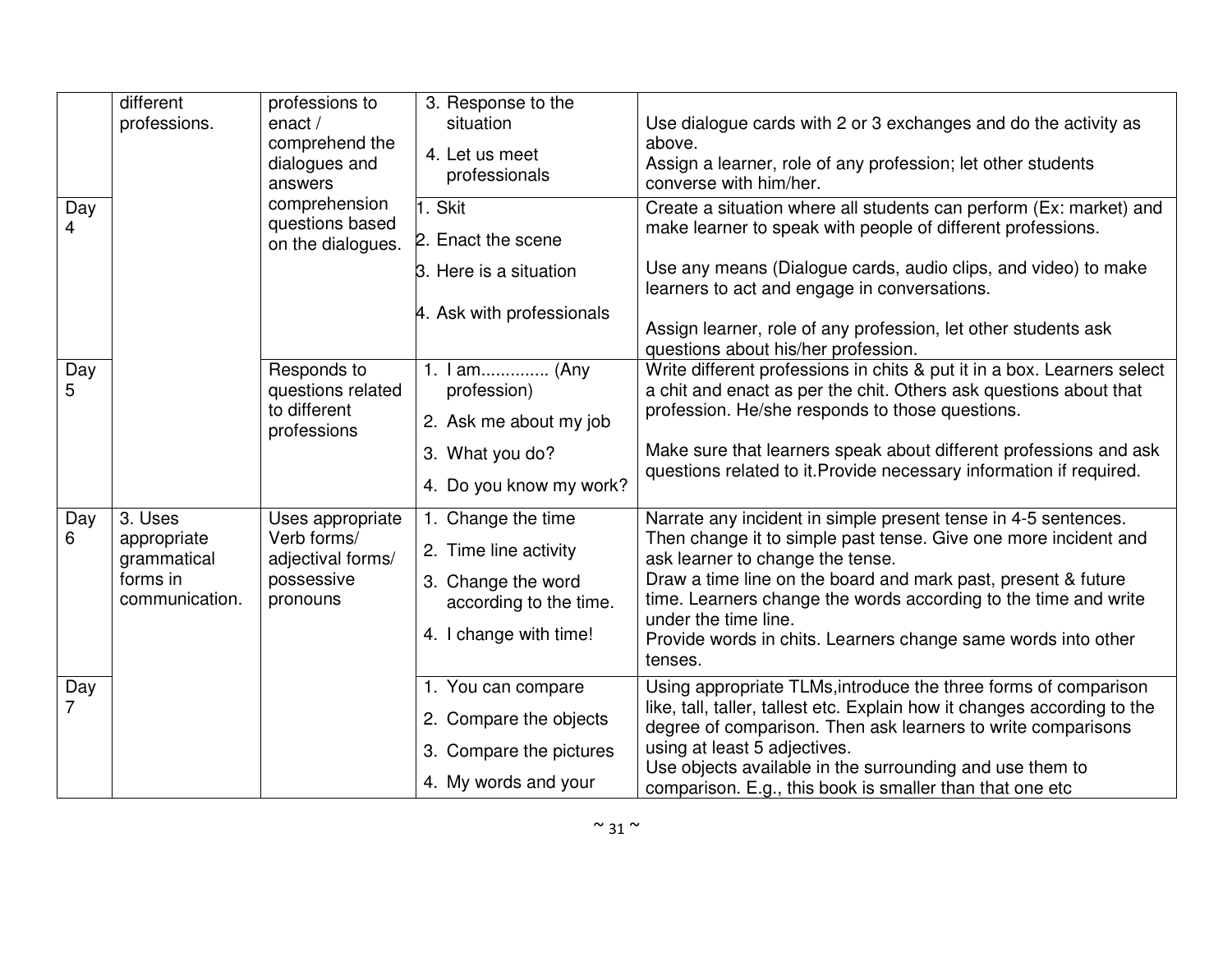|                 |                              |                                    | comparison                  |                                                                                                                                            |
|-----------------|------------------------------|------------------------------------|-----------------------------|--------------------------------------------------------------------------------------------------------------------------------------------|
|                 |                              |                                    |                             | Divide the class into 3 or 4 groups. One group provides adjectives                                                                         |
|                 |                              |                                    |                             | to other group, the other group uses those words to compare.                                                                               |
| Day<br>8        |                              |                                    | 1. Is this yours? Game      | Learners stand in a circle, one learner stands in the middle, shows<br>any object (e.g., bag) and asks anyone in the circle "Is this your  |
|                 |                              |                                    | 2. Find the owner game      | bag?" gets reply as "No it's not mine" "yes it's mine" "it's his/her"                                                                      |
|                 |                              |                                    | 3. Yes its mine, no its not | etc. Learners use appropriate personal pronoun.                                                                                            |
|                 |                              |                                    | mine                        | Introduce the words of possessions which learners missed out in                                                                            |
|                 |                              |                                    | 4. Words of possessions     | games.                                                                                                                                     |
| Day             | 4. Narrates                  | Narrates real life                 | 1. Unforgettable incidents  | Ask learners to narrate any real incident. E.g., Memory of monsoon                                                                         |
| 9               | stories / real<br>incidents. | situation from<br>one's own life / | 2. My special birthday      | days. Learners narrate in 4-5 simple sentences.                                                                                            |
|                 |                              | narrates a story                   |                             | Ask learners to narrate the special things done on their birthdays.                                                                        |
|                 |                              | read from a book/                  | 3. Favourite celebration    | Ask learners to narrate their favourite celebration at school.                                                                             |
|                 |                              | film                               | 4. My favourite festival.   | Ask learners to narrate their favourite festival celebrated at home.                                                                       |
| Day             |                              |                                    | 1. My favourite film        | Ask learners to narrate the story of their favourite movie or book in                                                                      |
| 10 <sup>1</sup> |                              |                                    | 2. My favourite story.      | a few sentences.                                                                                                                           |
|                 |                              |                                    | 3. My favourite person      | Ask learners to narrate about their favourite story, person and good                                                                       |
|                 |                              |                                    |                             | habits in a few sentences. Focus on narrative skills. Encourage                                                                            |
|                 |                              |                                    | 4. My good habits           | learners to use own sentences.                                                                                                             |
| Day             |                              |                                    |                             |                                                                                                                                            |
|                 | 5. Participates in           | Debates on the                     | 1. Advantages of TV         | Ask each learner to tell one advantage of TV. List points on the                                                                           |
| 11              | different                    | given topic/                       | 2. Disadvantages of         | board.                                                                                                                                     |
|                 | activities                   | organises ideas/                   | mobile.                     | Ask learners to speak a few sentences on the topic 'My holidays'.                                                                          |
|                 | organised by<br>school.      | completes/ writes<br>short rhymes  |                             | Make necessary corrections, if needed                                                                                                      |
|                 |                              |                                    | 3. My holidays              | Give a topic relevant to $7th$ std learners and make two groups and                                                                        |
|                 |                              |                                    | 4. Participate in debate    | conduct debate.                                                                                                                            |
|                 |                              |                                    |                             | E.g., Pros & cons of online learning.                                                                                                      |
| Day<br>12       |                              |                                    | 1. Poem writing             | Describe/ Display any picture in the classroom then ask learners to<br>write a poem/ rhyme on that picture. E.g., sunset scene / sketch of |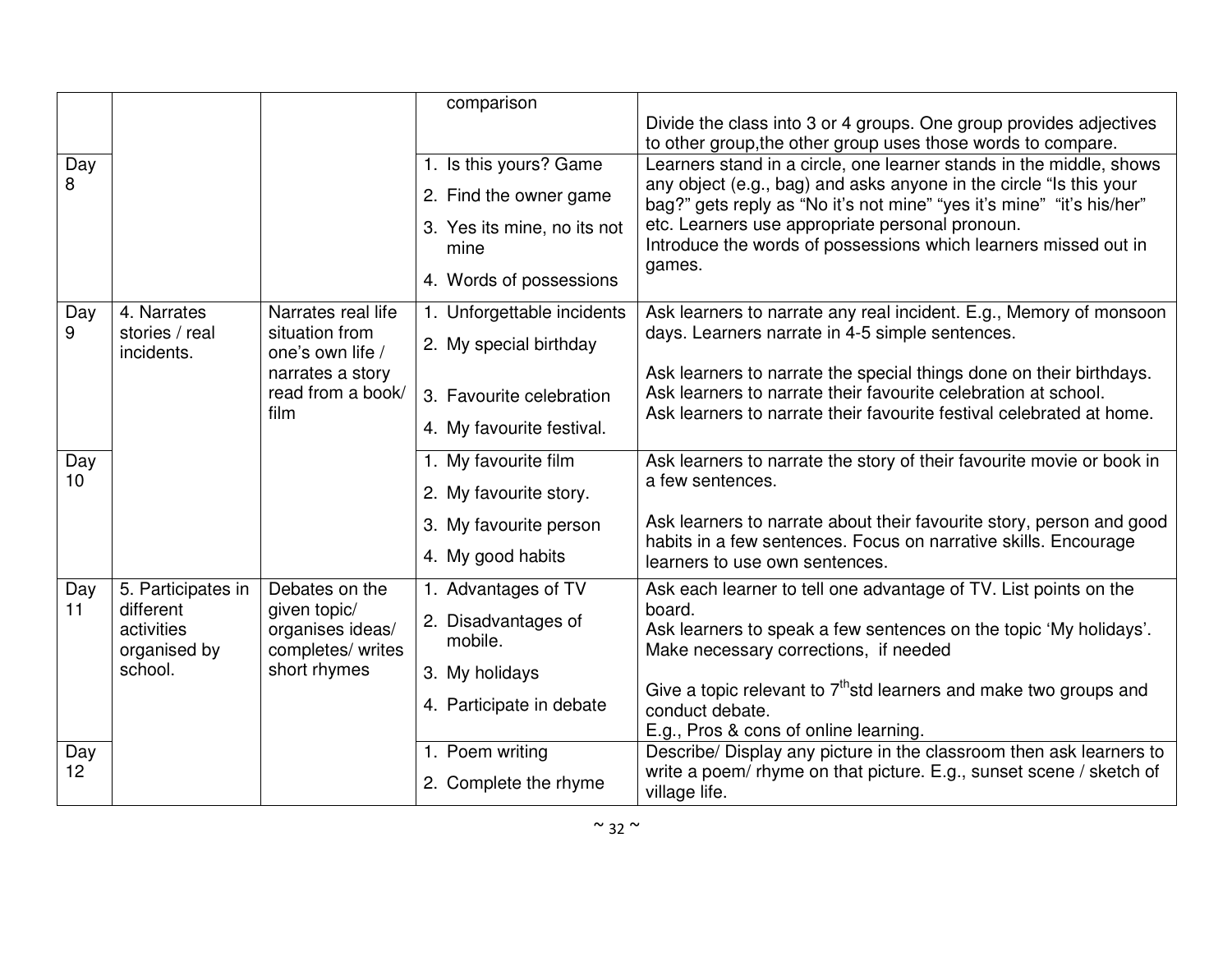|                        |                                                                                                               |                                                                                                                                                                      | 3. Change the poem<br><b>lyrics</b><br>4. Write rhyme with given<br>clues                                                                 | Give an incomplete rhyme. Learners complete the rhyme by filling<br>the blanks.<br>Ask learners to change the lyrics of poem by replacing with<br>suitable alternative words.                                                                                                                                                                                                                                                                                                  |
|------------------------|---------------------------------------------------------------------------------------------------------------|----------------------------------------------------------------------------------------------------------------------------------------------------------------------|-------------------------------------------------------------------------------------------------------------------------------------------|--------------------------------------------------------------------------------------------------------------------------------------------------------------------------------------------------------------------------------------------------------------------------------------------------------------------------------------------------------------------------------------------------------------------------------------------------------------------------------|
| Day<br>13 <sup>°</sup> | 6. Thinks<br>critically and<br>responds to<br>questions based<br>on texts, events,<br>character or<br>ideas.  | <b>Discusses</b><br>Historical events /<br>guesses causes<br>for a historical<br>event / narrates<br>causes and<br>effects of events/<br>narrate familiar<br>stories | 1. Discussion<br>2. Guess the causes of<br>event.<br>3. Narrate the effects of<br>events.<br>4. Imagine yourself as a<br>freedom fighter. | Narrate any historical event and ask critical questions. E.g.,<br>Jallianwala Bagh massacre event. Why did this incident happen?<br>How did it affect the freedom struggle? How could this incident<br>have been prevented? Etc.<br>Narrate any other historical event, ask learners to guess the<br>causes and also the effects. This activity can be done in group as<br>well.<br>Ask learner to imagine himself to be a freedom fighter and speak<br>about his experiences. |
| Day<br>14              |                                                                                                               |                                                                                                                                                                      | 1. Discussion<br>2. Change the climax of<br>the story.<br>3. Change the characters<br>4. Comment on the<br>characters.                    | Narrate any familiar story and ask questions. E.g., "The Hare & the<br>Tortoise". Why did the rabbit sleep in the midway?<br>Would the rabbit have slept if it had run with some other animal?<br>Ask learners to change the ending of the story with their own idea.<br>Ask learners to change the story by replacing the characters. E.g.,<br>Instead of hare use fox or panther etc.<br>Ask learners to comment on the behaviours of the characters of<br>the story.        |
| Day<br>15              | 7. Reads aloud<br>stories / recites<br>poems with<br>appropriate<br>pause intonation<br>and<br>pronunciation. | Reads stories &<br>poems                                                                                                                                             | 1. Pick & read activity<br>2. I read your story / text.<br>3. Read the newspaper<br>aloud<br>4. Read the texts glued to<br>the wall       | Different types of text and poems are put in a box. Learner picks<br>and reads aloud the with proper pause, intonation and<br>pronunciation. Give necessary feedback.<br>Provide learners newspaper cuttings and ask them to read it aloud.<br>Glue different types of texts on the wall. Learners move to the wall<br>and read the texts aloud.<br>Instruct learners to collect any story or poem for the next class.                                                         |
| Day<br>16              |                                                                                                               |                                                                                                                                                                      | Loud reading<br>1.<br>My partner's<br>2.                                                                                                  | Ask the learner to read the story/poem aloud which he/she has<br>brought, with proper intonation and pronunciation.                                                                                                                                                                                                                                                                                                                                                            |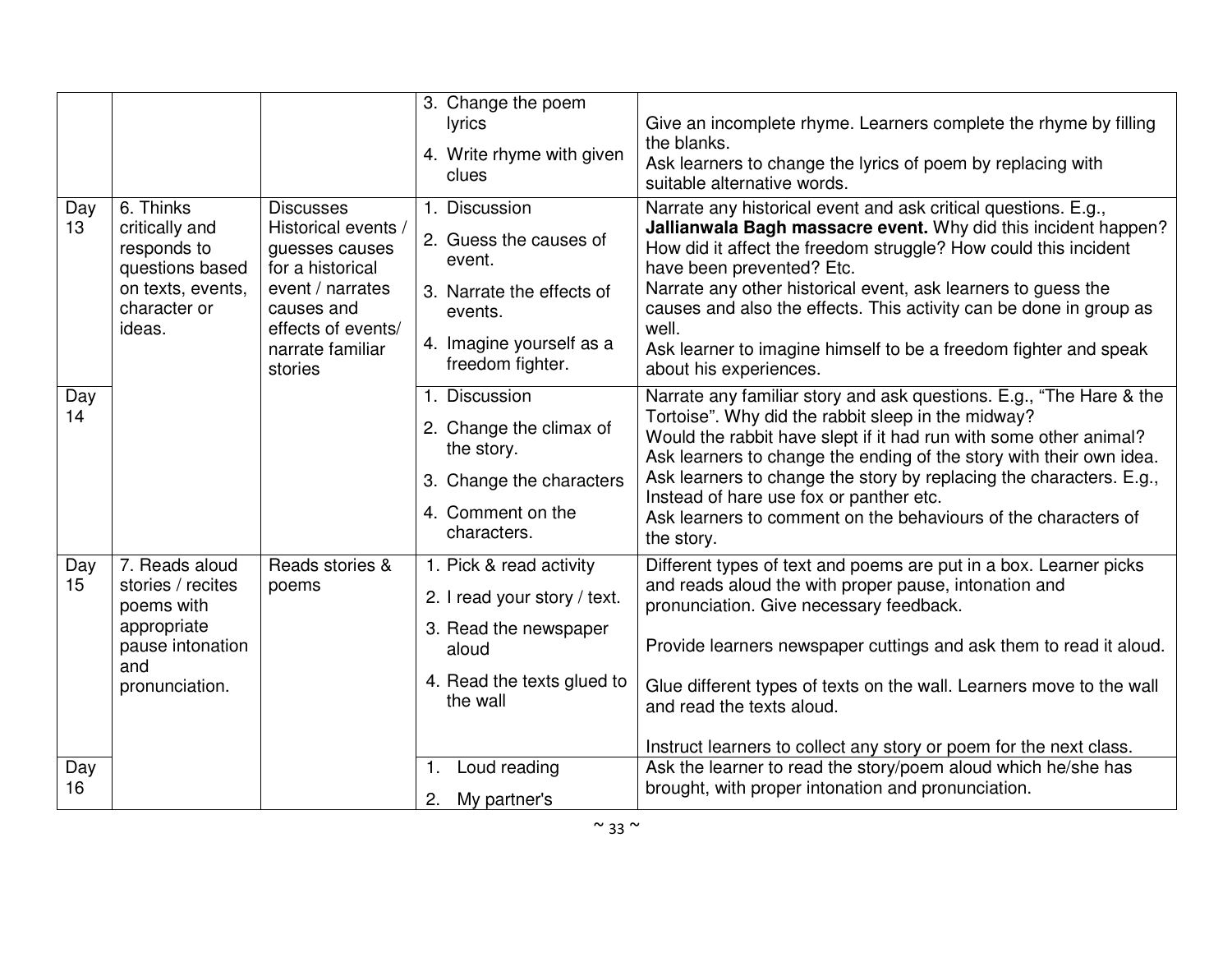|           |                                                                                           |                                                                                                                      | collection<br>Read the surprise<br>3.<br>passage.<br>Read a familiar<br>$\mathbf{4}$<br>passage                                                       | Exchange the texts, ask learners to read it aloud to the class.<br>Observe the pronunciation & intonation.<br>Providea passage and ask them to read it aloud to the whole class.<br>Ask learner to read any familiar passage aloud. E.g., from the<br>textbook.                                                                                                                              |
|-----------|-------------------------------------------------------------------------------------------|----------------------------------------------------------------------------------------------------------------------|-------------------------------------------------------------------------------------------------------------------------------------------------------|----------------------------------------------------------------------------------------------------------------------------------------------------------------------------------------------------------------------------------------------------------------------------------------------------------------------------------------------------------------------------------------------|
| Day<br>17 | 8. Reads a<br>variety of texts<br>for pleasure. Ex:<br>comic stories,<br>fairy tales etc. | Reads and<br>enjoys Comic<br>books/ short<br>stories / fairy<br>tales                                                | 1. Reading comics<br>2. Reading small story<br>cards.<br>3. Change the names of<br>the characters of story<br>and read again.<br>4. Read a fairy tale | Divide class into 3 groups. Give a comic strip/ stories to read in<br>group then let learners share their opinion about the comic.<br>Provide learner with small story cards. Learners read and<br>understand it.<br>Ask learners to change the names of the characters in the story<br>and read it again.<br>Provide 3-4 small fairy tale stories and ask learners to read it in<br>groups. |
| Day<br>18 |                                                                                           |                                                                                                                      | 1. Enact the story<br>2. Dialogues of the story.<br>3. Favourite fairy tale.<br>4. Let me tell a poem                                                 | Help the learners prepare role-play based on the story read the<br>previous day and practice in groups and enact it to the whole class.<br>Ask learners to repeat the dialogues from the story. (group activity)<br>Ask learners to tell their favourite fairy tales in a few sentences.<br>Ask learners to read / tell their favourite poem.                                                |
| Day<br>19 | 9. Identifies the<br>different types of<br>sentences.                                     | Identifies/ uses<br>different types of<br>sentences/<br>changes types of<br>sentences from<br>one type to<br>another | 1. Introduction<br>2. Examples<br>3. Add an example<br>4. Categorise the<br>sentences                                                                 | Introduce different types of sentences. (assertive, interrogative,<br>exclamatory, imperative)<br>Introduce multiple examples for each types of sentence.<br>Learners add one example each to different types of sentence.<br>Provide chits with different types of sentence. Learners categorise<br>it into 4 types.                                                                        |
| Day<br>20 |                                                                                           |                                                                                                                      | 1. Put me in the right box<br>2. Can you label my<br>type?<br>3. Where I belong to?<br>4. Tell me what kind of                                        | Place 4 boxes on the table labelled with the types of sentences.<br>Give chits in which different types of sentences are written. Learner<br>categorizes and drops the chits into the respective box.                                                                                                                                                                                        |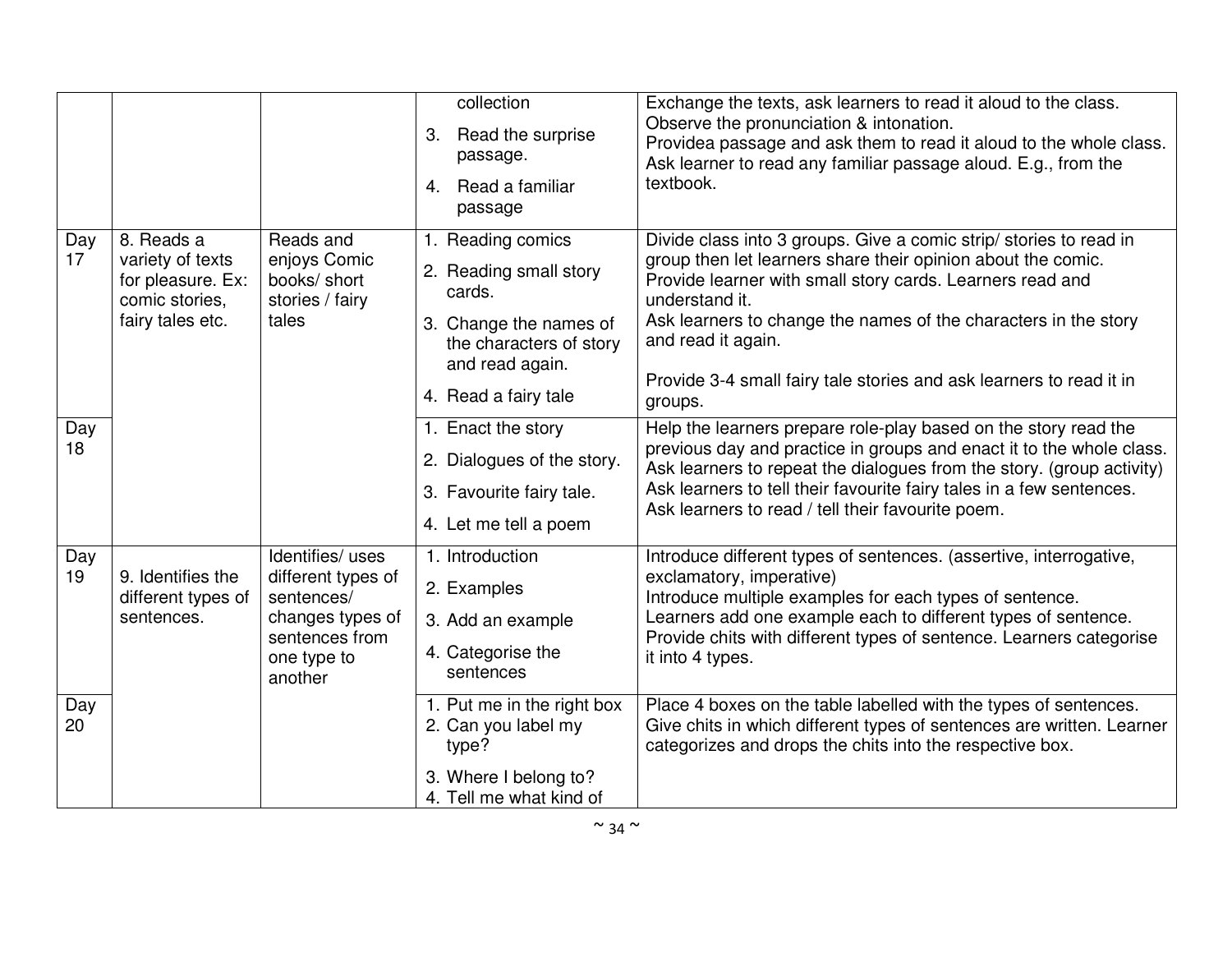|           |                                                             |                                                                                                                          | sentence.                                                                                                                                               | Provide opportunities to learners to give own examples.                                                                                                                                                                                                                                                                                                                                                                                                                                                                                            |
|-----------|-------------------------------------------------------------|--------------------------------------------------------------------------------------------------------------------------|---------------------------------------------------------------------------------------------------------------------------------------------------------|----------------------------------------------------------------------------------------------------------------------------------------------------------------------------------------------------------------------------------------------------------------------------------------------------------------------------------------------------------------------------------------------------------------------------------------------------------------------------------------------------------------------------------------------------|
| Day<br>21 |                                                             |                                                                                                                          | 1. Change me<br>2. Let us change the type<br>3. Complete the<br>sentence.<br>4. One situation & many<br>type of sentences                               | Divide class into 4-5 groups, give different types of sentences to<br>the groups, and ask them to change it to any other type of<br>sentence. E.g., "This is a table" can be changed as "Is this a<br>table?" etc.<br>Provide incomplete examples to different type of sentences.<br>Learners complete it according to the type.<br>Provide one situation and introduce different type of sentences for<br>it. Let learners give more examples.<br>E.g., 'This is a beautiful rose' 'Oh what a beautiful rose!' 'is this a<br>beautiful rose?' etc |
| Day<br>22 | 10. Refers to<br>dictionary for<br>meaning and<br>spelling. | <b>Uses Dictionary</b><br>to find meaning/<br>arranges words<br>in dictionary<br>order/finds<br>synonyms and<br>antonyms | 1. Find the meaning<br>2. Arrange the words in<br>the dictionary order.<br>3. Reverse the<br>alphabetical order<br>4. Find 5 synonyms for<br>each word. | Divide class into 3 to 4 groups then give them a list of 20 unfamiliar<br>words, ask them to find meaning in a given span of time. Give<br>inputs regarding the usage of dictionary.<br>Give explanations to the dictionary codes if necessary. Give<br>unfamiliar words to search.                                                                                                                                                                                                                                                                |
| Day<br>23 |                                                             |                                                                                                                          | 1. Arrange our list in right<br>order.<br>2. Find the antonyms<br>3. Write the sounds.<br>4. Introduce the unknown<br>word                              | Divide the class into 2 groups- one group gives any random 10<br>words to another group, they arrange them in alphabetical order<br>and find their meanings in a given time.<br>Divide the class into 4 groups. Give them list of 10 words, ask them<br>to write the phonetic sounds using dictionary.<br>Ask Each group to introduce any one unknown word using<br>dictionary. Give complete information about the word.                                                                                                                          |
| Day<br>24 |                                                             |                                                                                                                          | 1. Treasure word game                                                                                                                                   | Divide class into 4-5 groups then give clues about treasure word.<br>The group which finds the word quickly is the winner. E.g., "I am an                                                                                                                                                                                                                                                                                                                                                                                                          |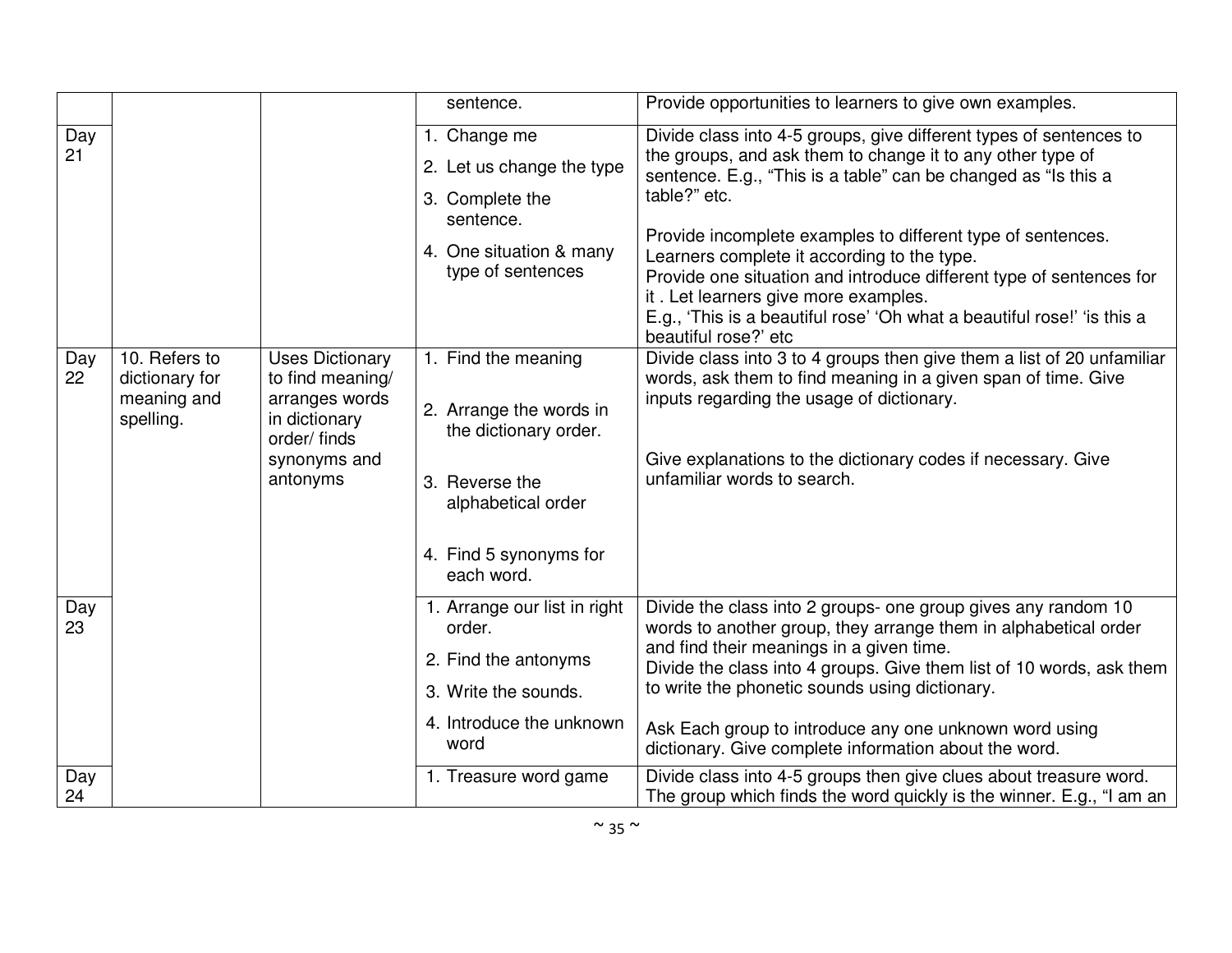|           |                                                                                    |                                                                                                 | 2. Use the hints - guess<br>the word<br>3. Word chain game<br>4. Find the suffixes /<br>prefixes                      | 8 letter word", "starts with H", "people get medicine here" etc. Use<br>at least 25 words from the 7 <sup>th</sup> std textbook.<br>Play the word chain game. (Like anthyakshari)<br>Learners find right prefixes and suffixes using the dictionary. |
|-----------|------------------------------------------------------------------------------------|-------------------------------------------------------------------------------------------------|-----------------------------------------------------------------------------------------------------------------------|------------------------------------------------------------------------------------------------------------------------------------------------------------------------------------------------------------------------------------------------------|
| Day<br>25 | 11. Infers the<br>meaning of<br>unfamiliar words<br>by reading them<br>in context. | <b>Recognises New</b><br>words/ guesses<br>their meaning in<br>context while<br>reading a text/ | 1. I can crack the<br>passage<br>2. List out the unfamiliar<br>words.                                                 | Give a paragraph of 8-10 lines. Learners read and underline the<br>unfamiliar words.<br>Ask learners to list out the unfamiliar words from the passage.                                                                                              |
|           |                                                                                    | uses a dictionary<br>to finds the<br>meaning of the<br>new word                                 | 3. Guess the meaning.<br>4. Write the meaning in<br>home language                                                     | Guess the meaning of the unfamiliar words in English or home<br>language and write them. Then read the passage again and try to<br>understand it.                                                                                                    |
| Day<br>26 |                                                                                    |                                                                                                 | Replace the unfamiliar<br>words.                                                                                      | Learners replace the unfamiliar words of the passage with the<br>guessed meaning. And try to understand the passage.                                                                                                                                 |
|           |                                                                                    |                                                                                                 | Rewrite the passage in<br>2.<br>home language<br><b>Translate to English</b><br>Β.<br>Substitute the unknown<br>words | Learners rewrite the passage in their home language. Read it to<br>the whole class.<br>Ask learners to translate the passage to English in simple words.<br>Ask learners to read it again and try to understand the unfamiliar<br>words.             |
| Day<br>27 |                                                                                    |                                                                                                 | 1. Let us find in dictionary<br>2. Rewrite the passage<br>with dictionary meaning<br>3. Here is the story             | Learners use a dictionary and find the meaning of the new words<br>and compare it with their guess. Learners rewrite the paragraph<br>with actual meaning.<br>(Repeat activity with different paragraphs for better practice)                        |
|           |                                                                                    |                                                                                                 | 4. I understood the<br>passage.                                                                                       | The above mentioned 3 days' series of activities for the same<br>learning outcome are to be done using the same passage only.<br>Focus on the learning outcome. Modify the activities according to<br>the need of the class                          |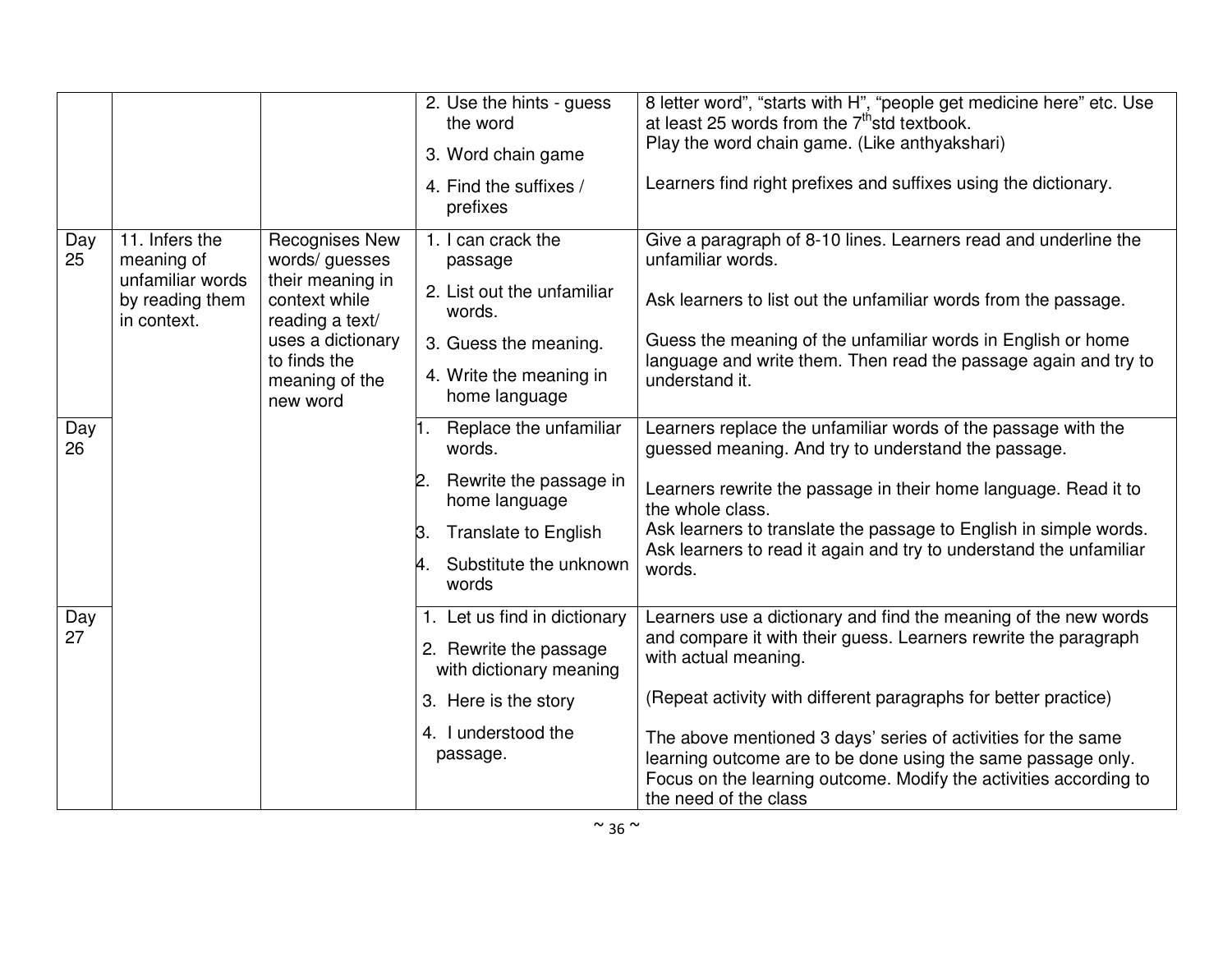| Day<br>28 | 12. Writes<br>notice, formal<br>letters,<br>descriptions. | Writes/<br>completes a<br><b>Notice</b>                               | 1. Observe the notices<br>2. List out the features of<br>a notice<br>3. Complete the notices<br>4. Fill the details of a<br>given notice                                      | Present different notices. Give learners incomplete notice and ask<br>them to complete.<br>Learners list out the features of a notice. E.g., date, matter,<br>conclusion etc. by seeing a sample notice.<br>Give incomplete notices to the learner and ask them to fill the<br>blanks so as to get a meaningful notice.                                                                                                                                                                                          |
|-----------|-----------------------------------------------------------|-----------------------------------------------------------------------|-------------------------------------------------------------------------------------------------------------------------------------------------------------------------------|------------------------------------------------------------------------------------------------------------------------------------------------------------------------------------------------------------------------------------------------------------------------------------------------------------------------------------------------------------------------------------------------------------------------------------------------------------------------------------------------------------------|
| Day<br>29 |                                                           | Identifies parts of<br>a formal letter /<br>Writes a formal<br>Letter | 1. Letter writing<br>2. Introduction to letter<br>writing<br>3. Sample leave letter<br>observation.<br>4. Copy the leave letter<br>5. Write leave letter to<br>class teacher. | Introduce formal letter writing. Give importance to the aspects of<br>letter writing. E.g., writing date, addressing, subject, conclusion,<br>signature etc.<br>Provide some sample formal letters and ask learners to observe<br>and note down the features of the letter.<br>Provide one sample leave letter and ask learners to copy it. Focus<br>on the positions of aspects like date, place, signature etc.<br>Ask learners to write a leave letter to their class teacher. Make<br>necessary corrections. |
| Day<br>30 |                                                           | Writes a<br>Descriptive text                                          | 1. My favourite food.<br>2. Guess me!<br>3. Can you tell?<br>4. Describe the object.                                                                                          | Describe your favourite food in 5-6 sentences without naming it.<br>E.g., "My favourite food is made from Ragi" "It is round in shape" "It<br>can be swallowed with sambar" etc. Let the learners guess the<br>food. Then learners write descriptions about their favourite food in<br>a sheet of paper and display it. Others try to name the food. (This<br>activity can be repeated using any other concept such as<br>describing house, pet etc.).                                                           |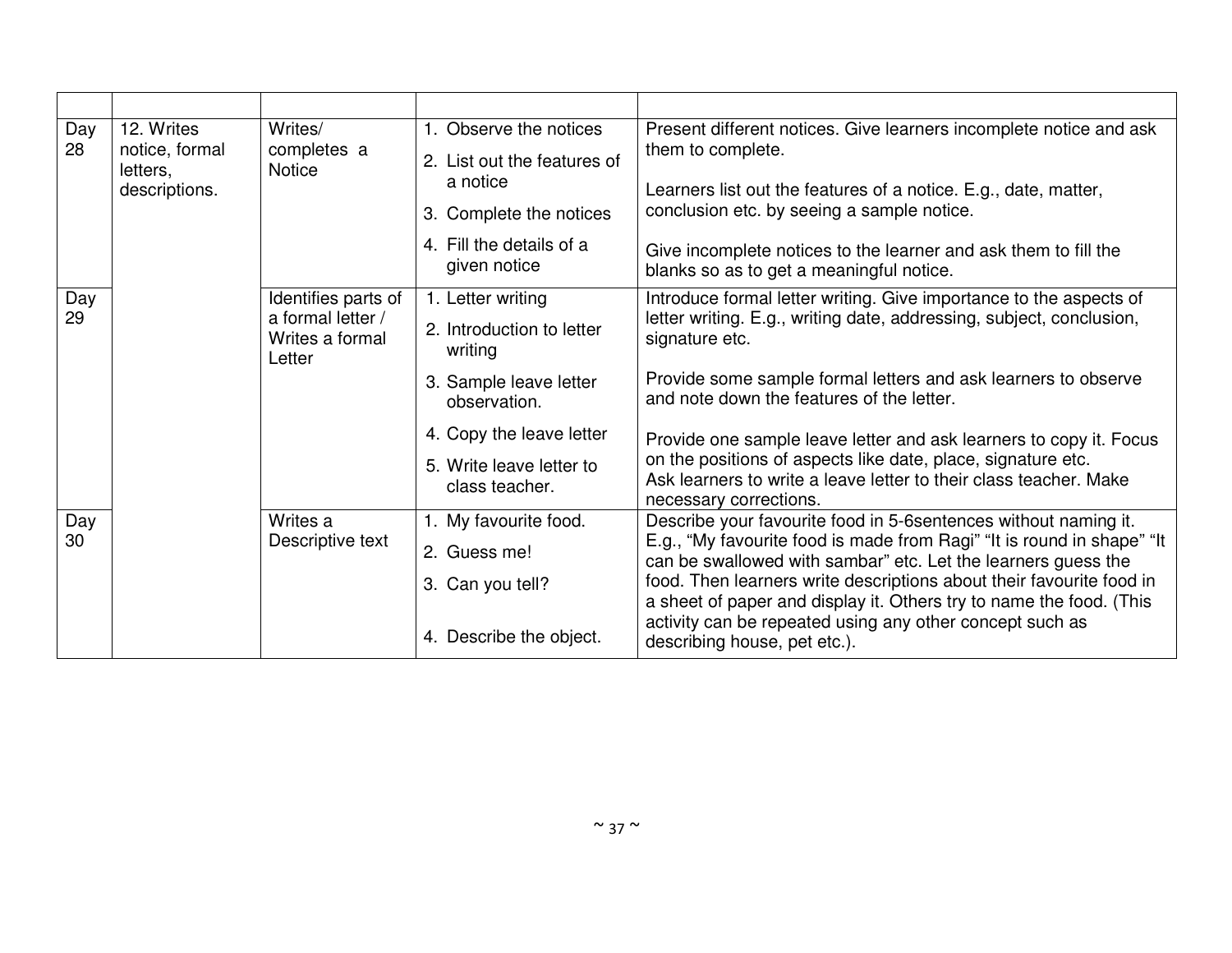## **CLASS 9- Second Language (English)**

 Due to the pandemic the learners had a gap of acquiring necessary learning outcomes. This handy tool is an endeavour to improve the quality of education. The purpose of this package is to develop activities to motivate the students to reconnect with the previous class learning outcomes.

Note: Teachers are free to design their own language tasks like factual questions, comprehensive questions, thought provoking and open ended questions, fill in the blanks, matching, true/false, presenting the gist in flow charts, web diagrams etc.

| Day | <b>Expected</b><br>learning<br><b>Outcome</b>                                                                                                                                                                                 | Learning<br><b>Elements</b>                                     | <b>Suggested activities</b> |  | Instructions to conduct the Activities                                                                                  |
|-----|-------------------------------------------------------------------------------------------------------------------------------------------------------------------------------------------------------------------------------|-----------------------------------------------------------------|-----------------------------|--|-------------------------------------------------------------------------------------------------------------------------|
|     | 1. Tune your mind<br>Listens and<br>1. Engage in<br>$\bullet$<br>active listening<br>transforms<br>2. Hear me<br>information orally.<br>and respond<br>appropriately.<br>3. Picture chart<br>4. Chinese whispers<br>$\bullet$ | Select an audio clip – prepare a list of 5 to 6 questions; give |                             |  |                                                                                                                         |
|     |                                                                                                                                                                                                                               |                                                                 |                             |  | instructions to note down the points while listening; based on<br>these questions encourage students to respond orally. |
|     |                                                                                                                                                                                                                               |                                                                 |                             |  | E.g.: Audio clips related to Covid- 19 - No. of Deaths,<br>Recoveries, Most affected states, Vaccination status etc.    |
|     |                                                                                                                                                                                                                               |                                                                 |                             |  |                                                                                                                         |
|     |                                                                                                                                                                                                                               |                                                                 |                             |  | Learners will listen to Interesting Topics - Recorded Audio /<br>Video clips                                            |
|     |                                                                                                                                                                                                                               |                                                                 |                             |  | A pictorial chart will be displayed; students actively listen and<br>respond orally                                     |
|     |                                                                                                                                                                                                                               |                                                                 |                             |  | Passing the message will be played by children                                                                          |
|     |                                                                                                                                                                                                                               |                                                                 |                             |  |                                                                                                                         |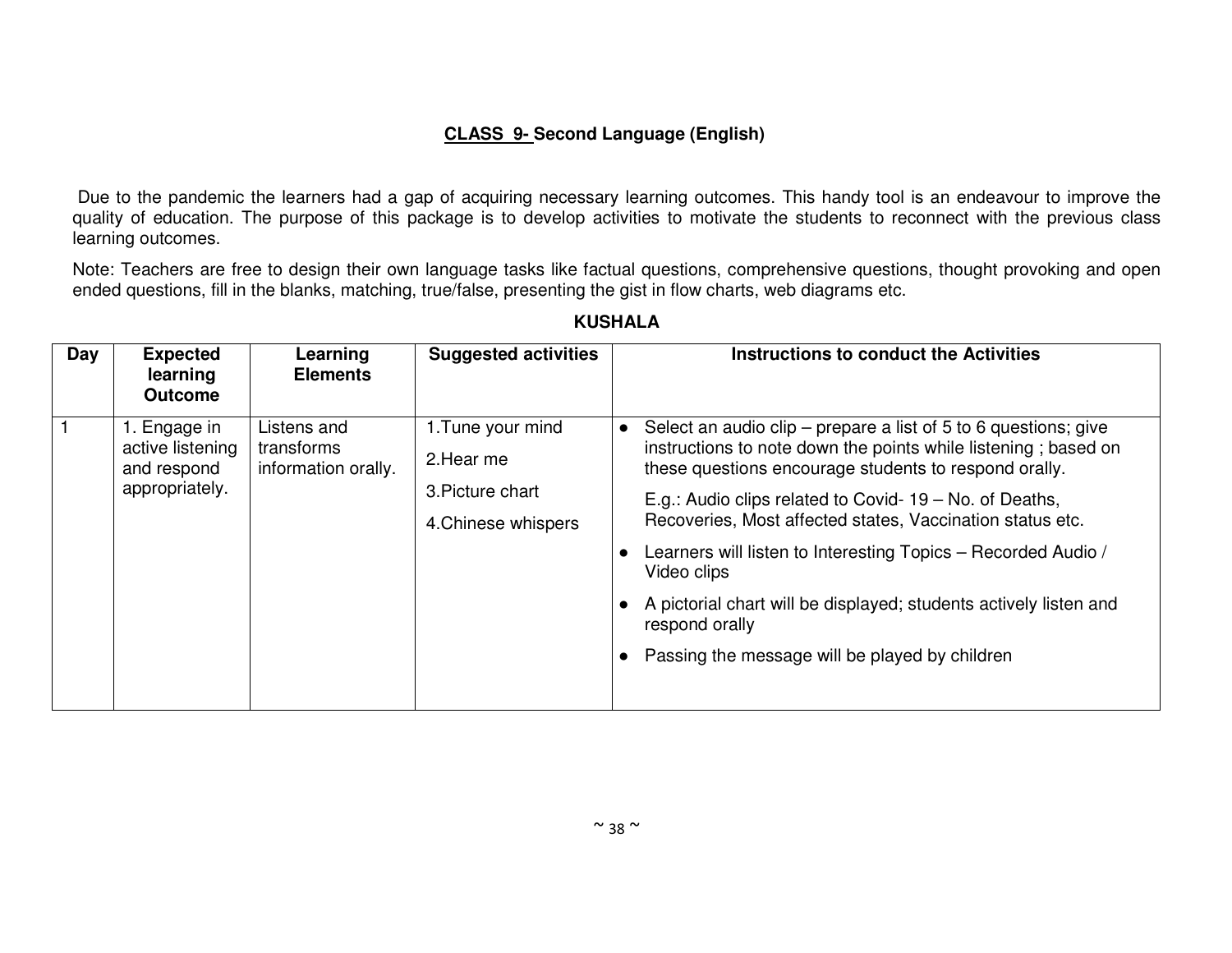|                | 2. Speaks<br>fluently with no<br>repetition and | Speaks fluently | 1.Be Confident and<br>speak well |           | Transform your classroom into a Market / Railway station/<br>Hospital. Prepare a conversation related to the situations.                        |
|----------------|-------------------------------------------------|-----------------|----------------------------------|-----------|-------------------------------------------------------------------------------------------------------------------------------------------------|
| $\overline{c}$ |                                                 |                 | 2.Call me                        |           | E.g.: Enquiry about Departure, Arrival, Train Number, Name,<br>Ticket enquiry, Fare, Platform number, etc.                                      |
|                | minimal                                         |                 | 3.Introduction                   |           |                                                                                                                                                 |
|                | hesitation                                      |                 | 4. Let's talk                    |           | Telephonic conversation can make the activity more interesting                                                                                  |
|                |                                                 |                 | 5. Role play                     |           | Introducing one self and family using photo cards                                                                                               |
|                |                                                 |                 | 6.Charades                       |           | Dialogue practice in classroom (Language functions)                                                                                             |
|                |                                                 |                 | 7. Translate                     | $\bullet$ | Role play using characters of epics                                                                                                             |
| 3              |                                                 |                 |                                  |           | Single person acts out each syllable of a word or phrase in an<br>order, while the rest of the learners guess to decipher the<br>words/phrases. |
|                |                                                 |                 |                                  |           | Provide simple phrases for translation from Kannada to English                                                                                  |
| 4              |                                                 |                 | 1. What happens                  | $\bullet$ | Encourage students to visualize unnatural situations. - What<br>happens if ? [E.g.: If all houses on earth starts flying in                     |
|                |                                                 |                 | If $\ldots$ ?                    |           | the air. If all the wild animals rush into your city.]                                                                                          |
|                |                                                 |                 | 2. Express                       |           | Encourage students to share their responses freely.                                                                                             |
|                |                                                 |                 | 3. Pick & speak                  |           | Provide oppurtunity for Students to speak on familiar topics                                                                                    |
|                |                                                 |                 | 4.Debate                         |           | Conduct a Debate on a given scenario.                                                                                                           |
| 5              | 3. Read and                                     | Reads and       | 1. Race to react                 |           | Students read and understand the given text.                                                                                                    |
|                | understand<br>short/ Simple                     | Understands     |                                  |           | E.g.: News items, Advertisements, Recipes etc.                                                                                                  |
|                | passages                                        |                 | 2. Read and set                  |           |                                                                                                                                                 |
|                |                                                 |                 | 3. What's in the paper           |           | Give the jumbled form of the recipe. Students arrange it in a right<br>sequence and read it aloud.                                              |
|                |                                                 |                 | 4. Library use                   |           | Learners read an advertisement from a newspaper and give the<br>gist of it (E.g.: Covid vaccination)                                            |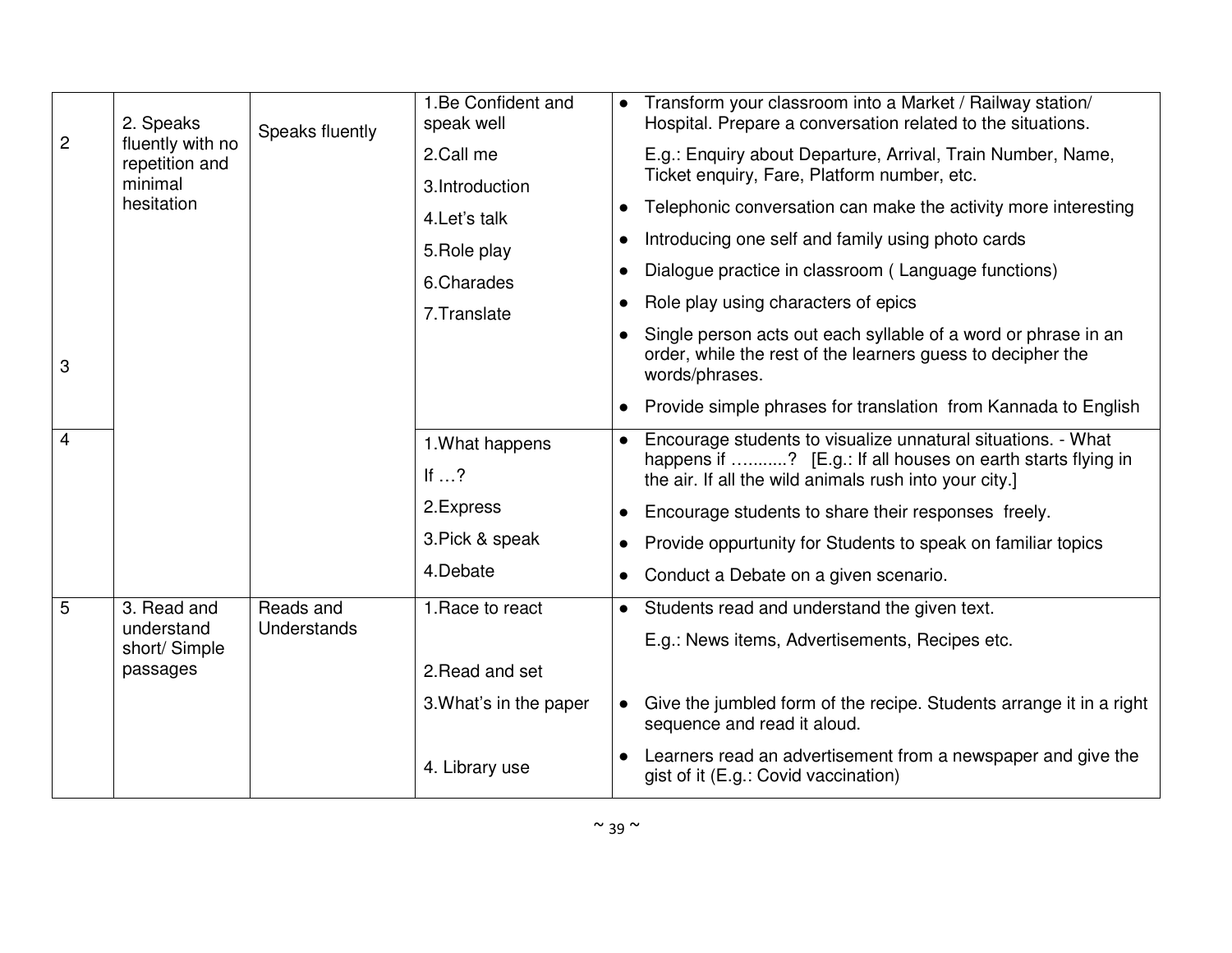|                |                                              |                          |                                   |           | Use story books from library and encourage reading                                                                                                                                                   |
|----------------|----------------------------------------------|--------------------------|-----------------------------------|-----------|------------------------------------------------------------------------------------------------------------------------------------------------------------------------------------------------------|
| 6              |                                              |                          | 1. Read and<br>comprehend         |           | Learners read the labels and associate with the right situation.<br>E.g.: Beware of the dogs / No littering around / restricted area /<br>Beware of falling rocks.                                   |
|                |                                              |                          | 2. Read and enact                 |           | Learners read a sentence and enact it                                                                                                                                                                |
|                |                                              |                          | 3. Read me                        | $\bullet$ | Give a small comprehension passage to the learners. After<br>reading it let them answer comprehension questions given                                                                                |
|                |                                              |                          | 4. Read aloud                     | $\bullet$ | Provide simple stories. Make the learner read aloud.                                                                                                                                                 |
| $\overline{7}$ | 4. Write simple<br>controlled<br>description | Visualizes and<br>Writes | 1. Let's scribble                 | $\bullet$ | Provide material for Picture Reading - Encourage learners to<br>describe the situation in their own words and give a caption. [Key<br>words and Clues should be given. Encourage to use dictionary.] |
|                |                                              |                          | 2. Write for fun                  |           | Learners write maximum words after seeing the pictures.                                                                                                                                              |
|                |                                              |                          | 3. Writing generator<br>4. Penpal | $\bullet$ | Learners write a story using story boards shown (E.g.: Show a<br>textbook story and encourage students to make their scenario by<br>changing the plot)                                               |
|                |                                              |                          |                                   |           | Learners write a note to a friend on any topic of their choice                                                                                                                                       |
| 8              |                                              |                          | 1. Write and win                  | $\bullet$ | Learners write as many smaller words from the given word E.g:<br>Constantinople                                                                                                                      |
|                |                                              |                          | 2. Write using<br>keywords        |           | Encourage students to write briefly about relevant and realistic<br>topics. E.g., How to stay fit and healthy / How to manage waste<br>at home / How can I make my city smart?                       |
|                |                                              |                          | 3. Story time                     |           | Display keywords on a selected topic and ask students to write a<br>description                                                                                                                      |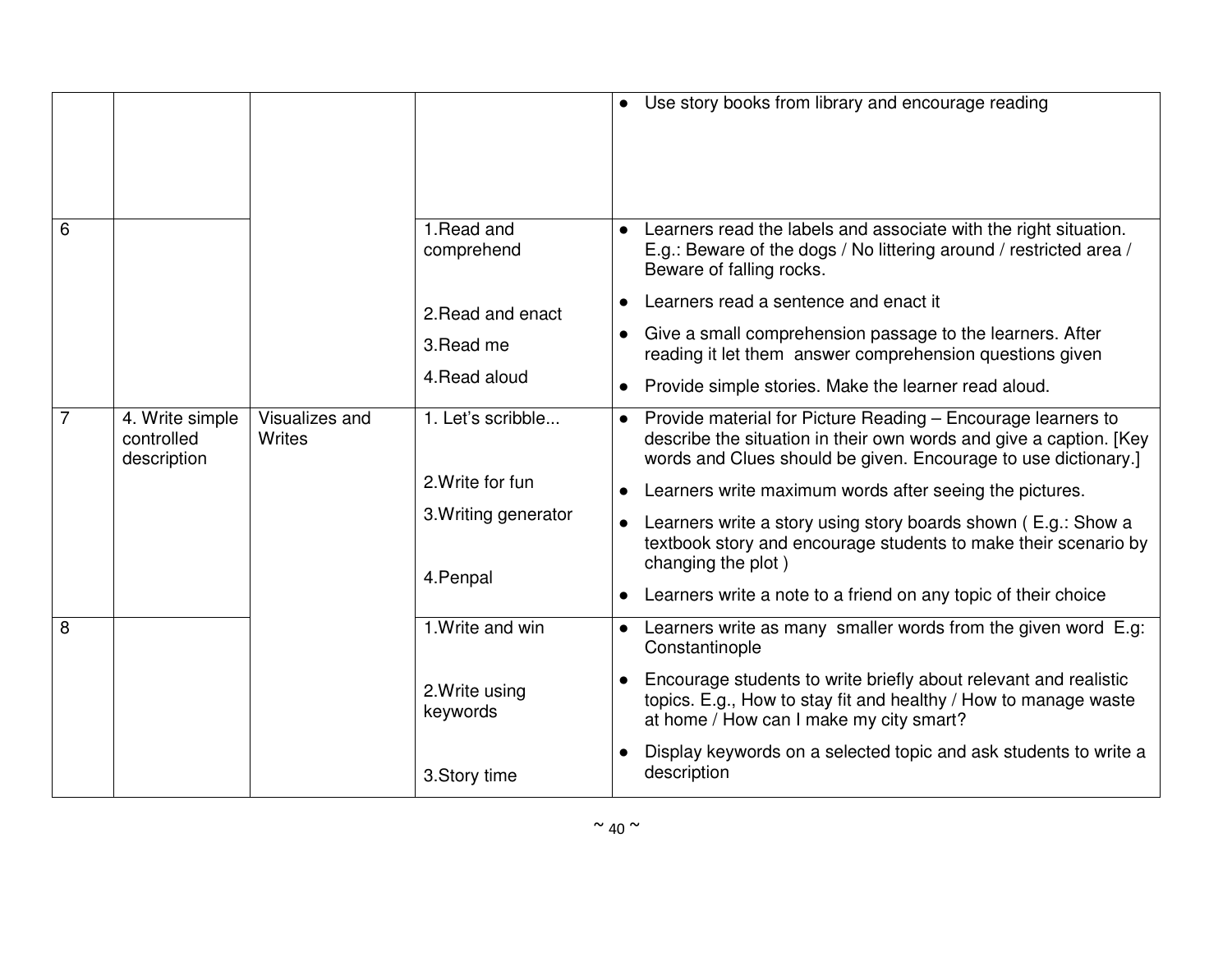|  |                | Provide a picture and ask students to build a story on it. |
|--|----------------|------------------------------------------------------------|
|  | .Build a story |                                                            |

| Day            | <b>Expected</b><br>learning<br><b>Outcome</b>                         | Learning<br><b>Elements</b>                                  | <b>Suggested activities</b>                                                              | <b>Instructions to conduct the Activities</b>                                                                                                                                                                                                                                                                                                                                       |
|----------------|-----------------------------------------------------------------------|--------------------------------------------------------------|------------------------------------------------------------------------------------------|-------------------------------------------------------------------------------------------------------------------------------------------------------------------------------------------------------------------------------------------------------------------------------------------------------------------------------------------------------------------------------------|
|                | 1. Makes use of<br>appropriate<br>vocabulary in<br>different contexts | Identifies/ uses<br>/differentiates<br>between<br>Homophones | 1.Search race<br>2.Use me<br>3. Homophones<br>together<br>4.worksheet                    | Give a list of words on a worksheet/ BB; Flash-up one word or<br>$\bullet$<br>picture. Students should find the homophones as quickly as<br>possible<br>Learners add more homophones to the list and frame<br>meaningful sentences<br>Let the learners use dictionary to find more homophones and<br>$\bullet$<br>prepare chart in groups.<br>Worksheets can be given for practice. |
| $\overline{2}$ |                                                                       | Identifies/<br>matches<br>Antonyms and<br>Synonyms           | 1. Locate and encircle/<br>2.Underline<br>3. Highlight me<br>4. Search me<br>5. Match me | Write a descriptive paragraph with Synonyms and<br>$\bullet$<br>Antonyms. Students encircle the synonym and underline the<br>antonyms. (Use of dictionary is encouraged.)<br>Provide photocopies of stories to mark Antonyms and<br>Synonyms.<br>Provide lists of Antonyms and Synonyms and ask pupil to<br>$\bullet$<br>match them.                                                |
| 3              |                                                                       | Identifies/ uses/<br>matches Prefixes<br>and Suffixes        | 1. Identify and match<br>2. Complete with suffix<br>/prefix<br>3. Match it               | Prepare a set of word card for a group activity. Ask learners to<br>$\bullet$<br>match the Prefix and Suffix to form suitable words.<br>$Eg$ :<br><b>Believe</b><br>Able<br>un<br>Provide sentences to be completed using Prefixes/Suffixes.                                                                                                                                        |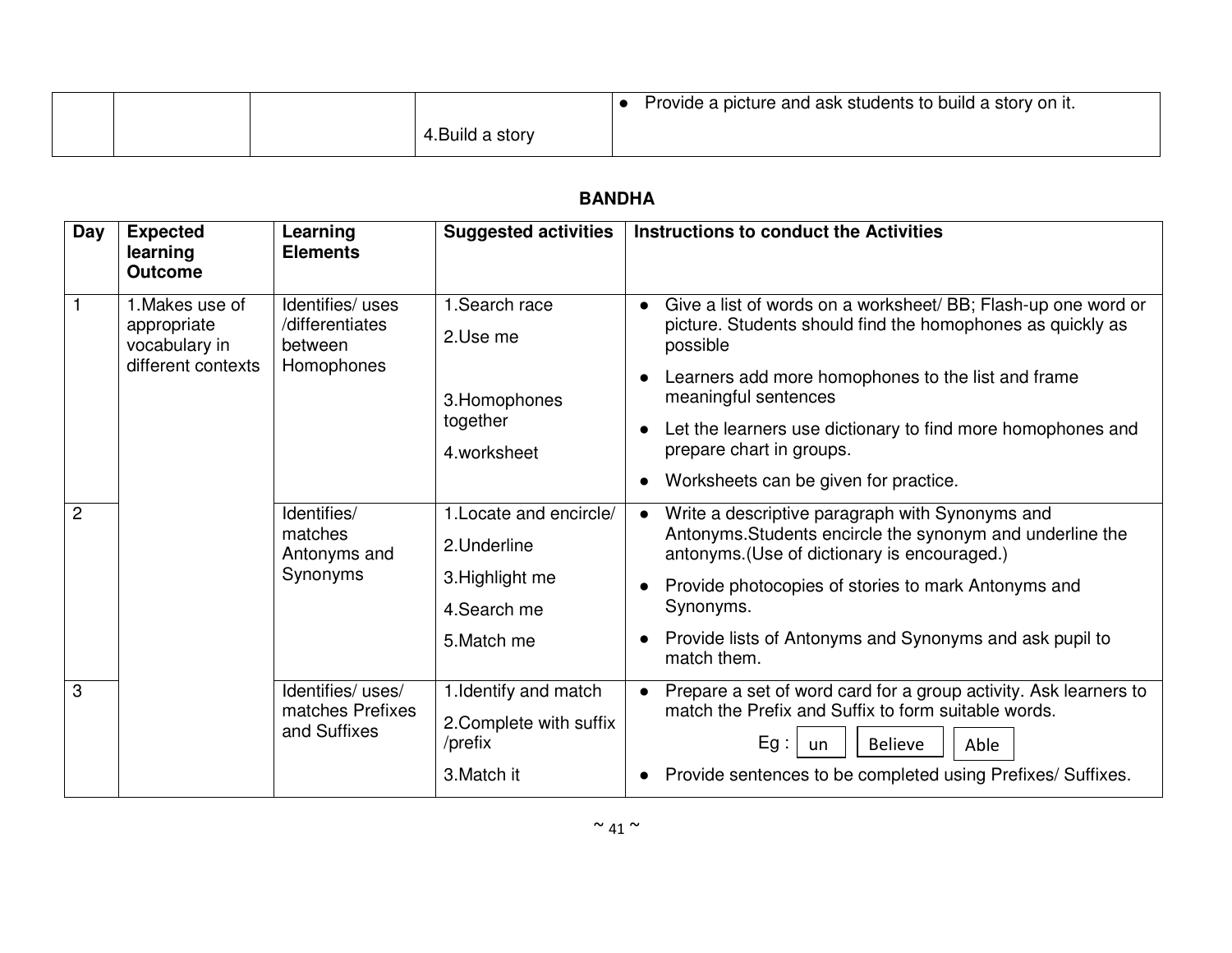|                |                                                                           | 4.Sort me out                                                                     | Give Match the following activities                                                                                                                                                                                                                                                                                                                                                            |
|----------------|---------------------------------------------------------------------------|-----------------------------------------------------------------------------------|------------------------------------------------------------------------------------------------------------------------------------------------------------------------------------------------------------------------------------------------------------------------------------------------------------------------------------------------------------------------------------------------|
|                |                                                                           |                                                                                   | Sort the words into the "prefix" column, "suffix" column, or<br>"both" column                                                                                                                                                                                                                                                                                                                  |
| $\overline{4}$ | Identifies Tenses/<br>uses correct tense<br>in framing<br>sentences       | 1. Perfect your tenses<br>2. Timeline<br>3. Frame sentences<br>4. Fill work sheet | Write a paragraph and encourage the students to identify the<br>tense form.<br>Prepare a timeline (on black board / in note book)<br>Present<br>Future<br>Past<br>Walked<br>Walks<br>Will walk<br>Will come<br>Come<br>Came<br>The teacher can ask students to frame sentences using<br>correct tenses<br>Provide creative worksheets to fill tenses                                           |
| 5              | Identifies/ uses<br>differeent types of<br>Prepositions and<br>Adjectives | 1. Scavenger hunt<br>2.Use images<br>3. Where am I?<br>4. Match maker             | Newspaper bits are given. Colour the Preposition in Green and<br>Adjectives in Red in the given newspaper bits.<br>Discuss the usage of preposition with images.<br>Identifying prepositions of movement using activities done in<br>school premises.<br>Adjectives are chosen by each student and asked to describe<br>the person to their left using the adjective.<br>E.g: Komal is pretty. |
| 6              | Uses appropriate<br><b>Articles</b>                                       | 1. All about articles<br>a, an, the<br>2. Match the following                     | Discuss countable / uncountable nouns, vowel/ consonant<br>sounds.<br>Give a set of words/ sentences to use appropriate<br>articles. Discuss the conditions for using articles.                                                                                                                                                                                                                |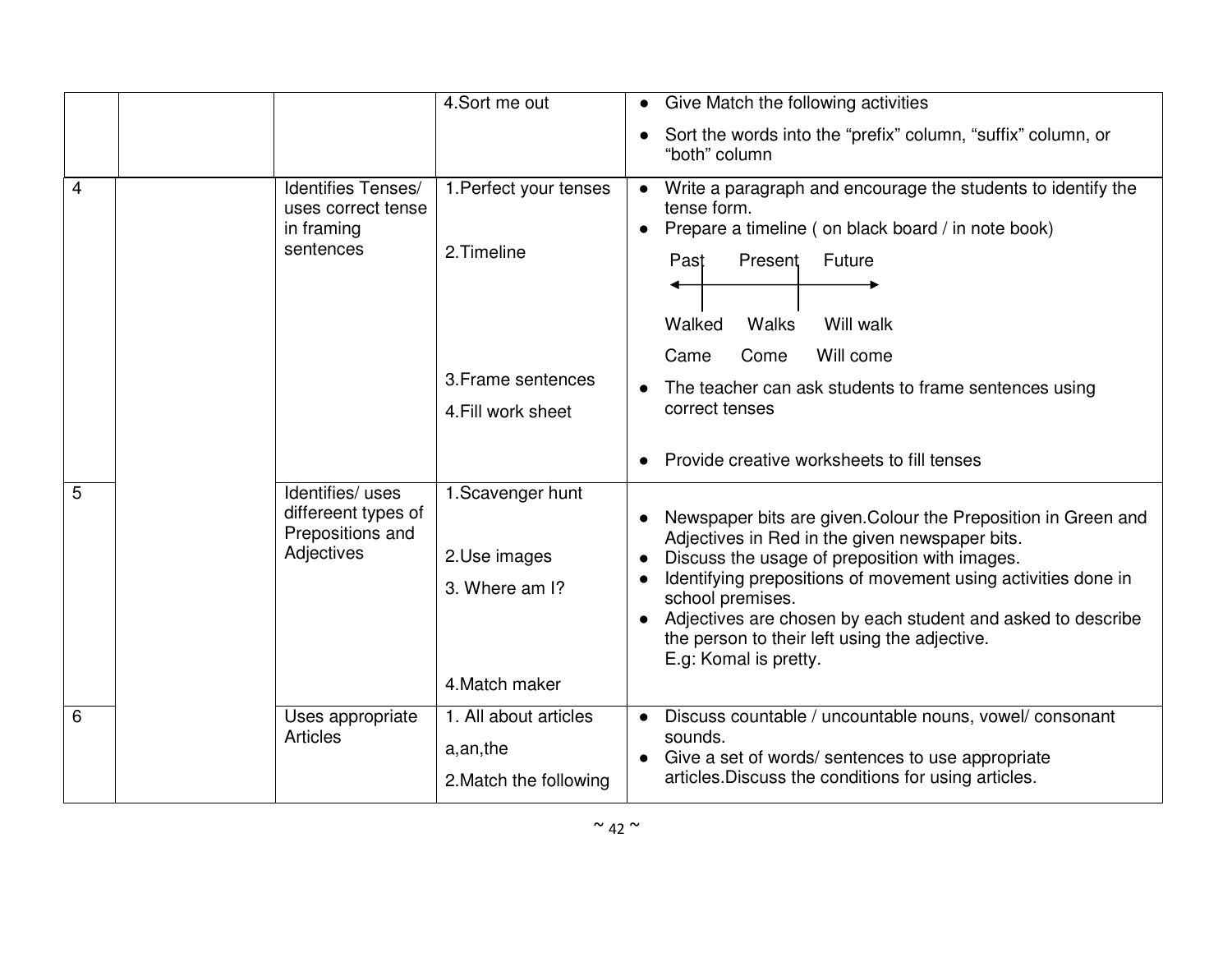|        |                                                        |                                                                        | 3.Fill me                                                                            | Provide printable exercises on articles<br>$\bullet$<br>Fill the blanks with suitable articles<br>$\bullet$                                                                                                                                                                                                                                                                                                                                                                                                                                     |
|--------|--------------------------------------------------------|------------------------------------------------------------------------|--------------------------------------------------------------------------------------|-------------------------------------------------------------------------------------------------------------------------------------------------------------------------------------------------------------------------------------------------------------------------------------------------------------------------------------------------------------------------------------------------------------------------------------------------------------------------------------------------------------------------------------------------|
| 7      | 2. Pronounces<br>correctly and<br>articulates clearly  | Pronunces words<br>with silent letters                                 | 1. Listen and repeat<br>2. Who is silent?<br>3. Listen and Identify<br>4. Oral work  | Make the students listen to different sounds through online<br>$\bullet$<br>dictionary and Mobile apps - Display a list of words with<br>Vowels and Consonant sounds- Encourage the students to<br>identify.<br>Dictate a set of words with silent letters and ask students to<br>identify the silent letters.<br>Display a set of words. Let students mark the silent letters.<br>Allow learners to read a flash card and practice orally.                                                                                                     |
| 8<br>9 |                                                        | Reads aloud<br>different types of<br>text accurately<br>and meaningful | 1. Read aloud<br>2. My life<br>3. Announce aloud<br>4. Cabinet meet<br>5. Read clear | Students make simple announcements like<br>$\bullet$<br>cancellation/postponement/something found or lost<br>etc.[Encourages to frame simple sentences/ announcements]<br>Real life situations should be provided to form simple<br>$\bullet$<br>sentences.<br>Announcement on a sports day [create situation in class] is<br>$\bullet$<br>provided<br>Cabinet meeting in the class room.<br>$\bullet$<br>Fill different types of forms accurately and read aloud<br>Railway ticket booking form to fill, read aloud meaningfully.<br>$\bullet$ |
|        | 6. Book tickets<br>7. Library run<br>8. Bulletin board |                                                                        |                                                                                      | Learners read short stories from your school library.<br>$\bullet$<br>Learners read notices from school bulletin board<br>$\bullet$                                                                                                                                                                                                                                                                                                                                                                                                             |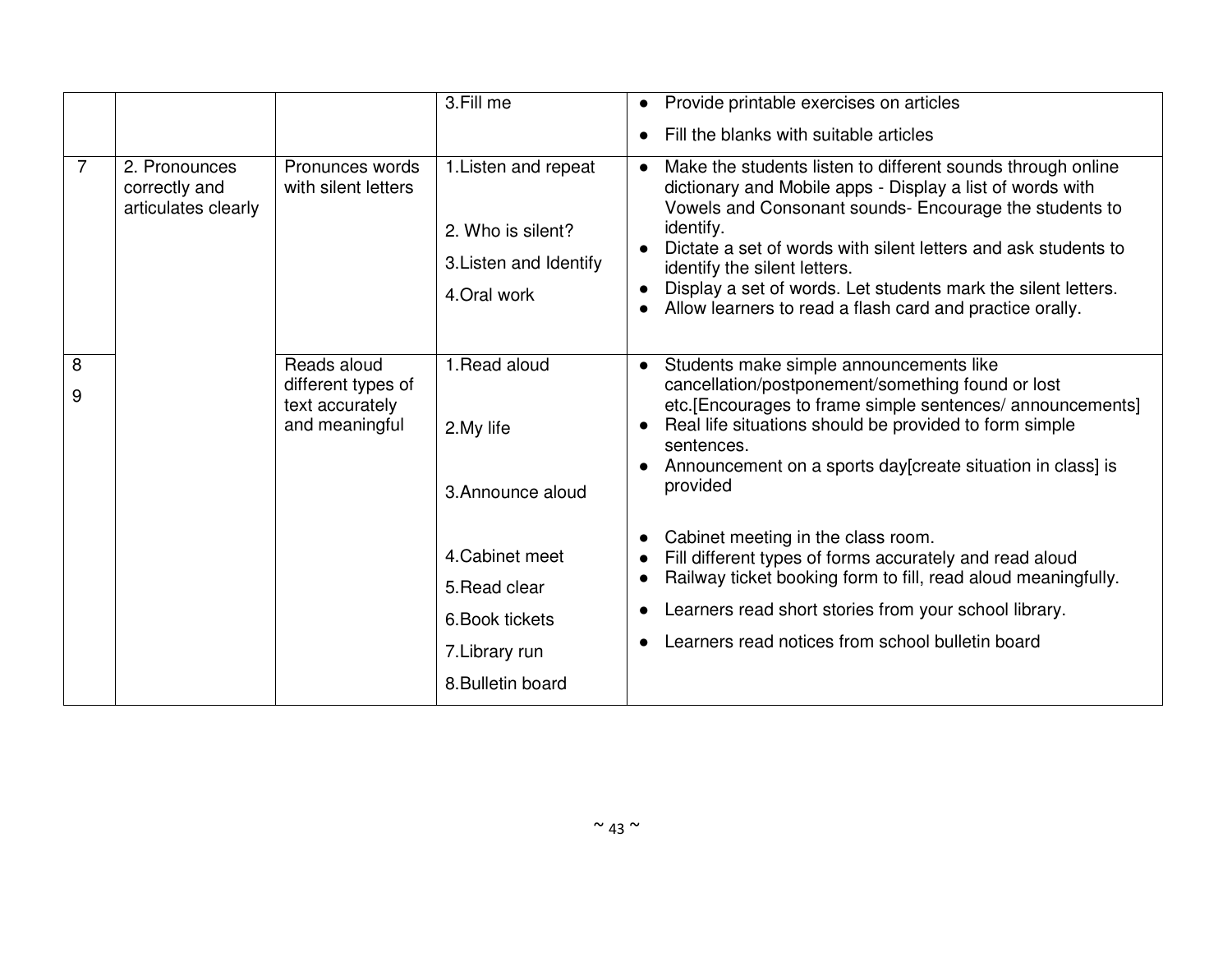|                 | 10 | 3. Ask Questions<br>in different<br>Context and<br>Situation | Frames 'Wh'<br>question based on<br>the text | 1. Click the right<br>2. Correct me<br>3. Tick me<br>4. Worksheet          | Learners complete the question with the correct words in the<br>$\bullet$<br>boxes. E.g.,. the highest mountain in the world?<br>Learners are asked to correct the questions.<br>What town that is? (Which town is that?)<br>Provide worksheets to tick the correct Verbs. Whothe<br>winner?<br>Provide Worksheet to fill WH questions. |
|-----------------|----|--------------------------------------------------------------|----------------------------------------------|----------------------------------------------------------------------------|-----------------------------------------------------------------------------------------------------------------------------------------------------------------------------------------------------------------------------------------------------------------------------------------------------------------------------------------|
| 11              |    |                                                              | Frames questions                             | 1. Frames questions<br>2.WH questions<br>3. Question me<br>4. Questions??? | Encouragr learners to read the sentences-frame questions to<br>get the underlined word as the answer.<br>E.g.: Tajmahal was built by Shahjahan.<br>Learners Read the passage and frame "WH" questions<br>Give sentences and ask students to frame questions.<br>Encourage students to frame questions on the given passage              |
| 12 <sup>2</sup> |    |                                                              | Reads a text and<br>frames question          | 1. Pair interaction<br>2. Face to face<br>3. Pen me down<br>4. Work on     | Provide oppurtunity to converse about your daily routine with<br>$\bullet$<br>the help of 'Wh' questions [Pair interaction].<br>Students use topics like field trip, excursion, interview and<br>$\bullet$<br>practice questionnaire<br>Ask the learners to frame questions for the given answers.                                      |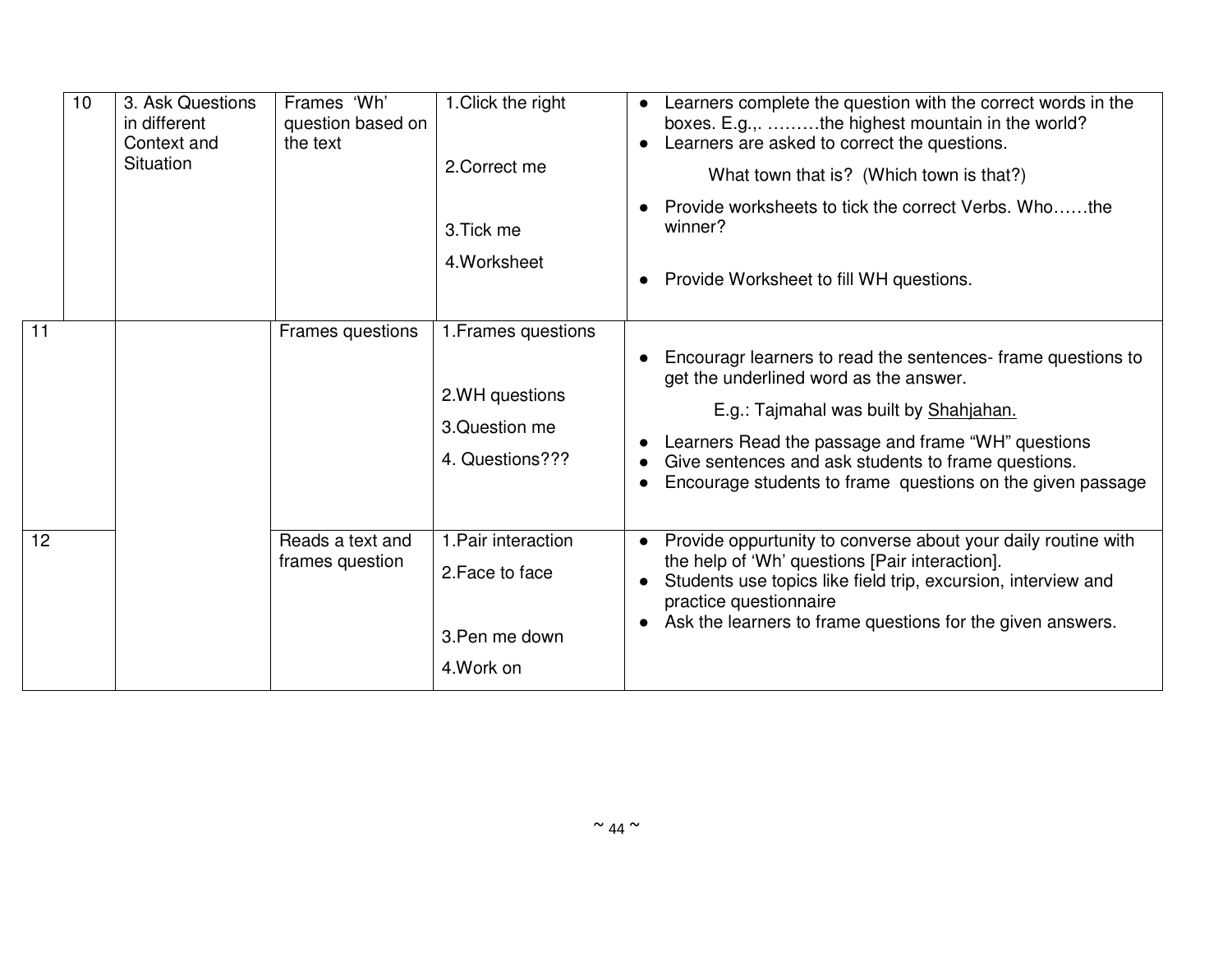| $\overline{13}$ | 4. Narrates real<br>life incidents and<br>shares<br>experiences                      | Speaks fluently<br>and Confidently           | 1. Pair interaction<br>2. Talk on a topic<br>3. Pick and speak<br>4.Super minute                                                        | Ask the students to look at a visual carefully $-$ encourage them<br>to discuss and speak about it.<br>Students are given five minutes to think and prepare about a<br>topic E.g.,: Picture of Child marriage, Child labour etc. - Clues<br>can be given.<br>Elocution topics based on daily day to day activities is given to<br>students<br>Students pick chits and speak on topic.                                                                                                                                                                                                                                                                                          |
|-----------------|--------------------------------------------------------------------------------------|----------------------------------------------|-----------------------------------------------------------------------------------------------------------------------------------------|--------------------------------------------------------------------------------------------------------------------------------------------------------------------------------------------------------------------------------------------------------------------------------------------------------------------------------------------------------------------------------------------------------------------------------------------------------------------------------------------------------------------------------------------------------------------------------------------------------------------------------------------------------------------------------|
| 14<br>15        | 5. Read Pictures,<br>Tables, Charts<br>Incorporates the<br>Information in<br>writing | Reads and<br><b>Expresses</b><br>information | 1.Grasp write<br>2. Write it<br>3. Express out<br>4. Unwrap me<br>1. Creative writing<br>2. Info Chart<br>3.It's my own<br>4. Worksheet | Provide Pamphlets to help learners grasp the information<br>$\bullet$<br>provided.<br>Learners should be encouraged to read Newspapers and note<br>$\bullet$<br>down the events<br>Students read and understand comic, story books and express<br>their views.<br>Learners read tables and charts present on wrappers and<br>other written materials for information<br>Students read, understand information and transfer it into own<br>$\bullet$<br>writing.<br>Ask students to comprehend the tables, charts given and write<br>a short note on it<br>Learners write their own story using posters provided<br>$\bullet$<br>Students complete the given written exercises. |
| 16              |                                                                                      | Visualizes and<br>Writes                     | 1. Match me<br>2. See and write<br>3. Watch the video<br>4. My story                                                                    | Learners match the images with the correct description.<br>$\bullet$<br>[Images and description should be given]<br>Pupils see the given Picture and write a paragraph on it.<br>Display videos with subtitles; ask learners to watch and<br>answer the questionnaire provided afterviewing the video<br>Display a picture chart and encourage students to write own<br>$\bullet$<br>story                                                                                                                                                                                                                                                                                     |
| 17              | 6. Write correct                                                                     | Writes short                                 | 1. Unlock the Key                                                                                                                       | Let students use key words of a story and complete the story<br>$\bullet$                                                                                                                                                                                                                                                                                                                                                                                                                                                                                                                                                                                                      |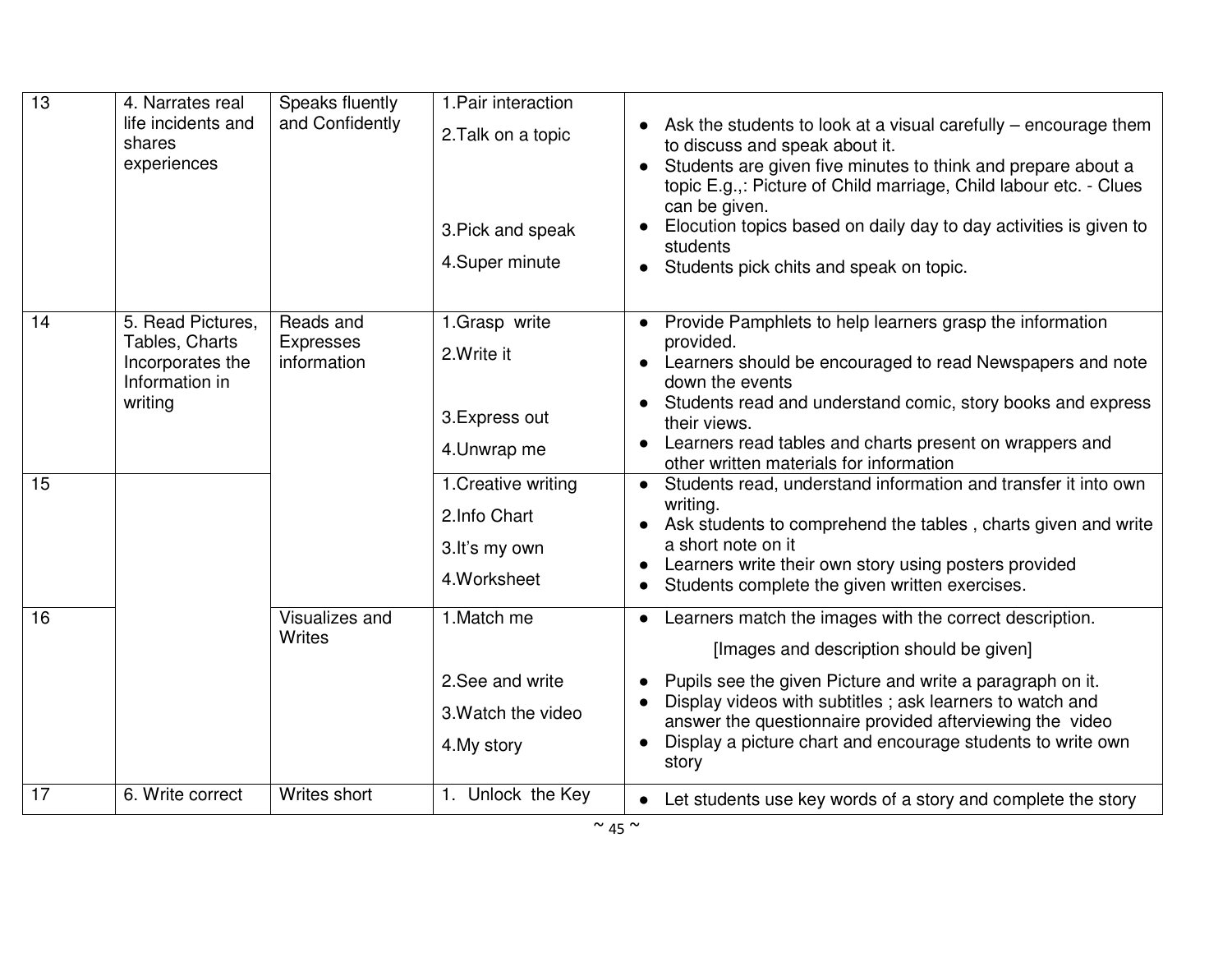| $\overline{18}$ | sentences<br>independently as<br>directed by the<br>teacher                          | stories<br>independently                                                                                         | 2. Set me right<br>3. Picture story<br>4. Enjoy the story<br>5.<br><b>Story Time</b><br>6. Strip out<br>7. Story Chain<br>8. Bag of words | coherently with appropriate message.<br>Ask students to arrange the story in the right sequence<br>$\bullet$<br>Provide a story where some words are represented by<br>pictures. Ask students to replace the picture with suitable<br>words and rewrite the story. E.g.: Ram lives in a big<br>Displa med stories. Ask students to wriet about what they<br>see.<br>Give a comic script and ask learners to make up a story.<br>$\bullet$<br>Encourage learners to narrate a story - one sentence at a time<br>and build a new story.<br>Instruct students to create their own story with a words given in<br>a bag |
|-----------------|--------------------------------------------------------------------------------------|------------------------------------------------------------------------------------------------------------------|-------------------------------------------------------------------------------------------------------------------------------------------|---------------------------------------------------------------------------------------------------------------------------------------------------------------------------------------------------------------------------------------------------------------------------------------------------------------------------------------------------------------------------------------------------------------------------------------------------------------------------------------------------------------------------------------------------------------------------------------------------------------------|
| 19              |                                                                                      | <b>Writes</b><br>independently                                                                                   | Profile (All these<br>activities make the<br>best profile)                                                                                | Encourage profile writing.<br>$\bullet$<br>Students write their own profile - [Clues should be given]<br>Students write Profile of an actor<br>Students write Profile of a sports star.<br>Students write Profile of a National leader                                                                                                                                                                                                                                                                                                                                                                              |
| 20              | 7. Refer to a<br>dictionary to<br>check meanings<br>and spelling of<br>the new words | Arranges words in<br>Dictionary order<br>and discusses<br>about the<br>abbreviations<br>found in a<br>dictionary | 1. Investigate and<br>learn<br>2. Dictionary dig<br>3.<br>I am online<br>4. Solve me                                                      | Instruct learners to arrange the given words in the dictionary<br>$\bullet$<br>order.<br>Encourage discussion about commonly used abbreviations in<br>the dictionary.<br>Provide opportunity to discuss about online/digital dictionary<br>Provide Crosswords, puzzles and quiz to solve.                                                                                                                                                                                                                                                                                                                           |
| 21              |                                                                                      | Derives different<br>forms of a word<br>[Noun and Verb]                                                          | Word Hunt<br>$\mathbf{1}$ .<br>2. Estimate and<br>measure<br>3. Mystery word<br>4. Speed word<br>search                                   | Encourage students to make use of the grammatical<br>$\bullet$<br>information's in the dictionary against each word.<br>E.g.: [n-noun, adj-adjective, v-verb etc.]<br>Learners look for meaning and spelling of a word in a<br>$\bullet$<br>dictionary.<br>Instruct learners to prepare word charts of different noun forms<br>Learners make up new words using a dictionary                                                                                                                                                                                                                                        |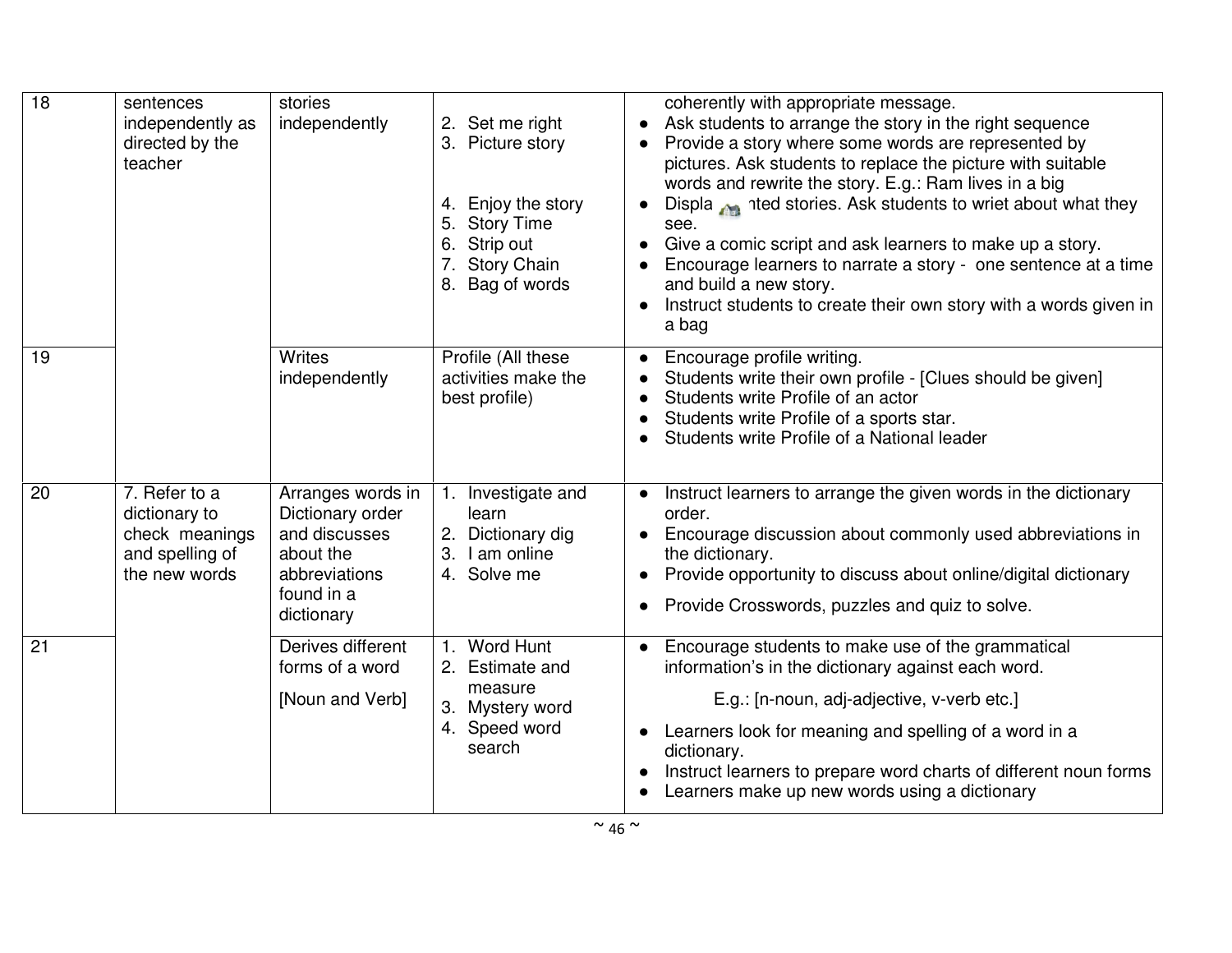| $\overline{22}$ |                                                                           | Writes an Informal<br>8. Writes a Letter<br>letter<br>Writes a Formal<br>letter  |  | Draft & Post<br>2. Write a letter<br>3. Invitation<br>4. Friendly letter                 | Practice should be given to write informal letters such as<br>❖ Letter to father/friend<br>❖ Letter of invitation for any occasion<br>Letters for practice (E.g.: Trip, School day, Examination etc.)                                                                                                                                                             |  |
|-----------------|---------------------------------------------------------------------------|----------------------------------------------------------------------------------|--|------------------------------------------------------------------------------------------|-------------------------------------------------------------------------------------------------------------------------------------------------------------------------------------------------------------------------------------------------------------------------------------------------------------------------------------------------------------------|--|
| 23              |                                                                           |                                                                                  |  | 1. Surface tracing<br>2. What's the<br>difference?<br>3. Arrange me<br>4. Spot the error | Jumble the format of formal and informal letter writing ask the<br>$\bullet$<br>students to sort out.<br>Ask learners to differentiate between formal and informal<br>$\bullet$<br>patterns of letter writing<br>Learners should be able to rearrange the parts of the formal,<br>informal letter in correct sequence.<br>Learners find errors in a given letter. |  |
| 24              | 9. Use<br>appropriate<br>Grammatical<br>forms to support<br>communication | <b>Makes</b><br>announcement in<br>different context /<br>suggests /<br>requests |  | 1. Language functions<br>2. Pair interaction<br>3. Role-play<br>4. Debate                | Give practice in making suggestions and respond to them<br>$\bullet$<br>using the phrases given below.<br>E.g.: Shall we  (Suggestions)<br>May, I please  (Request)<br>Encourage a simple conversation to reinforce language<br>functions.<br>Practice dialogues changing roles.<br>Conduct Debate on familiar and relevant topics (E.g.: Online<br>classes)      |  |
| 25              |                                                                           | Uses Language<br>functions-<br>Agreeing and<br>Disagreeing;<br>giving opinion    |  | 1. Hear my voice<br>2. My Textbook<br>3. Guessing game<br>4. Interviews                  | Provide learning material with sign boards for reading.<br>$\bullet$<br>Learners Practice the textual contents<br>Provide display charts with agreeing and disagreeing<br>statements. Students guess the meaning.<br>Conduct mock interviews (E.g. : Newspaper Reporter, Job<br>Interview)                                                                        |  |
| 26              |                                                                           | Gives reasons                                                                    |  | 1. Hear my voice<br>2. Think before you<br>speak<br>3. Start by listening                | Create a situation and seek response to support<br>communication.<br>Narrate short incidents and ask students to give reason<br>Use PPT presentations and conduct discussions                                                                                                                                                                                     |  |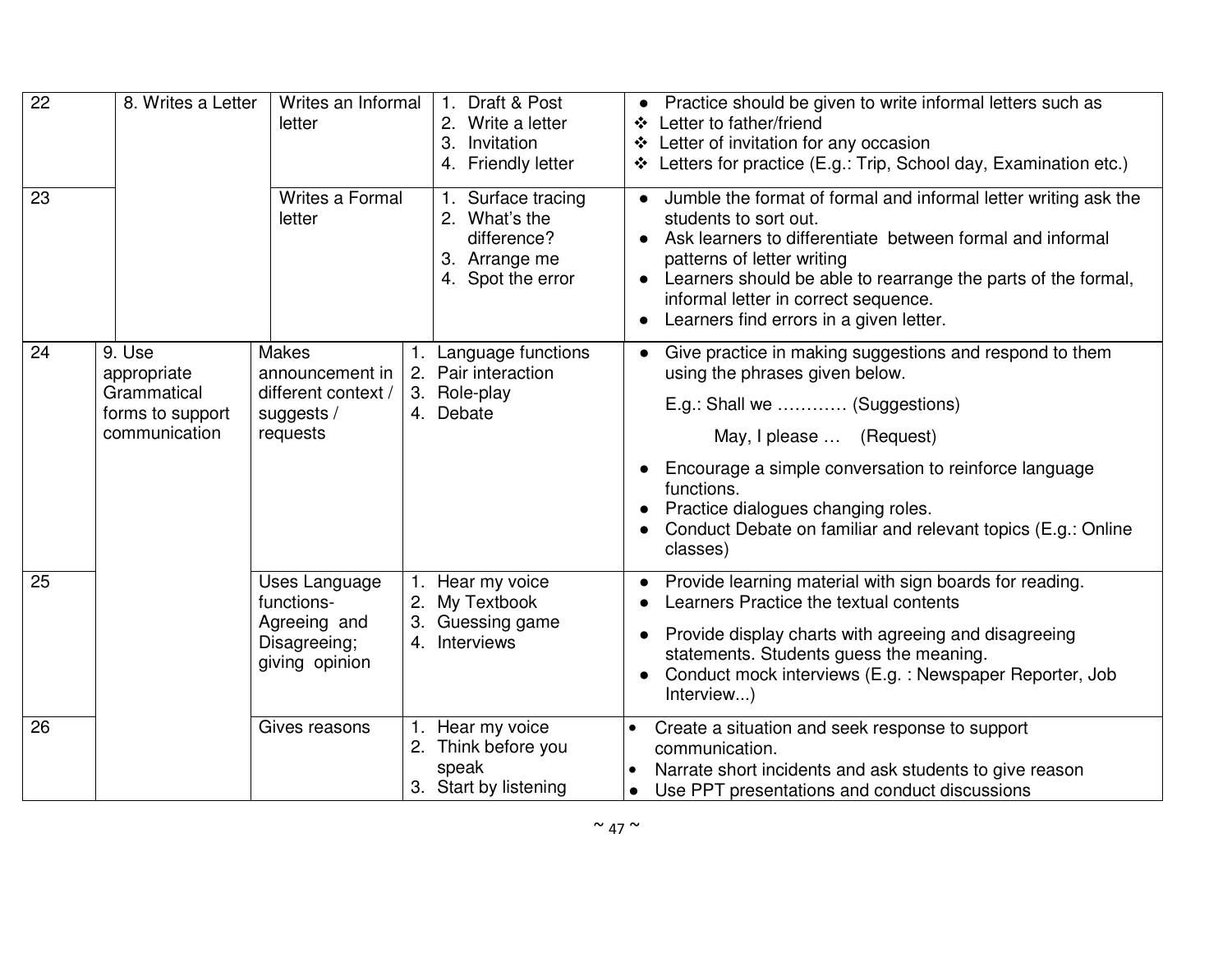|    |                                 | 4. My opinion                                                               | • Show Video clippings on how to express ones opinion                                                                                                                                                                                                                                                                                                                |
|----|---------------------------------|-----------------------------------------------------------------------------|----------------------------------------------------------------------------------------------------------------------------------------------------------------------------------------------------------------------------------------------------------------------------------------------------------------------------------------------------------------------|
| 27 | Identifies passive<br>sentences | Solve me<br>2. Voices<br>3. Error spotting<br>4. Hands on activity          | Prepare a worksheet andprovide it to the learners to dentify<br>active and passive voice sentences.<br>E.g:<br>Ram<br>French<br>studies<br>French<br>is studied<br>by Ram<br>Pupil changes the sentences from active to passive voice.<br>Find out the errors in the statements and ask students to<br>explain why they are wrong<br>Provide worksheets for practice |
| 28 | Reads Graph                     | Read graph<br>Questionnaire<br>Table of contents<br>Line graph<br>$\bullet$ | Present a bar graph and learners transfer its information into a<br>paragraph.<br>Learners complete a questionnaire based on pictorial graph<br>$\bullet$<br>Learners read and collect information from the table given<br>$\bullet$<br>Simple line graph to be presented and encourage students to<br>read it                                                       |
| 29 | Writes a<br>Paragraph           | Unlock the key<br>Pen me down                                               | Pupils write a paragraph using keywords provided by the<br>teacher.                                                                                                                                                                                                                                                                                                  |
|    |                                 | About me                                                                    | Students describe ones experience in school during the<br>pandemic                                                                                                                                                                                                                                                                                                   |
|    |                                 |                                                                             | Students write a Descriptive paragraph about their hobbies.<br>$\bullet$                                                                                                                                                                                                                                                                                             |
|    |                                 | My family<br>$\bullet$                                                      | Pupil write a short passage about their family<br>$\bullet$                                                                                                                                                                                                                                                                                                          |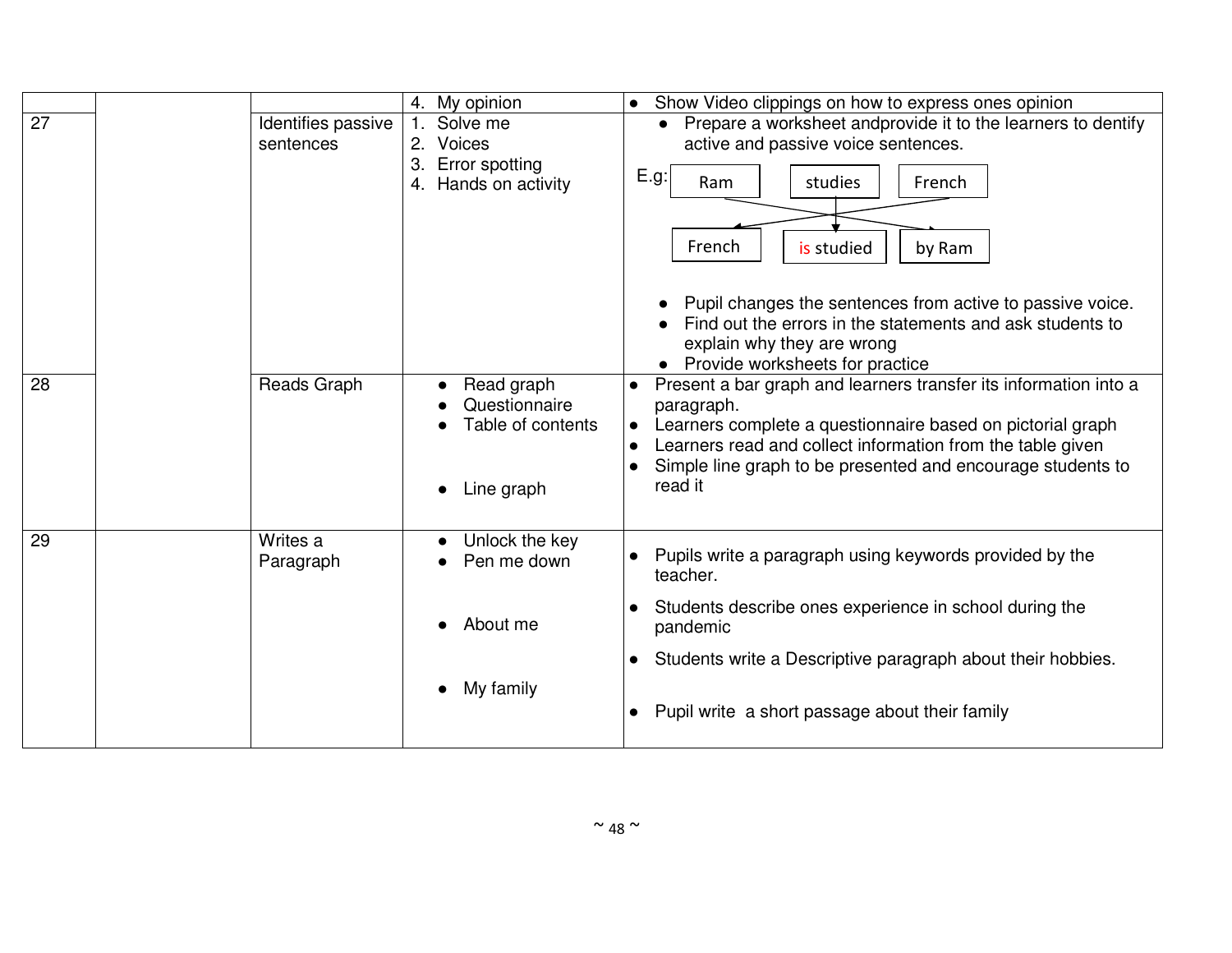| 30 |              | Edit me<br>Punctuate<br>Spot me<br>$\bullet$ | Provide some paragraphs with errors of articles and<br>$\bullet$<br>prepositions and ask students to rectify it.<br>Ask learners to punctuate the given sentences |
|----|--------------|----------------------------------------------|-------------------------------------------------------------------------------------------------------------------------------------------------------------------|
|    | <b>Edits</b> | Link me                                      | Encourage learners to spot the spelling errors                                                                                                                    |
|    |              |                                              | Learners edit a sentence by using appropriate conjunctions                                                                                                        |
|    |              |                                              |                                                                                                                                                                   |

## **CLASS 10 -Second Language (English)**

- ● **NOTE:** Kushala activities of 8 days are designed to build a rapport between the teacher and the learners.
- The teacher identifies the learner's ability in LSRW skills.
- \*Teachers are free to design their own language tasks like factual questions, comprehensive questions, thought provoking and open ended questions, fill in the banks, matching, true/false, presenting the gist in flow charts, web diagrams etc.
- The above language tasks help the learners to involve in the process of language learning.
- Each learning outcome in "Bandha" is designed in three steps. It glides from essential level to challenging tasks.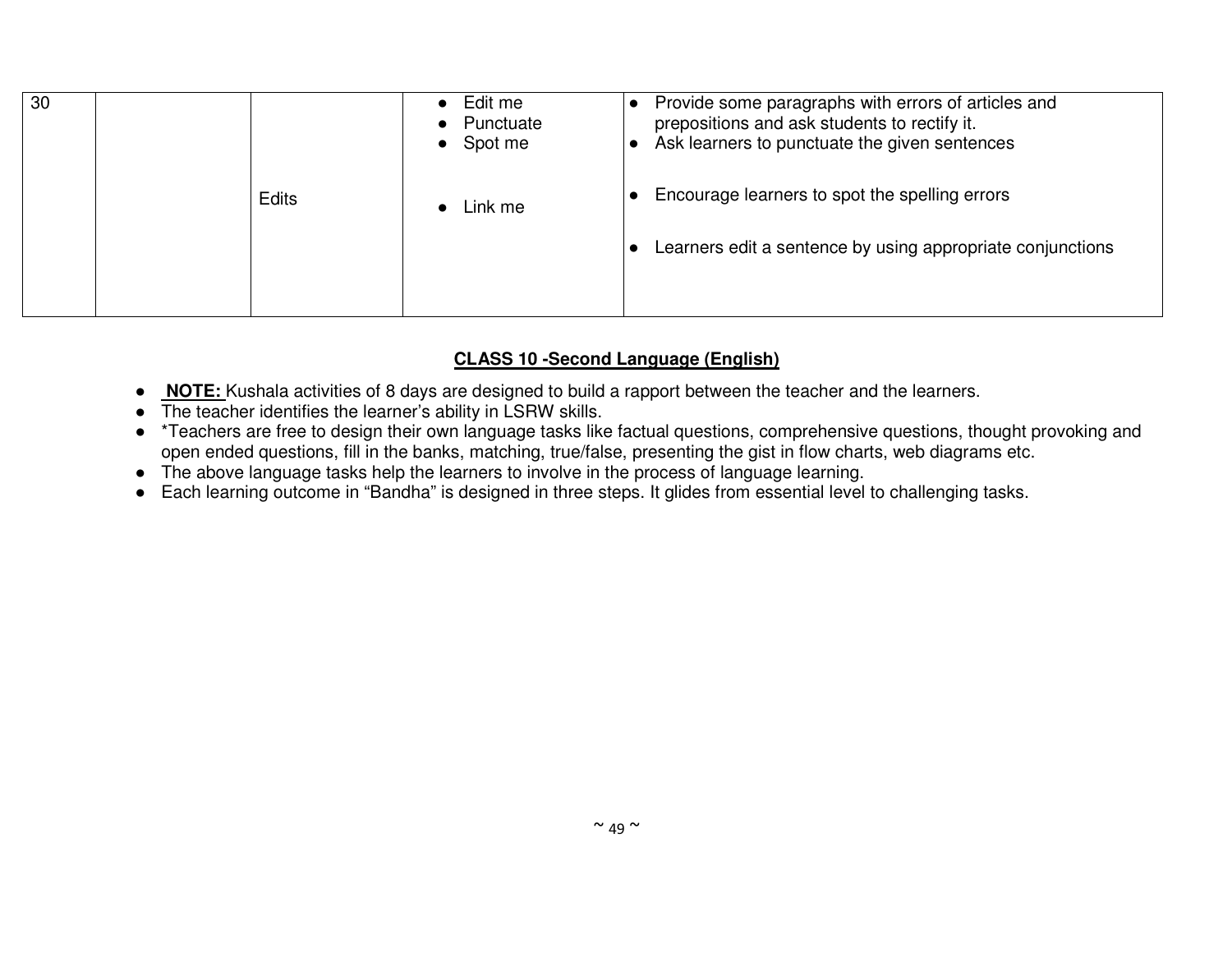| <b>Day</b>     | <b>Expected</b><br>learning<br><b>Outcome</b>                         | Learning<br><b>Elements</b> | <b>Suggested activities</b>                                                                                                                                                                                  | <b>Instructions to conduct the Activities</b>                                                                                                                                                                                                                                                                                  |
|----------------|-----------------------------------------------------------------------|-----------------------------|--------------------------------------------------------------------------------------------------------------------------------------------------------------------------------------------------------------|--------------------------------------------------------------------------------------------------------------------------------------------------------------------------------------------------------------------------------------------------------------------------------------------------------------------------------|
| 1              | 1. Listens to a<br>story, dialogue or<br>a poem and<br>comprehends it | Listens and<br>Comprehends  | Listen and respond to a<br>text<br>*Listen to a story<br>* Listen to a dialogue                                                                                                                              | Set up different language tasks before going to present a story/<br>a dialogue. * Presents a story/ a dialogue in the classroom.<br>* Present language tasks and collects responses .* Observe the<br>child's ability to listen.                                                                                               |
| $\overline{2}$ |                                                                       |                             | Appreciates a poem<br>*Listen and list out the<br>rhyming pairs<br>*Listen and identify word<br>images                                                                                                       | The learners are asked to listen to a rhyme and list out the<br>rhyming words. Enjoy the music and identify the images from<br>the rhyme *Observe the child's ability to listen.<br>Learners listen to story related dialogues and are asked to<br>speak out.<br>Then listen to the story and opinions are expected from them. |
| 3              |                                                                       |                             | Identifies different sounds<br>in English<br>* Listen and identify Long<br>vowel<br>* Listen and identify Short<br>vowel<br>* Listen and identify<br><b>Diphthongs</b><br>*Listen and identify<br>consonants | The learners are provided with different types of phonetic<br>sounds (vowel sounds, short or long vowel sounds)<br>The class is divided into groups to practise and list out more<br>words having similar sounds<br>Later diphthongs and consonant sounds can be practised                                                     |

# **BANDHA – CLASS 10 -Second Language (English)**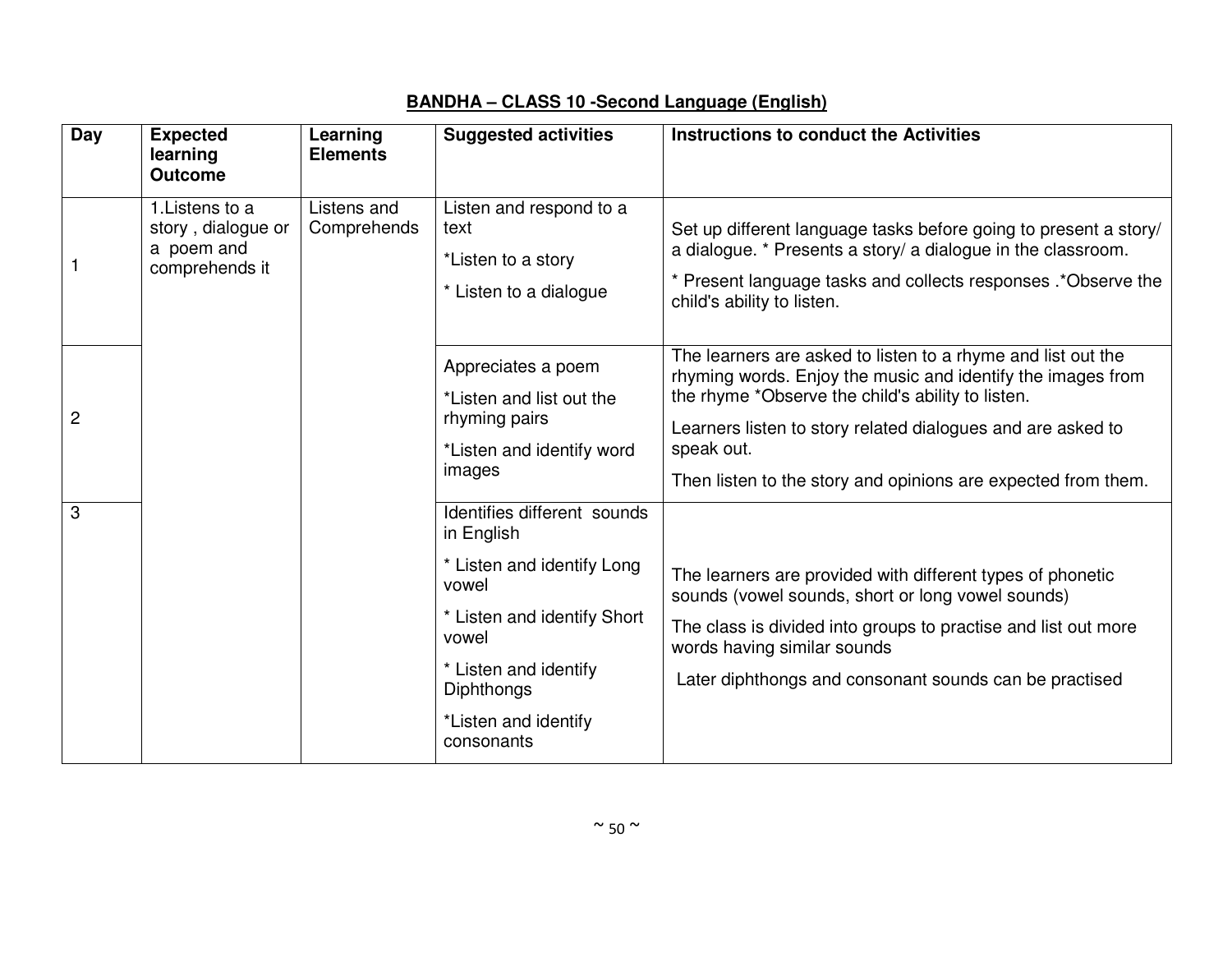| $\overline{4}$ | 2. Uses different<br>language<br>functions in<br>situations | Communicates<br>for seeking<br>information,<br>giving<br>suggestions<br>and<br>introducing<br>oneself | Seeking information                                                                                      | The learners are provided with some open ended questions to<br>get some information. Thus Various language functions are<br>introduced to them.                                                                                                                                                                  |
|----------------|-------------------------------------------------------------|-------------------------------------------------------------------------------------------------------|----------------------------------------------------------------------------------------------------------|------------------------------------------------------------------------------------------------------------------------------------------------------------------------------------------------------------------------------------------------------------------------------------------------------------------|
| 5              |                                                             |                                                                                                       | Making suggestions                                                                                       | Giving suggestion and advices are practiced with ample of<br>examples<br>e.g. Better to consult a doctor<br>Why don't you improve your studies<br>.*Facilitators use different language tasks to know the<br>comprehension level of the learners.* Guide learners to take<br>different roles and gives feedback. |
| 6              |                                                             |                                                                                                       | Introducing others                                                                                       | . The students are expected to introduce others by name, age,<br>gender, qualification, occupation, hobbies etc<br>Present two or three dialogues on 'introducing others'.*Divide<br>the class into pairs.*Learner is asked to introduce his/her<br>friend.*Facilitators give feedback                           |
|                | 3. Reads a given<br>text and identifies<br>the main theme.  | Uses different<br>techniques to<br>read for<br>comprehensio<br>n/responding                           | Skimming and scanning<br>*Reading a table<br>*Reading a chart                                            | Learners are provided with some text to read and guess what<br>type of text it is.<br>They understand the difference between skimming and<br>scanning after some reading activities.                                                                                                                             |
| 8              |                                                             |                                                                                                       | Reads and comprehends a<br>text<br>*Read an unseen passage<br>and answers thought<br>provoking questions | Provide one or two unseen passages and ask a few questions<br>(factual and thought provoking) on them. *Gives some clues to<br>identify the answers.*Collects responses and gives feedback.                                                                                                                      |
| 9              |                                                             |                                                                                                       | Reads and responds in<br>other forms<br>*Read a story and present                                        | Learners read a story and express their feelings.<br>Learners write down the main points and put them on a                                                                                                                                                                                                       |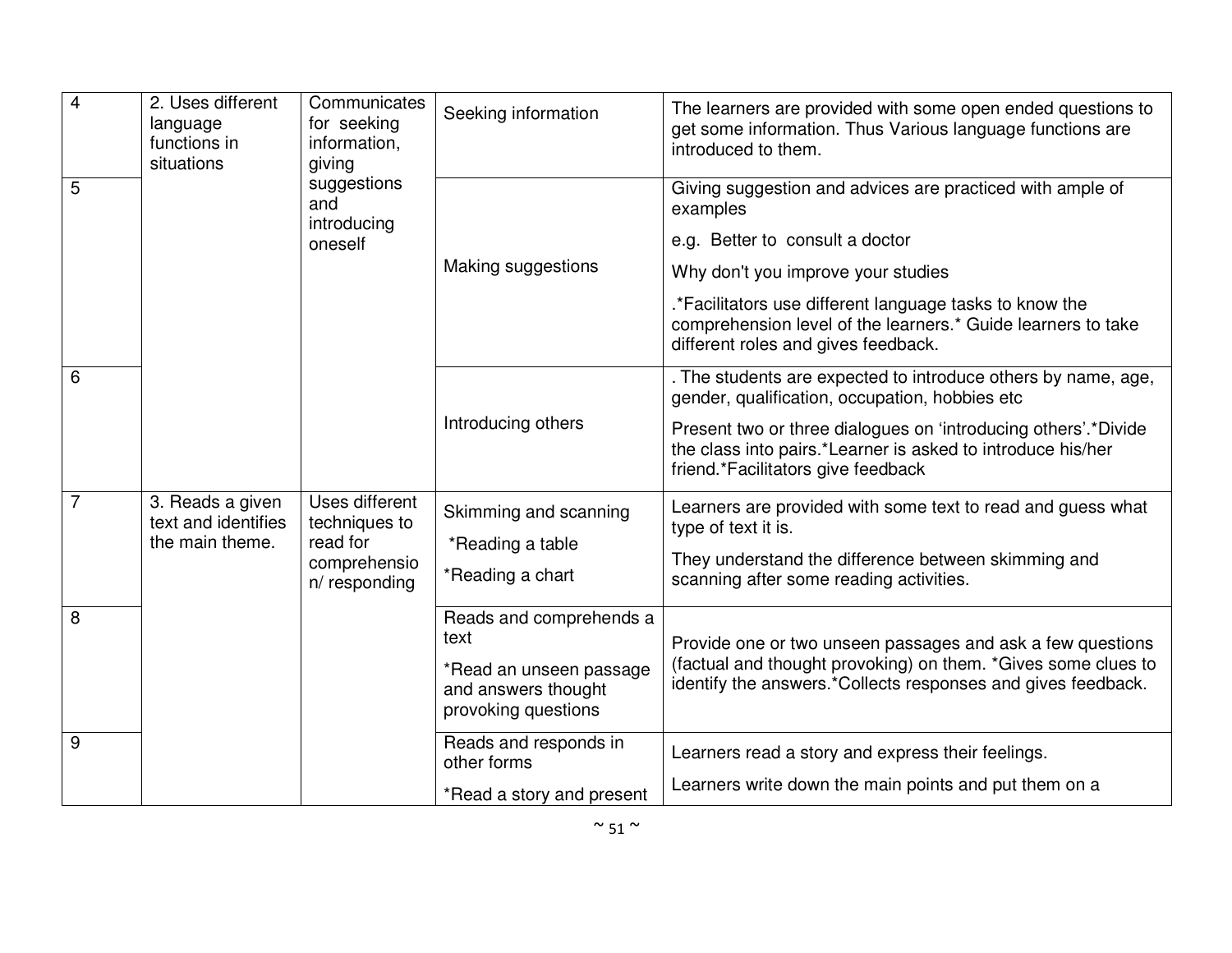|    |                                           |                                                | the gist in a "Flow chart"                                     | flowchart/ Or express the gist in their own words.                                                                                                                                                                                                                                                                                                                    |
|----|-------------------------------------------|------------------------------------------------|----------------------------------------------------------------|-----------------------------------------------------------------------------------------------------------------------------------------------------------------------------------------------------------------------------------------------------------------------------------------------------------------------------------------------------------------------|
| 10 | 4. Writes letters<br>(formal and          | <b>Differentiates</b><br>between<br>formal and | Differentiate formal and<br>informal letters                   | Introduce a conversation about different types of letters we<br>write to communicate with others.                                                                                                                                                                                                                                                                     |
|    | informal) with a<br>sense of<br>addressee | informal letter/<br>Writes the                 | *Letter to father/friend                                       | Informal letter pattern is introduced to recall their previous<br>knowledge. They learn the basics.                                                                                                                                                                                                                                                                   |
|    |                                           | correct format                                 | * Letter to officials                                          | Revise steps to follow while writing a letter                                                                                                                                                                                                                                                                                                                         |
|    |                                           | of a letter                                    | * Classify the words used<br>in formal and informal<br>letters | * Use some factual questions to make the learners to involve<br>themselves in the activity. *Ask them to list out the differences<br>between the two formats.* Give feedback                                                                                                                                                                                          |
| 11 |                                           |                                                | Introduction of formats<br>(guided writing)                    | The learners practice to write a letter to a friend/uncle or to<br>parents. Later they are introduced to Formal letter and learn<br>the steps of writing a formal letter. Give practise to write<br>fluently.                                                                                                                                                         |
|    |                                           |                                                | *Rearrange and write letter<br>in appropriate format.          | *Facilitator provides different steps of the letter in jumbled form<br>and asks the learners to arrange them in the order.                                                                                                                                                                                                                                            |
|    |                                           |                                                |                                                                | *Gives new topic and guides them to write the letter.*Learner<br>presents them to the class and gets feedback.                                                                                                                                                                                                                                                        |
| 12 |                                           |                                                | Unguided writings/<br>alternatives                             | Different issues are given, to write a letter to the concerned<br>authorities with the support of the teachers or peers.<br>*Facilitator presents alternative topics and asks learners to<br>write the letter individually. * Learners are allowed to present<br>the letters to the class.* Displays and rewards the best writer in<br>the classroom. *Gives feedback |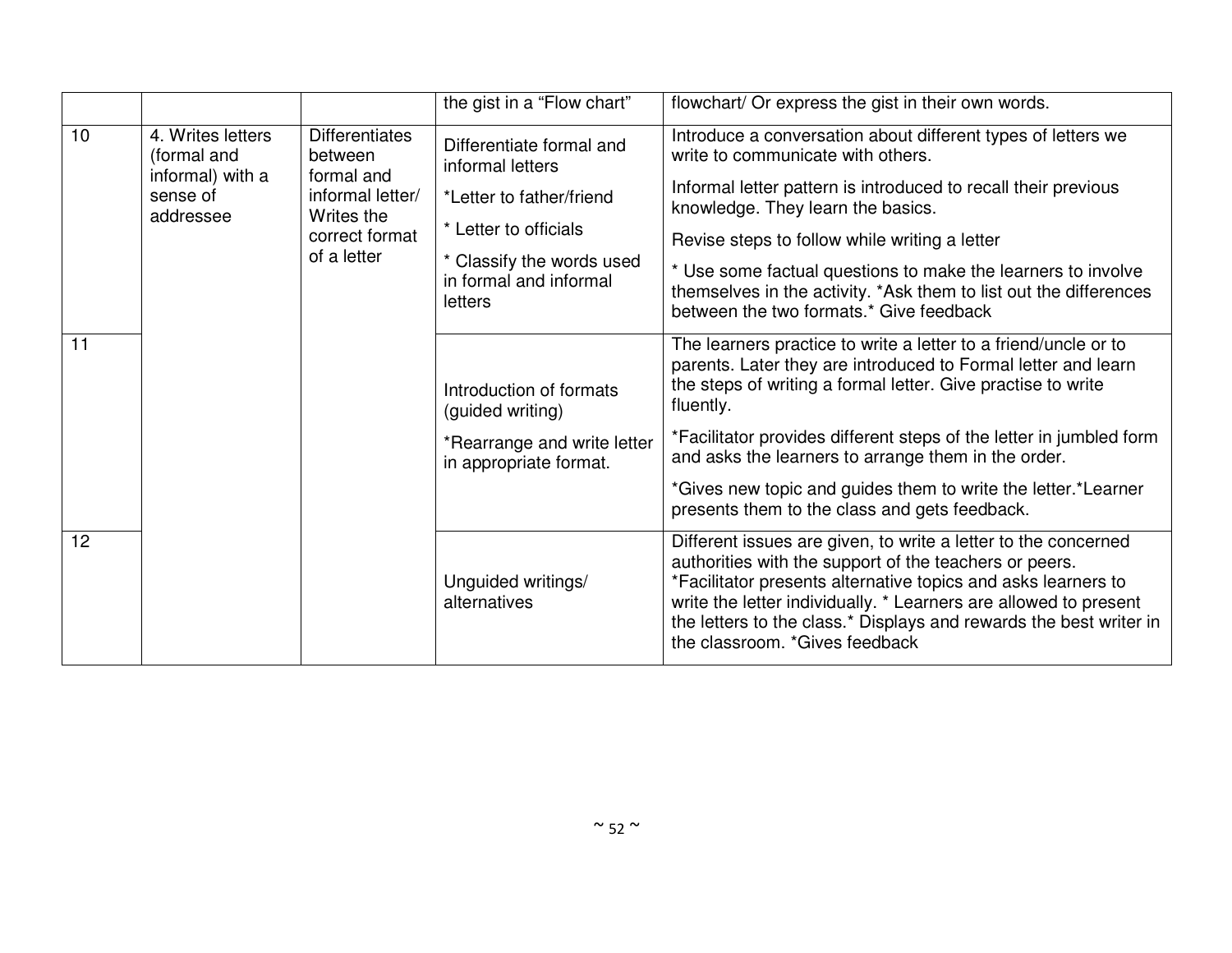| 13 | 5.Uses a<br>dictionary for                                 | Refers for<br>finding                                                                      | Let's search<br>*Rearrange the words                                                                                     | *. Facilitator divides students into different groups                                                                                                                                                                                                                                                                                                                                    |
|----|------------------------------------------------------------|--------------------------------------------------------------------------------------------|--------------------------------------------------------------------------------------------------------------------------|------------------------------------------------------------------------------------------------------------------------------------------------------------------------------------------------------------------------------------------------------------------------------------------------------------------------------------------------------------------------------------------|
|    | specific purpose                                           | meanings/<br>abbreviations/<br>spelling/part<br>of speech /<br>phoenetic<br>transcriptions | *Super minute<br>*Refer a dictionary and<br>find abbreviations.                                                          | *Conduct any dictionary game to make the learner familiar with<br>dictionary.* Give set of words beginning with same letter or<br>other letter*. Conduct competition to involve all the learners*<br>For the "Super minute" – teacher gives a letter (e.g., 'V').<br>*Learners are asked to find as many words which begin with<br>the letter 'V' along with their meanings in a minute. |
| 14 |                                                            |                                                                                            | *Find<br>meaning,<br>*spelling<br>*Parts of speech                                                                       | Divide the class and give unfamiliar text.*Ask learners to find<br>unfamiliar words.*Give time to find meanings in the given<br>context* Help learner to identify different parts of speech                                                                                                                                                                                              |
| 15 |                                                            |                                                                                            | Dictionary for other<br>references<br>*Irregular verbs<br>*Phonetic transcriptions                                       | Talk about various uses of dictionary -abbreviations, irregular<br>verb forms, forms of word, phonetic symbols,*Discuss with<br>some examples.*Give time to refer in groups.                                                                                                                                                                                                             |
| 16 | 6. Reads and<br>comprehends<br>different literary<br>forms | Reads and<br>comprehends                                                                   | Exposure to different texts<br>*Read an autobiography<br>and answer (e.g. "My<br>Beginnings")<br>* Read a play and write | *Provide different texts for silent reading.<br>*Give time to read silently. *Ask them to share their views on<br>the text.* Ask simple questions<br>* Give time to share responses on different text types.                                                                                                                                                                             |
| 17 |                                                            |                                                                                            | details about a character<br>Reads and responds to<br>factual questions<br>*Silent reading.                              | Divide the class and give unfamiliar text.*Provides factual<br>questions*Guide learners to contribute their responses to the<br>group.*Elicits answers and give feedback                                                                                                                                                                                                                 |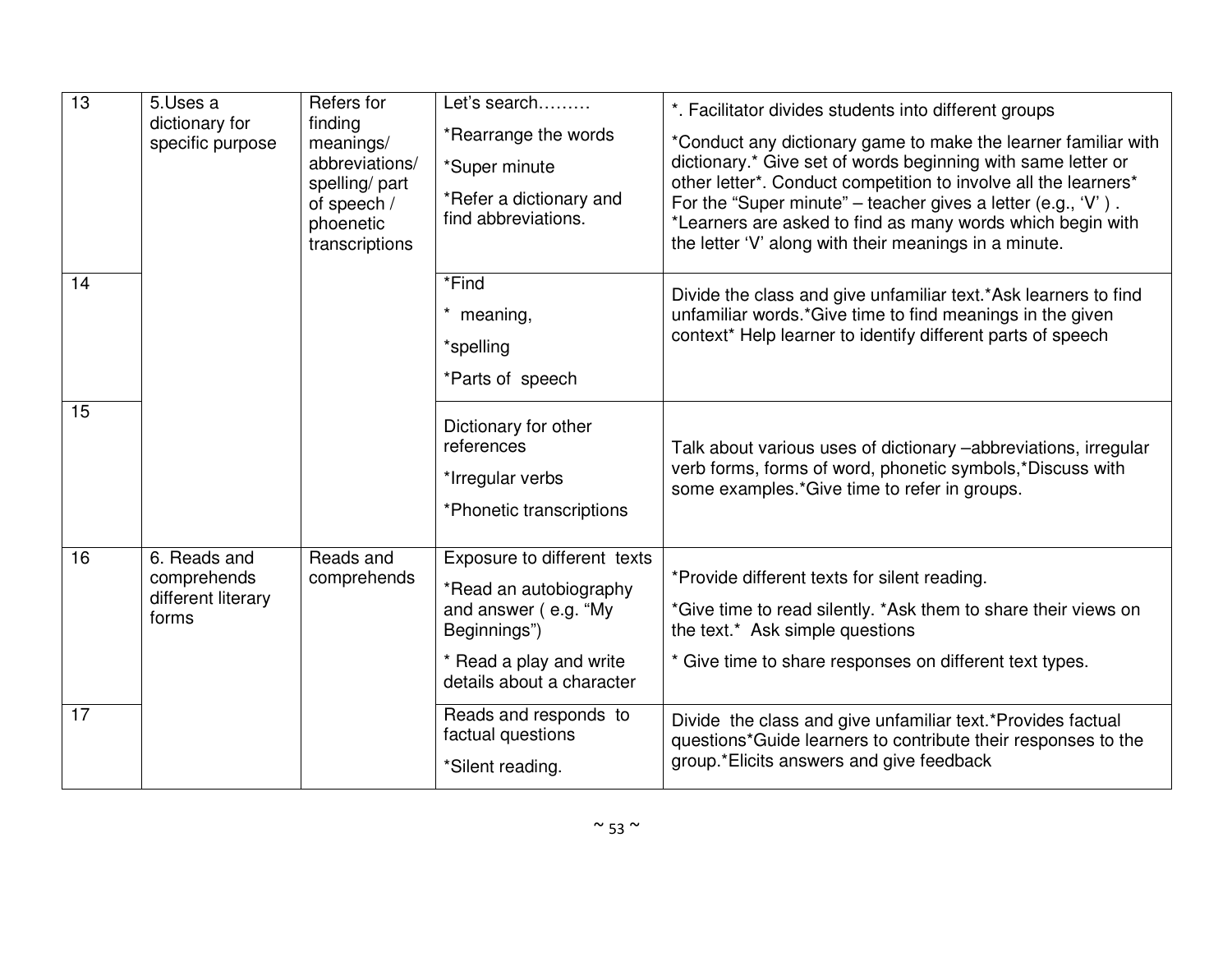|    |                                                                                                                                          |                                       | *Pair discussion                                                                                                                                                                                                                                                             |                                                                                                                                                                                                                                                                                                          |
|----|------------------------------------------------------------------------------------------------------------------------------------------|---------------------------------------|------------------------------------------------------------------------------------------------------------------------------------------------------------------------------------------------------------------------------------------------------------------------------|----------------------------------------------------------------------------------------------------------------------------------------------------------------------------------------------------------------------------------------------------------------------------------------------------------|
| 18 |                                                                                                                                          |                                       |                                                                                                                                                                                                                                                                              | Provide unfamiliar text to read silently.                                                                                                                                                                                                                                                                |
|    |                                                                                                                                          |                                       | I can think                                                                                                                                                                                                                                                                  | *Ask thought provoking and open ended questions.                                                                                                                                                                                                                                                         |
|    |                                                                                                                                          |                                       |                                                                                                                                                                                                                                                                              | *Give time to read and comprehend the text.                                                                                                                                                                                                                                                              |
|    |                                                                                                                                          |                                       |                                                                                                                                                                                                                                                                              | *Collect responses in written form and give feedback                                                                                                                                                                                                                                                     |
| 19 | Writes a note/<br>7. Attempts to<br>profile/ guided<br>write a paragraph<br>using clues given<br>/ creative<br>in a profile<br>paragraph | *Note taking<br>*Profile Writing      | Provide some paragraphs on great personalities.<br>*Give worksheets to complete a profile or write an incomplete<br>profile on the black board* Read the paragraphs and ask them<br>to find some details about that person while listening*Collect<br>responses and discuss. |                                                                                                                                                                                                                                                                                                          |
| 20 |                                                                                                                                          |                                       | <b>Guided writing</b>                                                                                                                                                                                                                                                        |                                                                                                                                                                                                                                                                                                          |
|    |                                                                                                                                          |                                       | *Profile of a sportsman<br>* Profile of an actor<br>* Profile of a freedom<br>fighter                                                                                                                                                                                        | Dislay some profiles and ask the learners to read aloud.*Guide<br>them to frame sentences using the details given in the<br>profile*Help to arrange them into a paragraph.*Give home task<br>- 'prepare a profile of child's family member/ friend/ teachers or<br>a well-known person of his locality.' |
| 21 |                                                                                                                                          |                                       | <b>Creative writing</b><br>*Profile of himself,<br>* Profile of a friend<br>* Profile of a family<br>member                                                                                                                                                                  | *Give time to present the profiles prepared by the learners<br>*Ask them to write a paragraph on the prepared profile.<br>* Give time to present their paragraphs * Appreciate their<br>attempts and give feedback                                                                                       |
| 22 | 8. Frames<br>questions in<br>different contexts<br>and responds.                                                                         | Uses 'wh'<br>words/frames<br>question | Ask me<br>*Frame questions within a<br>minute<br>*Fill the blanks with "wh"<br>word                                                                                                                                                                                          | Play a Language game to find out what is hidden (such as<br>students pose questions to know what is hidden in the fist of<br>the teacher.)<br>They continue to ask questions until the object is found. The<br>types of questions are later discussed in the class.                                      |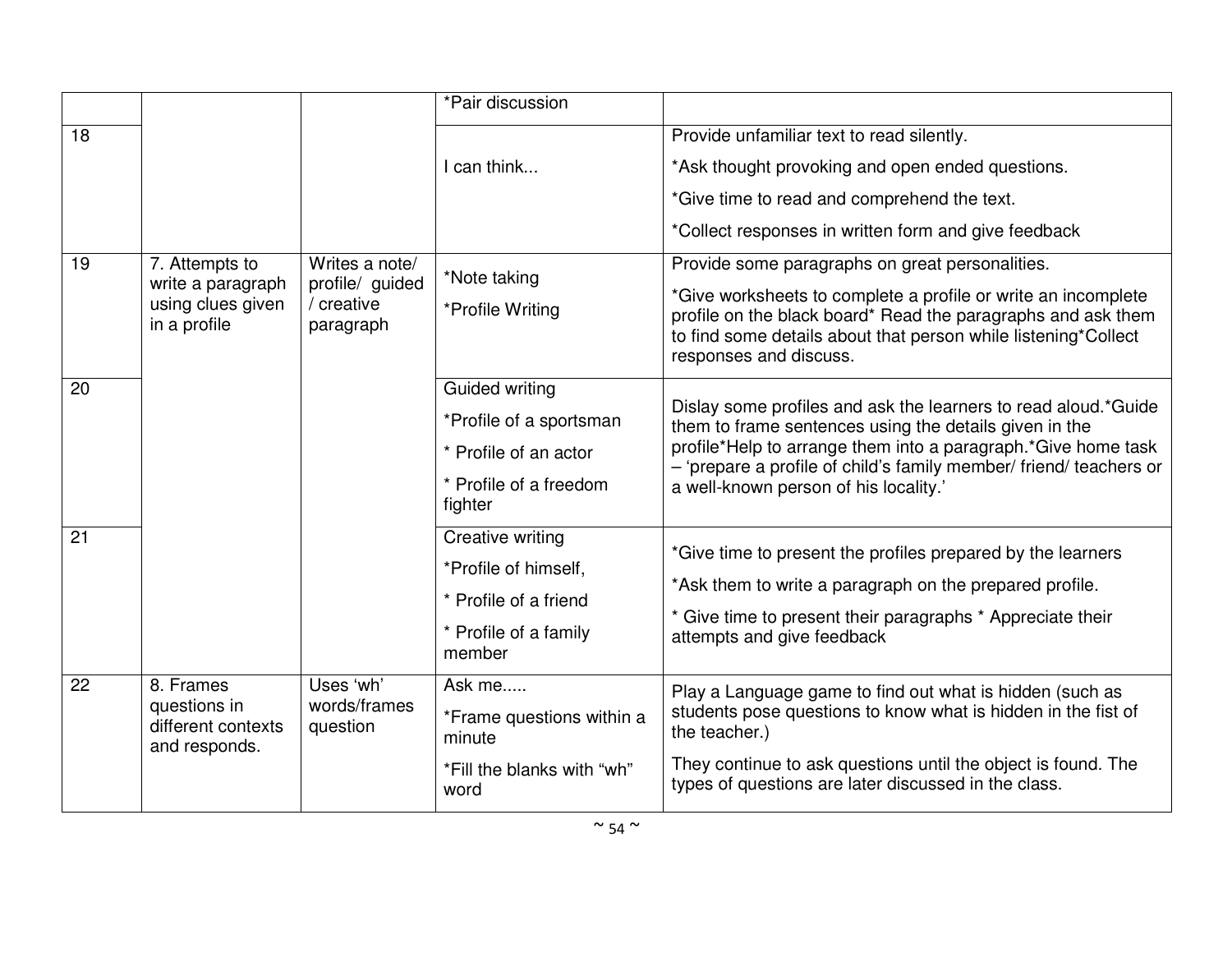|    |                                                        |                                                             |                                                                                                                                                                                                                                                                                                                                               | This game can be given to the groups to score points.                                                        |
|----|--------------------------------------------------------|-------------------------------------------------------------|-----------------------------------------------------------------------------------------------------------------------------------------------------------------------------------------------------------------------------------------------------------------------------------------------------------------------------------------------|--------------------------------------------------------------------------------------------------------------|
|    |                                                        |                                                             | *Facilitator asks students to frame any question.*Observes the<br>way of framing questions.* Gives an interesting text and asks<br>them to frame questions* Guides them to frame questions by<br>giving proper instructions.                                                                                                                  |                                                                                                              |
| 23 |                                                        | Inform or Confirm<br>*"wh" questions<br>*"Yes/No" questions | Ask number of questions (including "wh" & 'yes' or 'no') and<br>take short responses.*Form two groups based on answers.<br>(Group 1 who have answered yes /no. Group 2 who have<br>given some information for "wh "questions).* Revisit the<br>questions asked to them earlier.<br>* Classify the questions and write them on the black board |                                                                                                              |
|    |                                                        |                                                             |                                                                                                                                                                                                                                                                                                                                               | *Discuss the way of framing questions and give feedback                                                      |
| 24 |                                                        | Responds to the<br>questions.                               | Read a story / a dialogue and write some questions on the<br>black board.                                                                                                                                                                                                                                                                     |                                                                                                              |
|    |                                                        | * Answering skill                                           | *Elicit answers and write appropriate answers on the board.<br>Give feedback.                                                                                                                                                                                                                                                                 |                                                                                                              |
| 25 | 9. Reads stories<br>from different                     | Guesses/comp<br>letes / narrates                            | Story presentation<br>*Guess the story.                                                                                                                                                                                                                                                                                                       | Collect some stories and narrate them (through images,<br>puppets, videos etc.).                             |
|    | stories<br>sources and<br>narrates in the<br>classroom | *Complete the story.                                        | *Present language tasks to involve all the learners*Elicit<br>responses and give feedback                                                                                                                                                                                                                                                     |                                                                                                              |
|    |                                                        |                                                             | .*Guide learners to present the story in next class.                                                                                                                                                                                                                                                                                          |                                                                                                              |
| 26 |                                                        |                                                             | Listen to me                                                                                                                                                                                                                                                                                                                                  | *Learner collects stories and frames simple language tasks<br>with the help of teacher                       |
|    |                                                        |                                                             | *My Story                                                                                                                                                                                                                                                                                                                                     | *Learner presents the stories and gets responses from friends.<br>Facilitator appreciates and give feedback. |
| 27 |                                                        |                                                             | Story                                                                                                                                                                                                                                                                                                                                         | Learners are provided with the outline of a story                                                            |
|    |                                                        |                                                             | Development                                                                                                                                                                                                                                                                                                                                   | *Guide to frame sentences.                                                                                   |